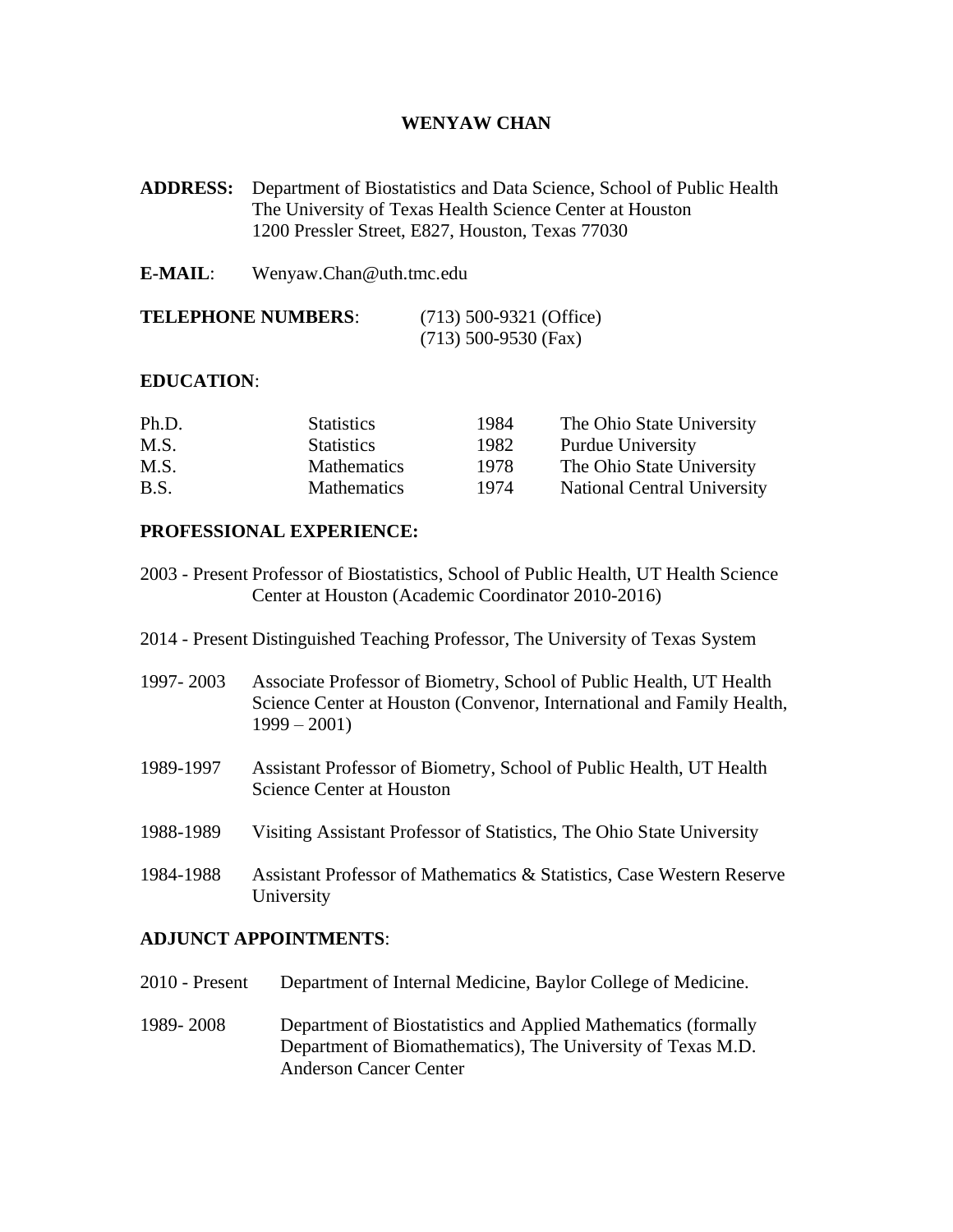# **HONORS:**

## **State or National Awards:**

- Fellow, American Statistical Association, 2016-present.
- Elected Member of The University of Texas Kenneth I. Shine, M.D. Academy of Health Science Education, 2013-present.
- Recipient of the University of Texas Regents' Outstanding Teaching Award, 2013.
- Academy Member of ASPH/Pfizer Public Health Academy of Distinguished Teachers, 2012-2017.

# **Intramural Recognition:**

- Runner-Up, McGovern Teaching Award, 2019, School of Public Health, University of Texas-Health Science Center at Houston.
- Nominee for ASPH/Pfizer Public Health Teaching Award, 2012, Association of Schools of Public Health.
- Finalist for The University of Texas Academy of Health Science Education, 2012.
- Finalist for the UT Regents' Teaching Award, 2012, University of Texas-Health Science Center at Houston.
- Division Nominee for President's Scholar Award for Teaching, 2010, University of Texas-Health Science Center at Houston.
- Dean's Teaching in Excellence Award, 1995, 2002, 2009, 2010 and 2013, School of Public Health, University of Texas-Health Science Center at Houston.
- Nominee for the President's Award for mentoring Women, 2000. The Committee on the Status of Women, University of Texas-Health Science Center at Houston.
- Peer Recognition for Outstanding Scholarship, 1996, 1997, 1998, 1999, 2000 and 2001. University of Texas-Health Science Center at Houston.
- FIP Scholarship Incentive Award, 1994, 1995, 1996, 1997, 1998, 1999, 2000, 2001, 2002 and 2003 School of Public Health, University of Texas-Health Science Center at Houston.
- FIP Academic Incentive Award, 2012, 2013, 2014, 2015, 2016 and 2017 School of Public Health, University of Texas-Health Science Center at Houston.
- FIP Research Incentive Award, 1994, 1995, 1996, 1997, 1998, 1999, 2000, 2001, 2002, 2003, 2004, 2005, 2006, 2007, 2008, 2009, 2010, 2011, 2012, 2013, 2014, 2015, 2016 and 2017. School of Public Health, University of Texas-Health Science Center at Houston.
- Finalist for John P. McGovern Teaching Award, 1993, 1994, 1995, 1996, 1998 and 2003, School of Public Health, University of Texas-Health Science Center at Houston.
- Recipient of Best Recitation Instructor Award, 1983, Department of Statistics, The Ohio State University.
- Nominee for Graduate Teaching Award, 1979. The Ohio State University.

# **PUBLICATIONS:**

**Books:**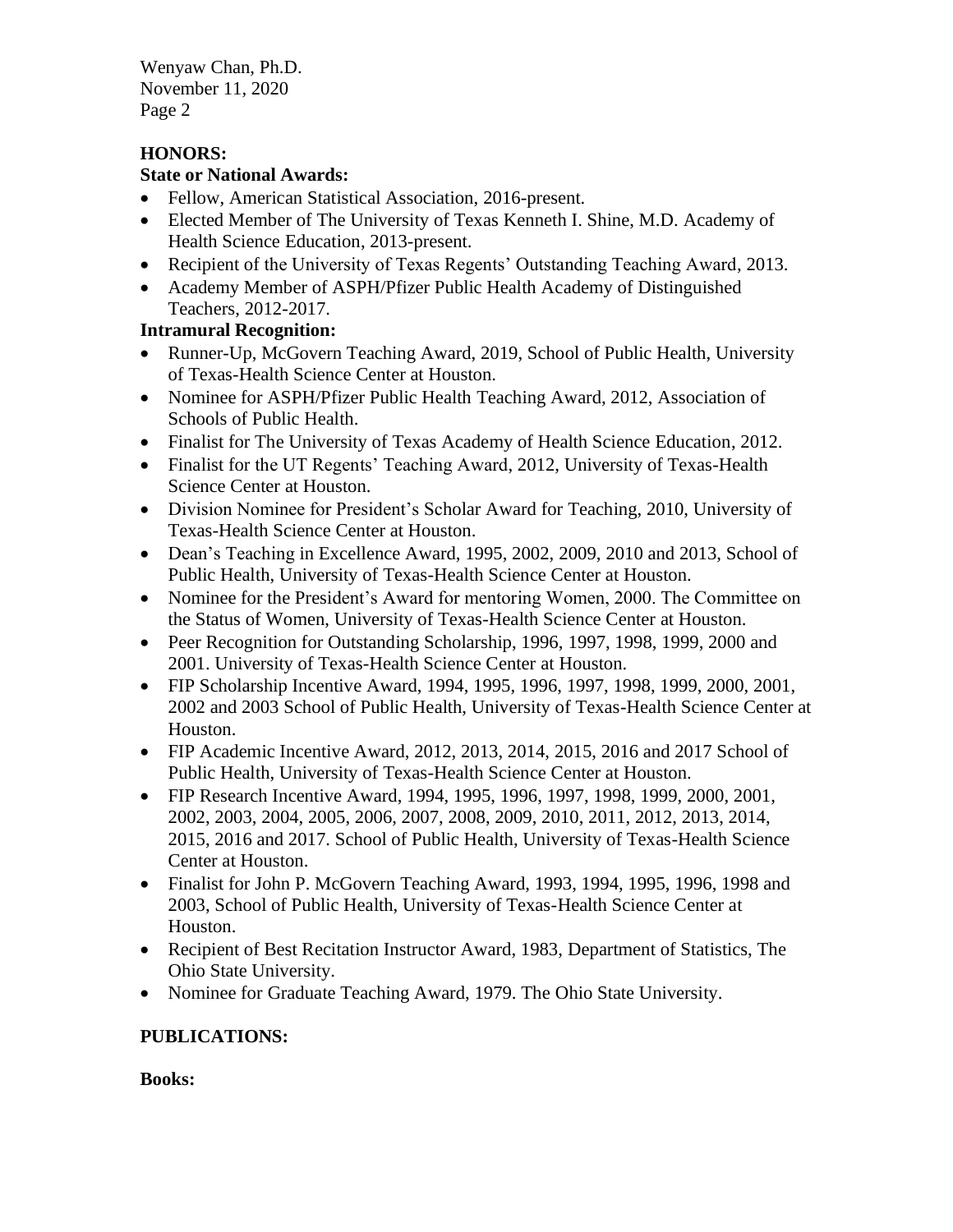Kapadia, A., **Chan, W**. and Moye, L. (2005). *Mathematical Statistics with Applications*. Chapman & Hall/CRC Press, New York. .

Lederman, R., Williams, S., **Chan, W**. and Roberts-Gray, C. (2008) *PARE: Parentadolescent relationship education: Promoting family communication, preventing teen pregnancy and STD*. ETA Associates, Santa Cruz, CA.

### **Articles in Refereed Journals:**

- 1. Sood, A., Pavlik, V. Darby. E, **Chan, W**., and Doody, R. (2021) "Different Cognitive Profiles Are Associated with Progression Rate and Age at Death in Probable Alzheimer's Disease" *J. of Alzheimer's Disease* (in press)
- 2. Zhong, C., Xu, L., Peng, H., Tam, S, Dahlstrom, K., Wu, C., Fu, S., **Chan, W**., Sturgis, E., Ramondetta, L., Rong, L., Lairson, D., Miao, H. (2021) "An Economic and Disease Transmission Model of Human Papillomavirus and Oropharyngeal Cancer in Texas" *Scientific Report*. (in press)
- 3. Matusevich, A., Lal, L., **Chan, W**., Swint, J., Cantor, S., Suarez-Almazor, M., and Lopez-Olivo, M. (2020) "Cost-utility analysis of treatment options after initial tumor necrosis factor inhibitor therapy discontinuation in patients with rheumatoid arthritis" *J. of Managed Care and Specialty Pharmacy* (in press).
- 4. Assassi, P., Selwyn, B., Lounsbury, D., **Chan, W**., Harrell, M., and Wylie-Rosett, J. (2021) "Baseline dietary patterns of children enrolled in an urban family weight management study: Associations with demographic characteristics" *Child and Adolescent Obesity.* (in press)
- 5. Benoit, JS, Chan W, Piller W, Doody R. (2020) "Association Between Preprogression Rate and Alzheimer's Disease Stage Changes with Moderate Stage Subject to Misclassification". *American Journal of Alzheimer's Disease and Other Dementias*. (in press)
- 6. Kwak, M., Lal, L., Swint, J., Du, X., **Chan, W**., Akkanti, B. and Dhoble, A. (2020) "Early tracheostomy in acute heart failure exacerbation". *Heart & Lung: The Journal of Cardiopulmonary and Acute Care*. 49:646-650.
- 7. Phuar, H., Begley, C., **Chan, W**., and Krause, T. (2020) "Tyrosine kinase inhibitors and the relationship with adherence, costs, and health care utilization in commercially insured patients with newly diagnosed chronic myeloid leukemia: a retrospective claims-based study". *Am J Clinical Oncology*. 43(7): 517-525.
- 8. Wu, C., Lairson, D., Dahlstrom, K., Domgue, J., Fu, S., Sturgis, E and **Chan, W**. (2020)"Lifetime health care costs of oropharyngeal cancer for commercially insured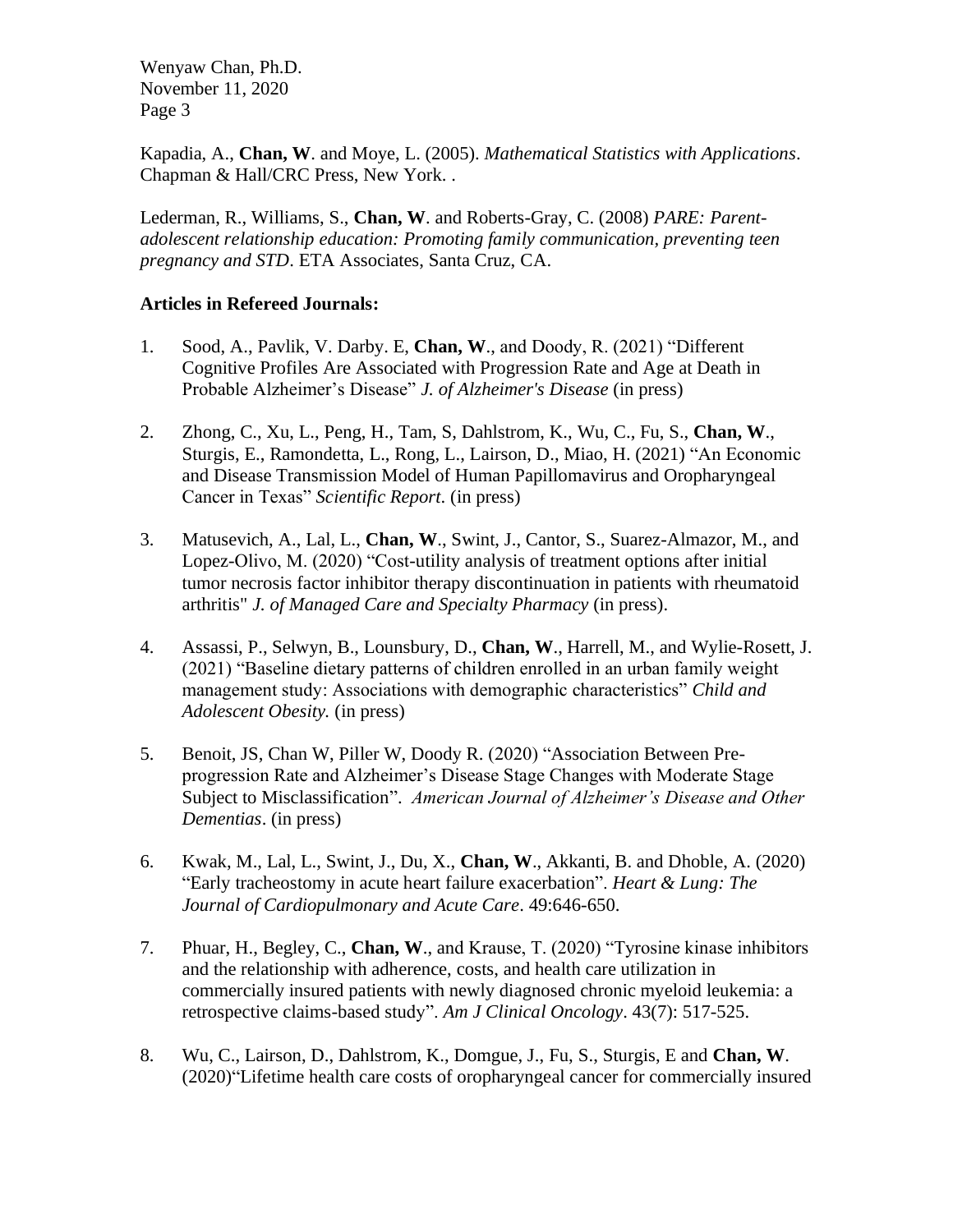> patients in the United States" *Head & Neck*. PMID: 32359131. DOI: 10.1002/hed.26201. **[\(Corresponding author\)](https://doi.org/10.1002/hed.26201)**

- 9. Sonawane, K., Zhu, Y., **Chan, W.**, Aguilar, D., Deshmukh, A. and Suarez-Almazor, M. (2020) Association of Serum Folate and Cardiovascular Mortality in Adults with Rheumatoid Arthritis. *JAMA Network Open*. doi:10.1001/jamanetworkopen.2020.0100
- 10. Weis, K. L., Walker, K. C., **Chan, W.**, Yuan, T. T., & Lederman, R. P. (2020). Risk of preterm birth and infant low birthweight in military women with increased pregnancy-specific anxiety. *Military Medicine*. 185-e678-e685. [https://doi.org/10.1093/milmed/usz399.](https://doi.org/10.1093/milmed/usz399) PMID: 31808825
- 11. Miguez, M., Bueno, D., Espinoza, L. **Chan, W**., and Perez, C. (2020) "Among Adolescents, BDNF and Pro-BDNF Lasting Changes with Alcohol Use Are Stage Specific". *Neural Plasticity*. Article ID 3937627, 9 pages. <https://doi.org/10.1155/2020/3937627>
- 12. Peng, H., Aschenbrenner, A., von Sternberg, K., Mullen, P. and **Chan, W.** (2019) "A Continuous-time Markov Chain Approach with the Analytic Likelihood in Studies of Behavioral Changes" *Communications in Statistics – Theory and Methods*. 48:5756-5765. **(Corresponding author)**
- 13. Yu, X., **Chan, W**., Swartz, M., and Piller, L. (2019) "Joint models of dynamics of mothers' stress and children's disease" *Communications in Statistics - Simulation and Computation*. 48:2775-2790. **(Corresponding author)**
- 14. Rammah, A., Whitworth, K. W., Han, I., **Chan, W**. and Symanski, E. (2019) "Time-varying exposure to ozone and risk of stillbirth in a non-attainment urban region" *American J. of Epidemiology.* 188: 1288-1295.
- 15. Rubin, M., Yamal, J., **Chan, W.,** and Robertson, C. (2019) ["Prognosis of six-month](https://www.liebertpub.com/doi/full/10.1089/neu.2018.6217)  [Glasgow uutcome scale in severe traumatic brain injury using hospital admission](https://www.liebertpub.com/doi/full/10.1089/neu.2018.6217)  [characteristics, injury severity characteristics, and physiological monitoring during](https://www.liebertpub.com/doi/full/10.1089/neu.2018.6217)  [the first day post-injury"](https://www.liebertpub.com/doi/full/10.1089/neu.2018.6217) *J. of Neurotrauma*. 36:16 [http://doi.org/10.1089/neu.2018.6217](https://doi.org/10.1089/neu.2018.6217)
- 16. Phuar, H., Begley, C., **Chan, W.**, and Krause, T. (2019) "Tyrosine Kinase Inhibitors Initiation, Cost Sharing, and Health Care Utilization in Patients with Newly Diagnosed Chronic Myeloid Leukemia: A Retrospective Claims-Based Study". *J. of Managed Care & Specialty Pharmacy.* 25:1140-1150
- 17. Khan , M., Yang, E., Zhan, Y., Judd, R., **Chan, W.**, Nabi, F., Heitner, J. Kim, R., Klem. I, Nagueh, S., and Shah, D. (2019) "Association of left atrial volume index andall-cause mortality in patients referred forroutine cardiovascular magnetic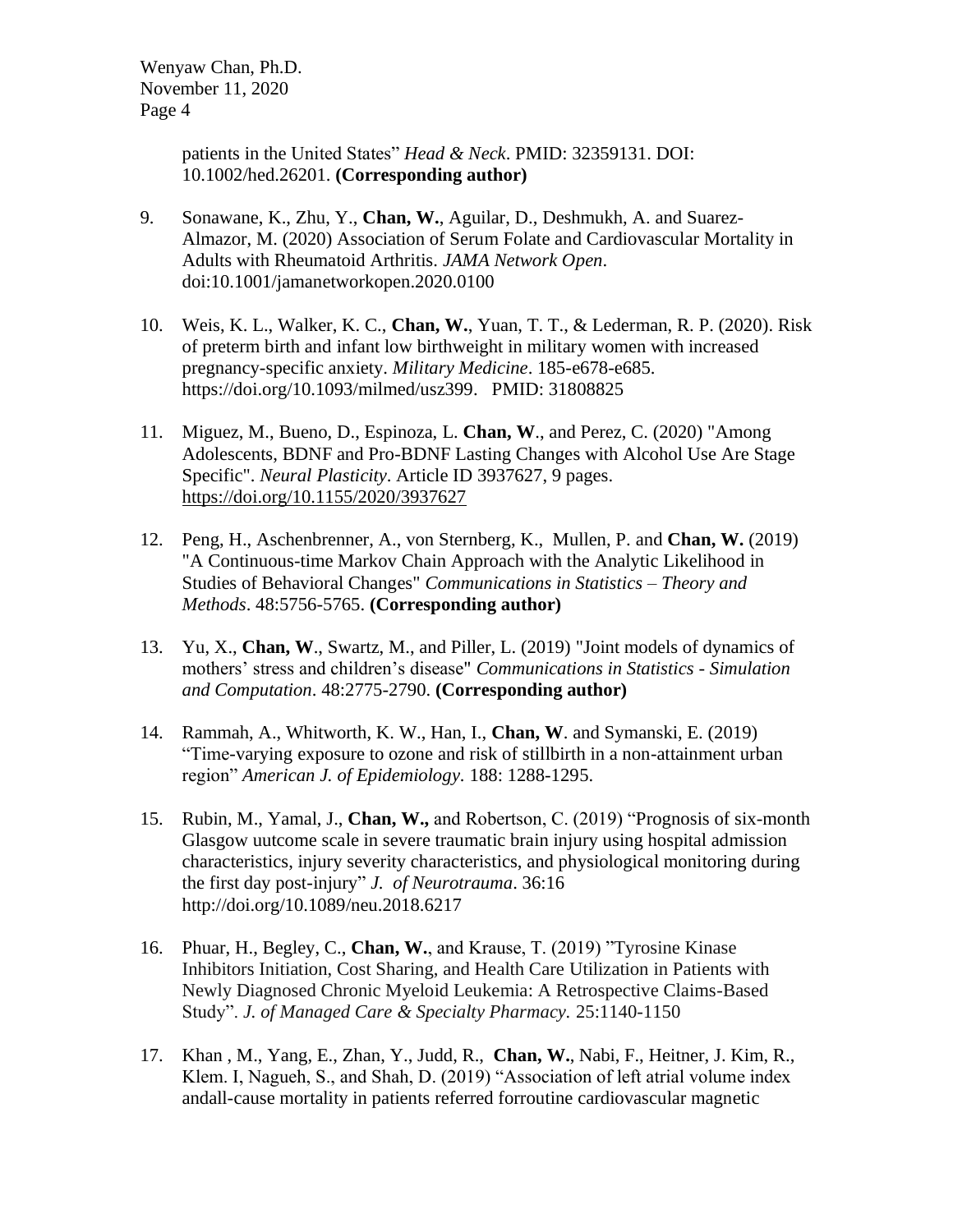> resonance: a multicenter study" *J. of Cardiovascular Magnetic Resonance*. 21:4. DOI:10.1186/s12968-018-0517-0

- 18. Upadhyay, N., [Patel,](https://www.sciencedirect.com/science/article/abs/pii/S0165178119306845#%21) A., **Chan, W**., [Aparasu, R., Ochoa-Perez,](https://www.sciencedirect.com/science/article/abs/pii/S0165178119306845#%21) M., [Sherer,](https://www.sciencedirect.com/science/article/abs/pii/S0165178119306845#%21) J., and [Chen,](https://www.sciencedirect.com/science/article/abs/pii/S0165178119306845#%21) H. (2019) "Reversibility of psychotropic medication induced weight gain among children and adolescents with bipolar disorders". [Psychiatry Research.](https://www.sciencedirect.com/science/journal/01651781) 276:151-159.
- 19. Fu, S., Domgue, J., **Chan, W**., Zhao, B., Ramondetta, L., and Lairson, D. (2019) "Cervical, Vaginal, and Vulvar Cancer Costs Incurred by the Medicaid Program in Publicly Insured Patients in Texas" *J. of Lower Genital Tract Disease.*23:102-109. PMID: 30907776
- 20. Rammah, A., Whitworth, K. W., Han, I., **Chan, W**. and Symanski, E. (2019). "PM2.5 metal constituent exposure and stillbirth risk in Harris County, Texas". Environmental Research.<https://doi.org/10.1016/j.envres.2019.05.047> [Vol.](https://www.sciencedirect.com/science/journal/00139351/176/supp/C) [176:](https://www.sciencedirect.com/science/journal/00139351/176/supp/C)108516. PMID:31195296.
- 21. Kamdar, N., Hughes, S., **Chan, W**. Power, T., and Meininger, J. (2019) "Indirect effects of food insecurity on body mass index through feeding style and dietary quality among low-income Hispanic preschoolers" *J. Nutrition Education and Behavior.* 51:876-884.
- 22. Tee Lewis, P., Chen, T., **Chan, W**., Symanski, E. (2019) "Predictors of residential mobility and its impact on air pollution exposure among children diagnosed with early childhood leukemia" *J. of Exposure Science & Environmental Epidemiology.* 29: 510-519.
- 23. Lairson, D., Wu, C., **Chan, W**., Fu, S., Hoffman, K. and Pettaway, C. (2019) "Mean Treatment Cost of Incident Cases of Penile Cancer for Privately Insured Patients in the United States" *Urologic Oncology: Seminars and Original Investigations*. 37: 294.e17-e25.
- 24. Miguez, M., **Chan, W**., Espinoza, L., Tarter, R., and Perez, C. (2019) "Marijuana use among adolescents is associated with deleterious alterations in mature BDNF". *AIMS Public Health* 6: 4-14. PMID: 30931339.
- 25. Rammah, A., Whitworth, K., Han, I., **Chan, W**., Jimenez, M., Strom, S., Bondy, M., and Symanski, E. (2019) "A Mixed-Methods Study to Examine the Role of Psychosocial Stress and Air Pollution on Hypertension in Mexican-Origin Hispanics", *J. of Racial and Ethnic Health Disparities*. 6:12-21.
- 26. Chen, T., Du, X., **Chan, W**., and Zhang, K. (2019) "Impacts of cold weather on emergency hospital admission in Texas, 2004-2013". *Environmental Research*. 169:139-146.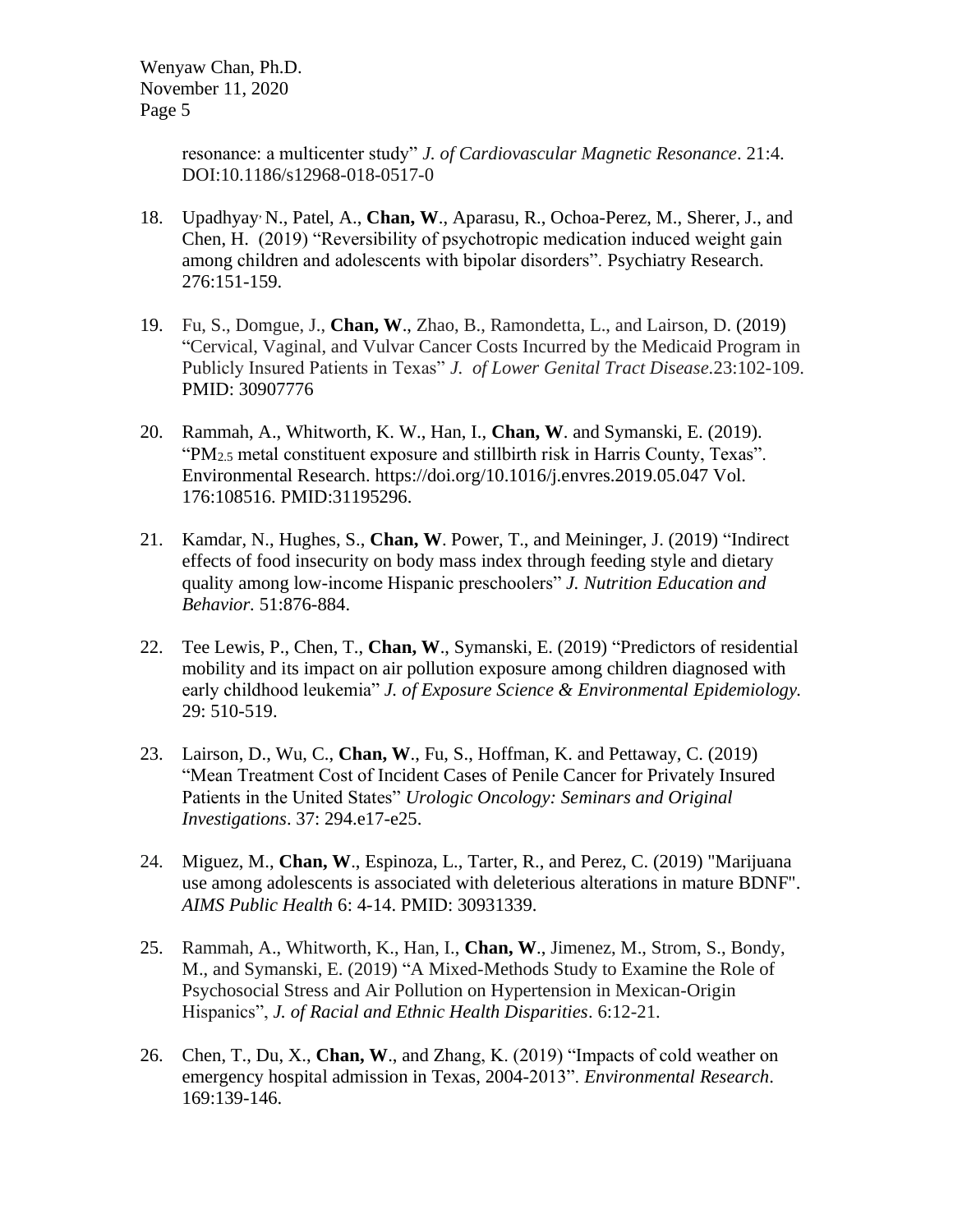- 27. Peng, H., Tam, S., Xu, L., Dahlstrom, K., Wu, C., Fu, S., Zhong, C., **Chan, W**., Sturgis, E., Ramondetta, L., Rong, L., Lairson, D. and Miao, H. (2018) "Age-Structured Population Modeling of HPV-related Cervical Cancer in Texas and US" *Scientific Reports* 8: Article Number: 14346.
- 28. Lee, S., Begley, E., Morgan, R. **Chan, W**., and Kim, S. (2018) "Addition of mHealth (Mobile Health) for Family Planning Support in Kenya: Disparities in Access to Mobile Phones and Associations with Contraceptive Knowledge and Use". *International Health*. 11: 463-471.
- 29. Koslovsky, M., Swartz, M., Leon-Novelo, L., **Chan, W**., and Wilkinson, A. (2018) "The time-varying relations between risk factors and smoking before and after a quit attempt" *Nicotine & Tobacco Research.* 20:1231-1236. PMID:29059413.
- 30. Koslovsky, M., Swartz, M., Leon-Novelo, L., **Chan, W**., and Wilkinson, A. (2018) "Using the EM algorithm for Bayesian variable selection in logistic regression models with related covariates" *[J. of Statistical Computation and Simulation](http://www.tandfonline.com/toc/gscs20/current)*. 88: 575-596.
- 31. Ma, J., **Chan, W.,** and Tilley, B. (2018) "Continuous time Markov chain approaches for analyzing transtheoretical models of health behavioral change: a case study and comparison of model estimations" *Statistical Methods in Medical Research.* 27: 593-607. PMID: [27048681,](http://europepmc.org/abstract/MED/27048681) PMCID: PMC5329136. **(Corresponding author.)**
- 32. Eaglehouse, Y., Shao, S., **Chan, W**., Brown, D., Manjelievskaia, J., Shriver, C., and Zhu, K. (2018) "The continuum of breast cancer care and outcomes in the U.S. military health system: an analysis by benefit type and care source" [J. of Cancer](file:///C:/DataA_M/CHAN/J.%20of%20Cancer%20Survivorship)  [Survivorship.](file:///C:/DataA_M/CHAN/J.%20of%20Cancer%20Survivorship) 12:407-416. PMID: 29455447.
- 33. Koslovsky, M, Swartz , M., **Chan, W.,** Leon-Novelo , L., Wilkinson, A., Kendzor , D., and Businelle, M. (2018) "Bayesian variable selection for multistate Markov models with interval-censored data in an ecological momentary assessment study of smoking cessation". *Biometrics*. 74: 636-644. PMID: 29023626
- 34. Patel, A., **Chan, W.,** Aparasu, R., Ochoa-Perez, M., Sherer, J., Medhekar, R., and Chen, H. (2017) "Effect of psychopharmacotherapy on body mass index among children and adolescents with bipolar disorders". *J. of Child and Adolescent Psychopharmacology* 27:349-358.
- 35. Pathak, S., Ganduglia, C., Awad, S., **Chan, W.,** Swint, J. and Morgan, J. (2017) "What Factors are Associated with 90-day Episode-of-Care Payments for Younger patients with Total Joint Arthroplasty?" Clinical Orthopaedics and Related Research. 475: 2808-2818. PMID: 28707110.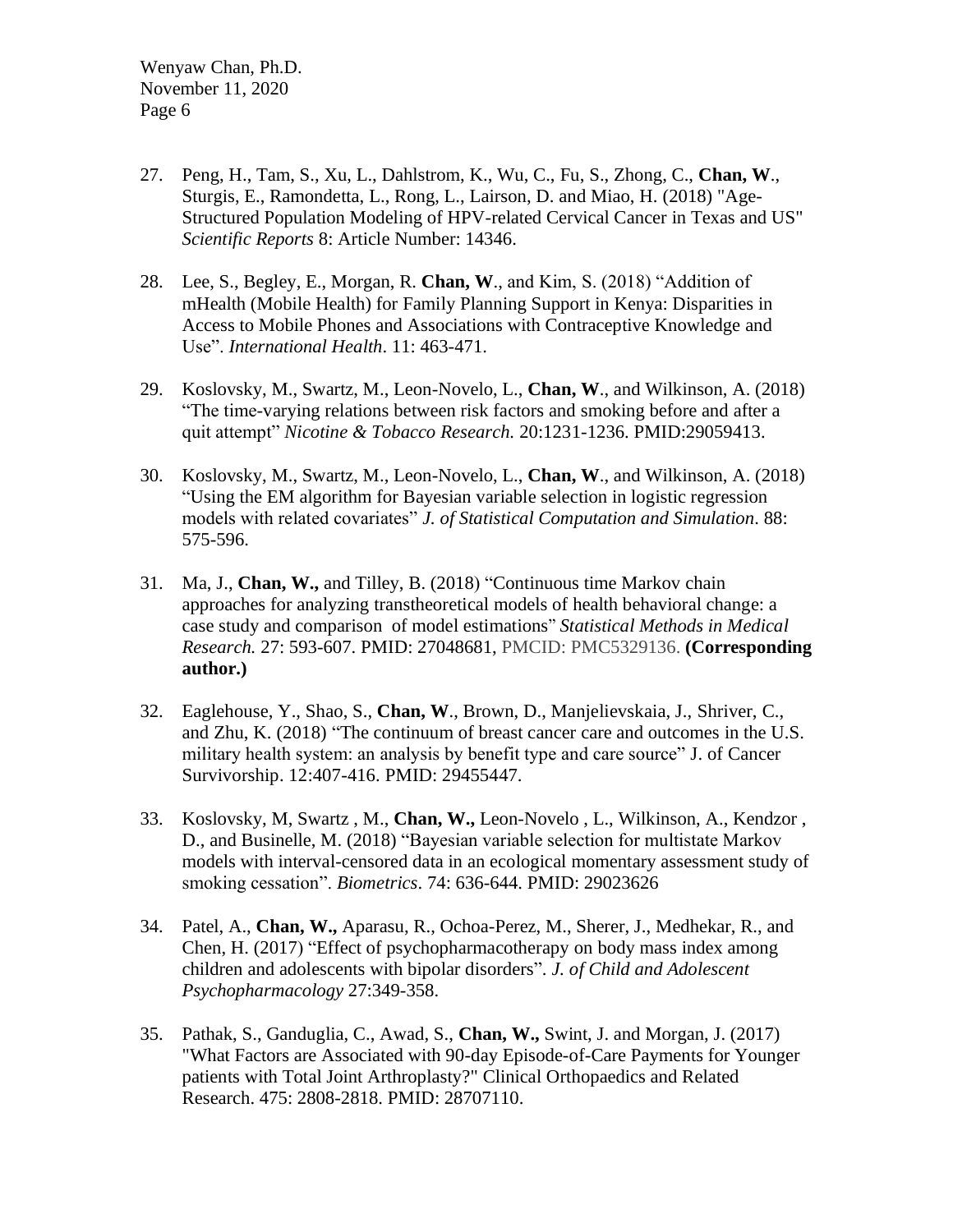- 36. Chen, Y., Lairson, D., **Chan, W.,** Huo, J. and Du, X. (2017) "Cost-Effectiveness of Novel Agents in Medicare Patients with Multiple Myeloma: Findings from a U.S. Payer's Perspective". *J. of Managed Care & Specialty Pharmacy*. 23:831-843. PMID: 28737990.
- 37. Chen, Y., Lairson, D., **Chan, W.,** Huo, J. and Du, X. (2017) "Improved Survival in Medicare Patients with Multiple Myeloma: Findings from a Large Nationwide and Population-based Cohort". *Medical Oncology*. 34(9):153. doi: 10.1007/s12032-017- 1001-7. PMID: 28776319.
- 38. El-Hattab, A., Dai, H., Almannai, M., Wang, J., Faqeih, E., Asmari, A., Saleh, M., Elamin, M., Alfadhel, M., Alkuraya, F., Hashem, M., Aldosary, M., Almass, R., Almutairi, F., Alsagob, M., Al-Owain, M., Al-Sharfa, S., Al-Hassnan, Z., Al Rahbeeni, Z., Al-Muhaizea, M., Makhseed, N., Foskett, G., Stevenson, D., Gomez-Ospina, N., Lee, C., Boles, R., Schrier Vergano, S., Wortmann, S., Sperl, W., Opladen, T., Hoffmann, G., Hempel, M., Prokisch, H., Alhaddad, B., Mayr, J., **Chan, W.,** Kaya, M., Wong, L. (2017) "Molecular and clinical spectra of FBXL4 deficiency" *Human Mutation.* doi: 10.1002/humu.23341. [Epub ahead of print] PMID: 28940506
- 39. Lairson, D., Wu, C., **Chan, W.**, Dahlstrom, K., Tam, S. and Sturgis, E. (2017) "Medical Care Cost of Oropharyngeal Cancer among Texas Patients with Commercial Insurance" *Cancer Epidemiology, Biomarkers & Prevention,* 26:1-7.
- 40. Lairson, D. R., Fu, S., **Chan, W.,** Xu, L., Shelal, Z., & Ramondetta, L. (2017). Mean direct medical care costs associated with cervical cancer for commercially insured patients in Texas. *Gynecologic Oncology*, *145*(1), 108-113.
- 41. [Weis,](http://www.sciencedirect.com/science/article/pii/S0884217517303441?via%3Dihub#!) K., [Lederman,](http://www.sciencedirect.com/science/article/pii/S0884217517303441?via%3Dihub#!) R., [Walker,](http://www.sciencedirect.com/science/article/pii/S0884217517303441?via%3Dihub#!) K., **Chan, W.** (2017) "Mentors Offering Maternal Support Reduces Prenatal, Pregnancy-Specific Anxiety in a Sample of Military Women" 46: 669-685. *[Journal of Obstetric, Gynecologic & Neonatal Nursing](http://www.sciencedirect.com/science/journal/08842175)*
- 42. Rubin, M., **Chan, W.,** Yamal, J. and Robertson, C. (2017) "A joint logistic regression and covariate-adjusted continuoustime Markov chain model" *Statistics in Medicine*. 36: 4570-4582. PMID: 28695582. PMCID: [PMC5696048.](https://www.ncbi.nlm.nih.gov/pmc/articles/PMC5696048/) **(Corresponding author)**
- 43. Patel, A., Medhekar, R., Ochoa-Perez, M., Aparasu, R., **Chan, W.,** Sherer, J., Alonzo, J., and Chen, H. (2017) "Care providing and prescribing practices of physicians treating children and adolescents with ADHD". *Psychiatric Services* 68:681-688.
- 44. Nguyen, P., Kamran, H., Nasir, S., **Chan, W.**, Shah, T., Deswal, A., and Bozkurt, B. (2017) "Comparison of Frequency of Cardiovascular Events and Mortality in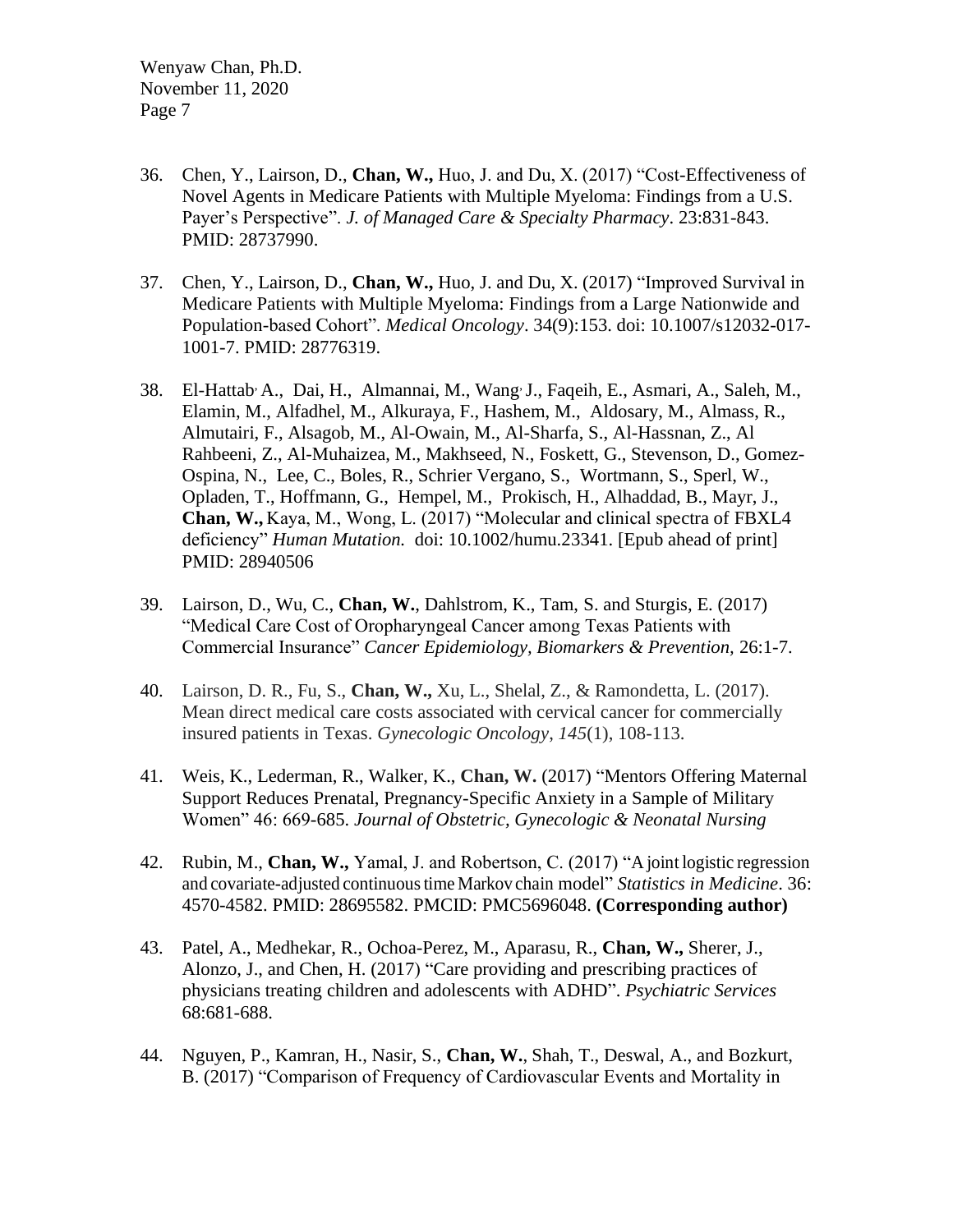> Patients With Heart Failure Using versus Not Using Cocaine" *American Journal of Cardiology* 119:2030-2034. PMID: 28456314

- 45. Li, K, **Chan, W.**, Doody, R., Quinn, J. and Luo, S. (2017) "Prediction of conversion to Alzheimer's disease with longitudinal measures and time-to-event data". *Journal of Alzheimer's Disease* 58: 361-371.
- 46. Tsai, I., Graves, D., **Chan, W.**, Darkoh, C., Lee, M., and Pompeii, L. (2017) "Environmental barriers and social participation in individuals with spinal cord injury" *Rehabilitation Psychology*, Vol 62(1), 36-44.
- 47. Benoit J., **Chan, W.,** Luo, S., Yeh, H. and Doody, R. (2016) "A hidden Markov model approach to analyze longitudinal ternary outcomes when some observed states are possibly misclassified". *Statistics in Medicine*. 35: 1549-1557. DOI: 10.1002/sim.6861. PMCID: PMC4821697. **(Corresponding author)**
- 48. Ma, J., Yu, X., Symanski, E., Doody, R. and **Chan, W.** (2016) "A Bayesian approach in estimating transition probabilities of a discrete-time Markov chain for ignorable intermittent missing data". *Communications in Statistics-Simulation and Computation*. 45:2598-2616. **(Corresponding author)**
- 49. Luo, S., **Chan, W.,** Detry, M., Massman, P., and Doody, R. (2016) "Binomial regression with a misclassified covariate and outcome". *Statistical Methods in Medical Research.* 25: 101-117. PMID: 22421539. PMCID: PMC3883897.
- 50. Liang, F., **Chan, W.**, Chen, P., Zimmerman, C., Waring, S., and Doody, R. (2016) "Cognitively-Related Basic Activities of Daily Living Impairment Greatly Increases the Risk of Death in Alzheimers Disease". PLoS ONE 11(8): e0160671. doi:10.1371/journal.pone.0160671. **(Corresponding author)**
- 51. Lairson, D., Misra, S., Huang, D., **Chan, W.,** Vernon, S., and Fernandez, M. (2016) "Cost effectiveness of lay health worker delivered interventions to promote colorectal cancer screening: a randomized trial". J. of Healthcare Communications. 1:7. DOI: 10.4172/2472-1654.10006
- 52. Panchal, J., Lairson, D., **Chan, W.**, and Du, X. (2016) "Geographic Variation in Oxaliplatin Chemotherapy and Survival in Patients with Colon Cancer". *American Journal of Therapeutics.* (23:e720-e729). PMID: 24368611.
- 53. Nghiem, V., Davies, K., **Chan, W**., Mulla, Z., Cantor, S. (2016) "Disparities in cervical cancer survival among Asian-American women". *Annals of Epidemiology*. 26: 28-35. PMID: 26552330.
- 54. Ma, T., Paniagua, D., Denktas, A., [Jneid, H.](http://www.ncbi.nlm.nih.gov/pubmed/?term=Jneid%20H%5BAuthor%5D&cauthor=true&cauthor_uid=27474338), [Kar, B.](http://www.ncbi.nlm.nih.gov/pubmed/?term=Kar%20B%5BAuthor%5D&cauthor=true&cauthor_uid=27474338), **[Chan,](http://www.ncbi.nlm.nih.gov/pubmed/?term=Chan%20W%5BAuthor%5D&cauthor=true&cauthor_uid=27474338) W.**, [Bozkurt, B.](http://www.ncbi.nlm.nih.gov/pubmed/?term=Bozkurt%20B%5BAuthor%5D&cauthor=true&cauthor_uid=27474338) (2016) "Usefulness of the sum of pulmonary capillary wedge pressure and right atrial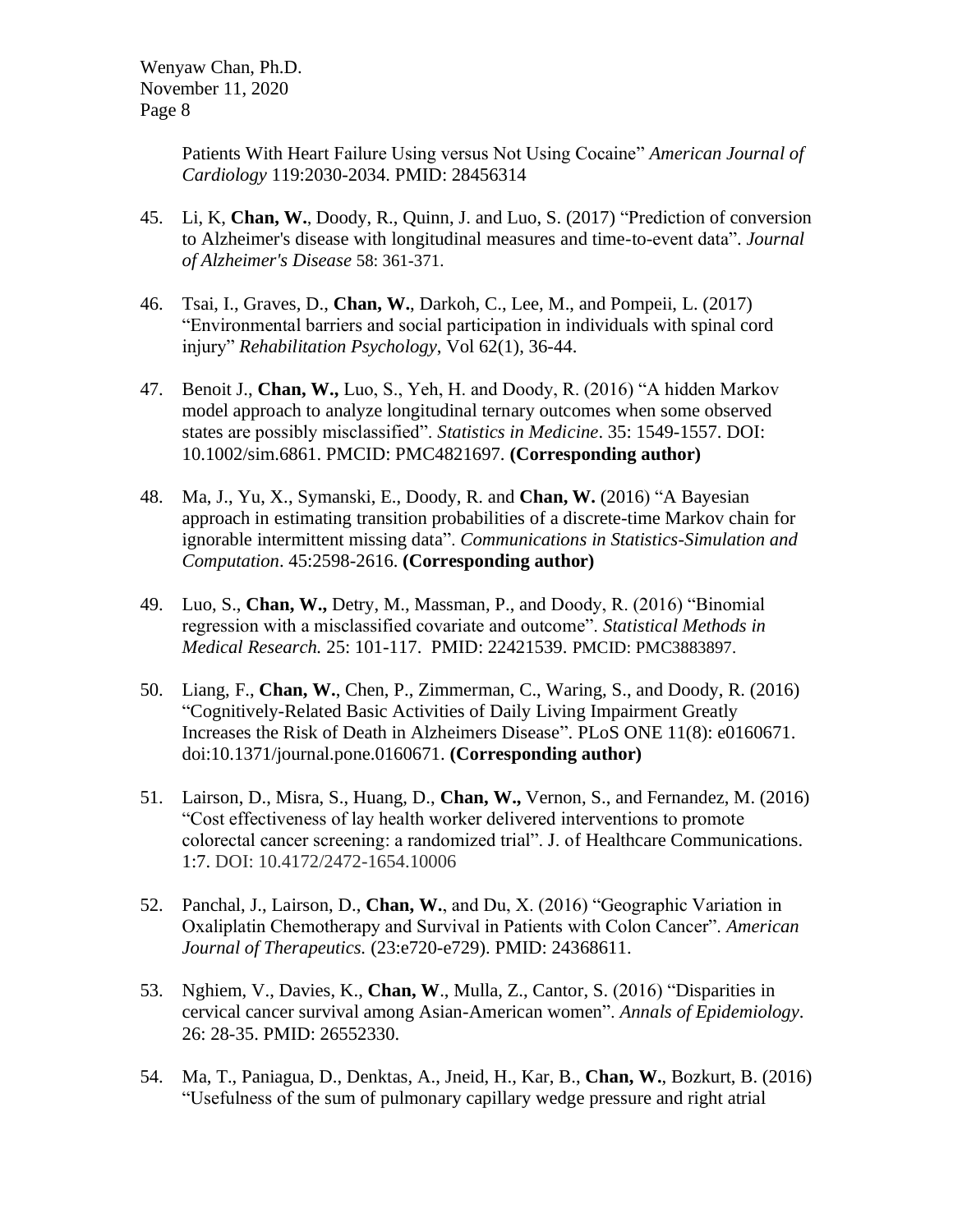pressure as a congestion index that prognosticates heart failure survival" *American J. of Cardiology*. PMID[:27474338.](http://www.ncbi.nlm.nih.gov/pubmed/27474338) doi: 10.1016/j.amjcard.2016.06.040.

- 55. Huo, J., Lairson, D., Du, X., **Chan, W**., Jiang, J., Buchholz, T. and Guadagnolo, B. (2016) "Hospital case volume is associated with improved survival for patients with metastatic melanoma". *American Journal of Clinical Oncology*. (39:491-496) PMID: 24755661.
- 56. Swartz, M., Base-Engquist, K., Markham, C., Lyons, E., Cox, M., Chandra, J., Ater, J., Askins, M. Scheurer, M., Lupo, P., Hill, R., Murray, J., **Chan, W.** and Swank., P. (2016) "Psychometric analysis of the three-factor eating questionnaire-R18V2 in adolescent and young adult-aged central nervous system tumor survivors". *J. of Adolescent and Young Adult Oncology.* 5:278-285.
- 57. Poonawalla, I.**,** Piller, L., Lairson, D., **Chan, W.**, and Du, X. (2016) "Impact of Hematopoietic Growth Factors on Blood Transfusion Needs, Incidence of Neutropenia and Overall Survival among Elderly Advanced Ovarian Cancer Patients Treated With Chemotherapy". *International Journal of Gynecological Cancer* 26:95-103.
- 58. Tran, D., Gay, I., Du, X., Fu, X., Bebermeyer, R., Neumann, A., Streckfus, C., **Chan, W.**, Walji, M. (2016) "Partial-mouth periodontal examination protocol for estimating periodontitis extent and severity in a United States population". *Clinical and Experimental Dental Research* (doi: 10.1002/cre2.24).
- 59. Benoit, J., **Chan, W.** and Doody, R. (2015) "Joint coverage probability in a simulation study on continuous-time Markov chain parameter estimation". *J. of Applied Statistics.* 42:2531-2538. **(Corresponding author)**
- 60. Ma, J., **Chan, W.,** Tsai, C., Xiong, M. and Tilley, B. (2015) "Analyze Transtheoretical model of health behavioral changes in a nutrition intervention study- A continuous time Markov chain model with Bayesian approach". *Statistics in Medicine.* 34: 3577-3589. PMID: 26123093 PMCID: PMC4626363. **(Corresponding author)**
- 61. Le, P., Griffiths, U., Anh, D., Franzini, L., **Chan, W.** and Swint, M. (2015) "Costeffectiveness of Haemophilus influenzae type b vaccine in Vietnam" *Vaccine.* 33: 4639-4646.
- 62. [Pavlik,](http://www.refworks.com/refworks2/default.aspx?r=references|MainLayout::init) V., **[Chan, W](http://www.refworks.com/refworks2/default.aspx?r=references|MainLayout::init)**., [Hyman,](http://www.refworks.com/refworks2/default.aspx?r=references|MainLayout::init) D., [Feldman,](http://www.refworks.com/refworks2/default.aspx?r=references|MainLayout::init) P., [Ogedegbe,](http://www.refworks.com/refworks2/default.aspx?r=references|MainLayout::init) G., [Schwartz,](http://www.refworks.com/refworks2/default.aspx?r=references|MainLayout::init) J., [McDonald,](http://www.refworks.com/refworks2/default.aspx?r=references|MainLayout::init) M., [Einhorn,](http://www.refworks.com/refworks2/default.aspx?r=references|MainLayout::init) P. and [Tobin,](http://www.refworks.com/refworks2/default.aspx?r=references|MainLayout::init) J. (2015) "Designing and evaluating health systems level hypertension control interventions for African-Americans: lessons from a pooled analysis of three cluster randomized trials" *[Curr. Hypertens. Rev](http://www.refworks.com/refworks2/default.aspx?r=references|MainLayout::init)*., 11: 123-131. PMID: [25808682,](https://www.ncbi.nlm.nih.gov/pubmed/25808682) PMCID: PMC4657555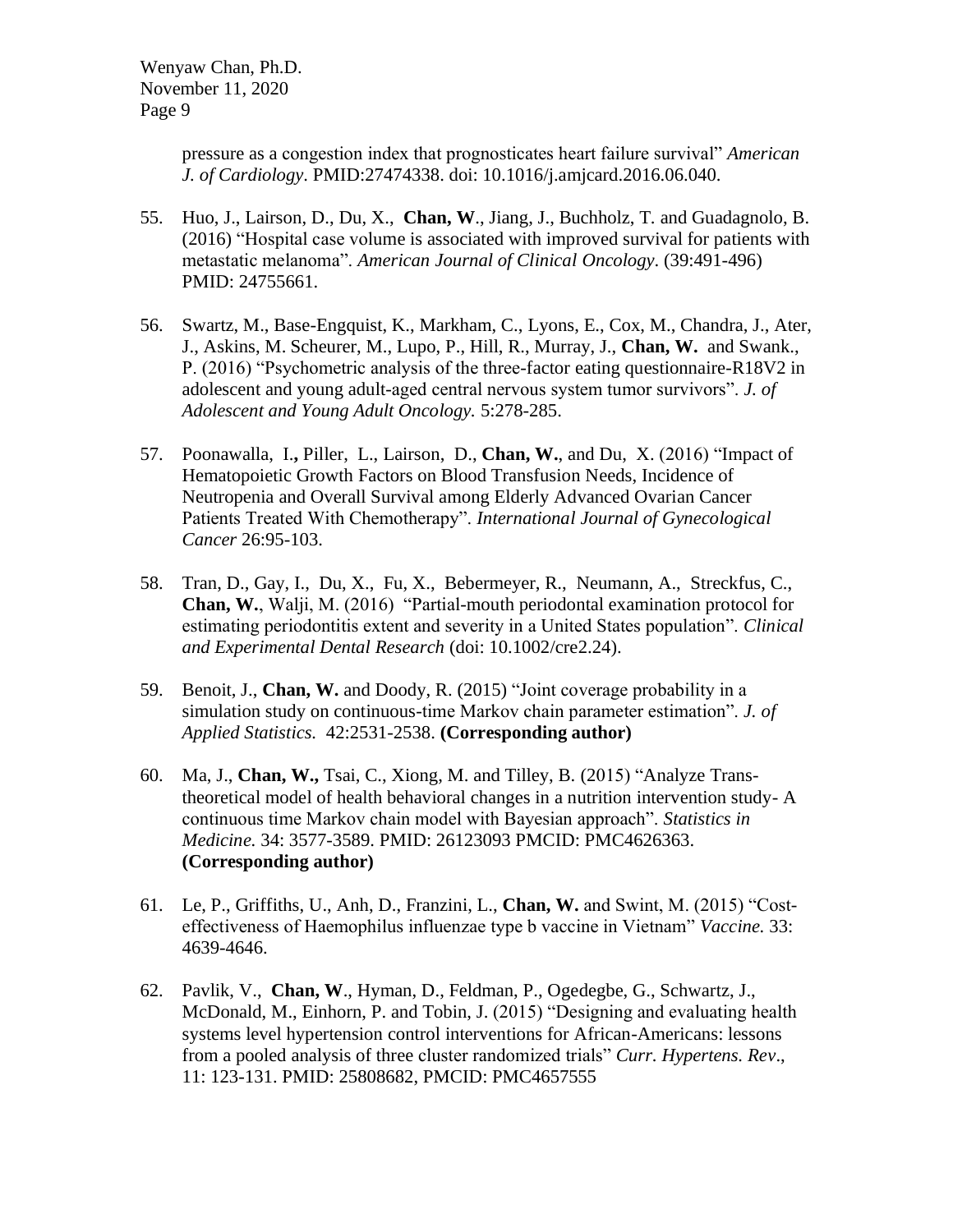- 63. Doody, R., Demirovic, J., Ballantyne, C., **Chan, W**., Barber, R., Pavlik, V. and the Texas Alzheimer's Research and Care Consortium (2015) "Lipoprotein-associated phospholipase A2, homocysteine and Alzheimer's disease". *Alzheimer's & Dementia: Diagnosis, Assessment & Disease Monitoring.* 1: 464-471.
- 64. Swartz, M., Cai, Y., **Chan, W.** , Symanski, E., Mitchell, L., Danysh, H., Langlois, P., Lupo, P. (2015) "Air toxics and birth defects: a Bayesian hierarchical approach to evaluate multiple pollutants and spina bifida". *Environmental Health*. 14:16 doi:10.1186/1476-069X-14-16.
- 65. Abbass, I., [,](http://www.refworks.com/refworks2/default.aspx?r=references|MainLayout::init) [Krause, T.,](http://www.refworks.com/refworks2/default.aspx?r=references|MainLayout::init) [Virani, S.,](http://www.refworks.com/refworks2/default.aspx?r=references|MainLayout::init) [Swint, J.,](http://www.refworks.com/refworks2/default.aspx?r=references|MainLayout::init) **[Chan, W.](http://www.refworks.com/refworks2/default.aspx?r=references|MainLayout::init)**, and [Franzini, L.](http://www.refworks.com/refworks2/default.aspx?r=references|MainLayout::init) (2015) Revisiting the economic efficiencies of observation units. *Managed Care*. 24: 46- 52. PMID: 25939196.
- 66. Fernandez, M. , [Savas, L., Carmack, C.,](http://www.refworks.com/refworks2/default.aspx?r=references|MainLayout::init) **[Chan, W.](http://www.refworks.com/refworks2/default.aspx?r=references|MainLayout::init)**, [Lairson, D., Byrd, T., Wilson,](http://www.refworks.com/refworks2/default.aspx?r=references|MainLayout::init)  [K., Arvey, S., Krasny, S., Vernon, S.](http://www.refworks.com/refworks2/default.aspx?r=references|MainLayout::init) (2015) "A randomized controlled trial of two interventions to increase colorectal cancer screening among Hispanics on the Texas-Mexico border" *[Cancer Causes Control](http://www.refworks.com/refworks2/default.aspx?r=references|MainLayout::init)*. 26: 1-10.
- 67. Gautam, S., Franzini, L., Mikhail, O., **Chan, W.** and Turner, B. (2015) "Longitudinal Analysis of Opioid Analgesic Dose and Diabetes Quality of Care Measures" *Pain Medicine*. 16: 2134-2141.
- 68. Zhang, Y., Franzini, L., **Chan, W.**, Xu, H., and Du, X. (2015) "Effects of Health Insurance on Tumor Stage, Treatment, and Survival in Large Cohorts of Patients with Breast and Colorectal Cancer". *J. of Health Care for the Poor and Underserved.* 26: 1336-1358. PMID: 26548682.
- 69. Lairson, D., Parikh, R., Cormier, J., **Chan, W.**, and Du, X. (2015) "Cost-Utility Analysis of Chemotherapy and Targeted Therapy for Advanced Non-Small Cell Lung Cancer in a Large Retrospective Cohort of Elderly Patients" *American J. of Pharmacy Benefits*. 7: 271-279.
- 70. He, W., Zhao, H., **Chan, W.**, Lopez, D., Shroff, R., and Giordano (2015) "Underuse of surgical resection among elderly patients with early-stage pancreatic cancer". *Surgery.* 158: 1226-1234. PMID: 26138347.
- 71. Poonawalla, I., Lairson, D., **Chan, W**., Piller, L. and Du, X. (2015) "Costeffectiveness of Neoadjuvant chemotherapy versus primary surgery in elderly patients with advanced overian cancer". *Value in Health*. 18:387-395.
- 72. Liu, Z., Zhang, Y., Franzini, L., Cormier, J, **Chan, W.**, Xu, H and Du, X. (2015) "Trends and variations in breast and colorectal cancer incidence from 1995 to 2011: A comparative study between the Texas Cancer Registry and National Cancer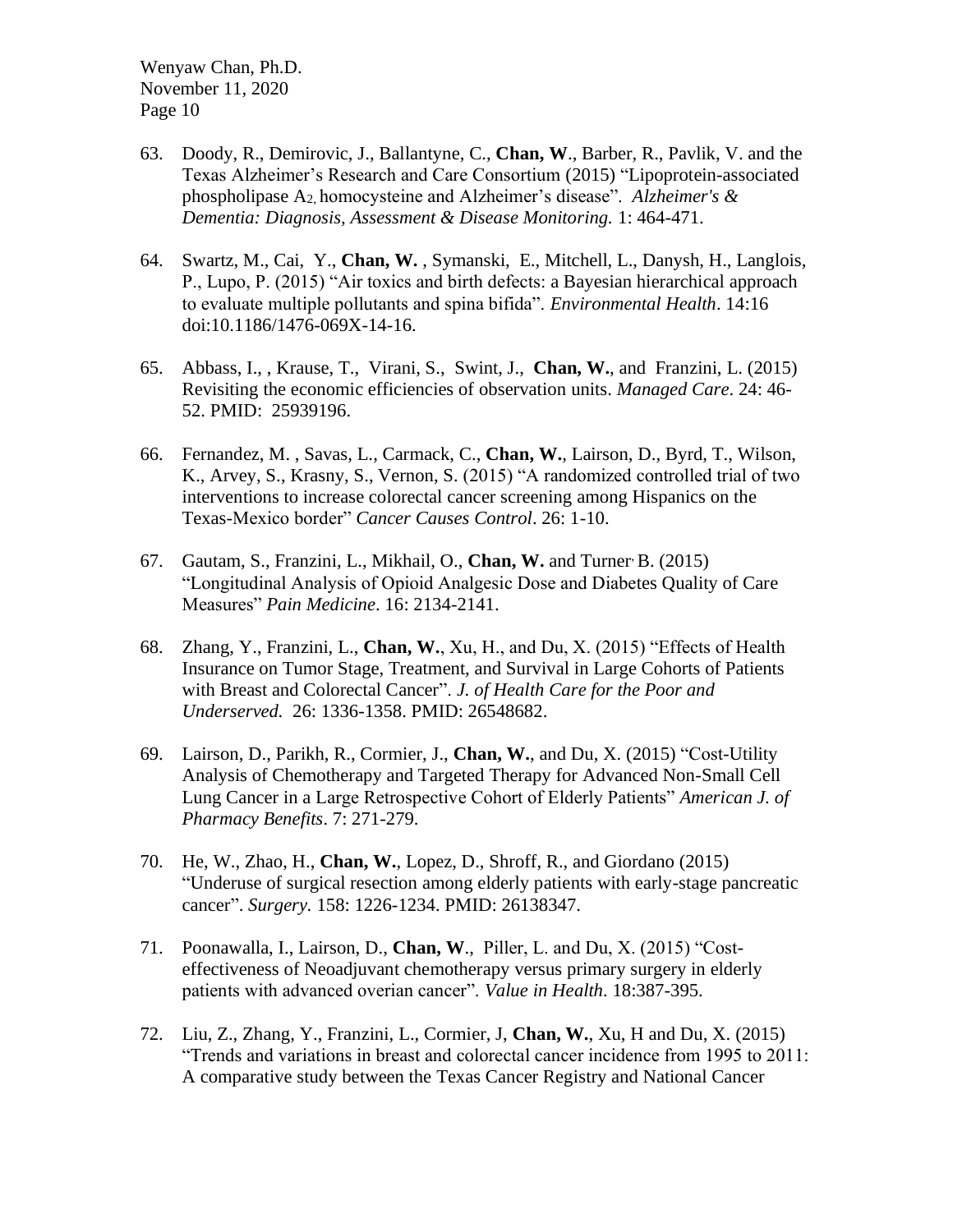> Institute's Surveillance, Epidemiology and End Results Data". *International Journal of Oncology*. 46:1819-1826. PMCID: PMC4356494

- 73. Huo, J., Du, X., Lairson D., **Chan, W**., Jiang, J., Buchholz, T, and Guadagnolo, B. (2015) "Utilization of surgery, chemotherapy, radiation therapy, and hospice at the end of life for patients diagnosed with metastatic melanoma". *American Journal of Clinical Oncology*. 38(3):235-41. doi: 10.1097/COC.0b013e31829378f9. PMCID: PMC3796177. PMID: 23648436
- 74. Míguez-Burbano, M., Rodriguez**,** A., Vargas, M., Tantalean, M., Valiathan, R. and **Chan, W.** (2014) "Are Serotonin Alterations the Link between Thrombocytopenia and Poor Immune Status among HIV Infected Individuals?". *J AIDS Clinical Research* 5:277. doi: 10.4172/2155-6113.1000277.
- 75. Russell, H., Okcu, M., Kamdar, K., Shah, M., Kim, E., Swint, J. **Chan, W**., Du, X. Franzini, L. and Ho, V. (2014) "Algorithm for analysis of administrative pediatric cancer hospitalization data according to indication for admission" BMC Medical Informatics and Decision Making. 14:88 doi:10.1186/1472-6947-14-88
- 76. Wendt, JK, Symanski E, Stock TH, **Chan, W**, Du XL. (2014) Association of ambient air pollution with newly-diagnosed asthma among Medicaid-enrolled children in a metropolitan area, *Environmental Research,* 131:50-58.
- 77. Abbass, I., Virani, S., Swint, J., **Chan, W**., and Franzini, L. (2014) "One Year Costs and Outcomes Associated with Using Observation Services in Triaging Patients with Non-specific Chest Pain" *Clinical Cardiology*. 10:591-596. PMID: 25113151
- 78. Kowalkowski, M., Mims, M., Day, R., Du, X., **Chan, W**., and Chiao, E. (2014) "Cumulative HIV viremia and non-AIDS-defining malignancies among a sample of HIV-infected male veterans" *J of Acquired Immune Deficiency Syndromes*. 67:204- 211.
- 79. Safdar, Z., Tamez, E., **Chan, W**., Arya, B., Ge, Y., Deswal, A., Bozkurt, B., Frost, A. and Entman, M. (2014) "Circulating collagen biomarkers as indicators of disease severity in pulmonary arterial hypertension" *JACC- Heart Failure*. 2:412- 421. PMID: 25023820. PMCID: PMC4180669.
- 80. Kowalkowski, M., Day, R., Du, X., **Chan, W**., and Chiao, E. (2014) "Longer duration of combination antiretroviral therapy reduces the risk of Hodgkin lymphoma: A cohort study of HIV-infected male veterans". *Cancer Epidemiology*. 38: 386-392. PMID: 24947588. PMCID: PMC4447432.
- 81. Tran, D., Gay, I., Du, X., Fu, Y., Bebermeyer, R., Neumann, A., Streckfus, C., **Chan, W**., and Walji, M. (2014) "Assessment of Partial-Mouth Periodontal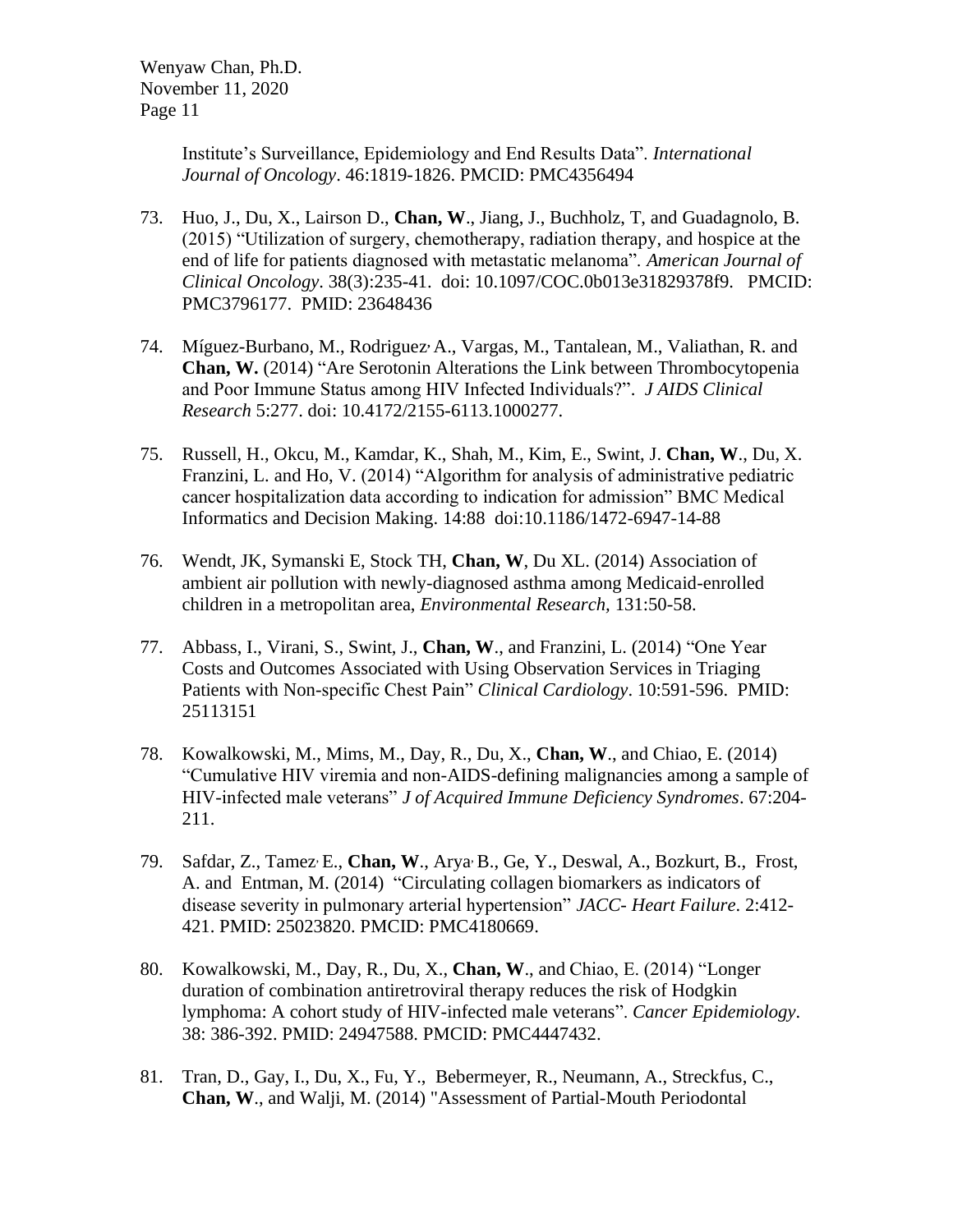> Examination Protocols for Periodontitis Surveillance" *Journal of Clinical Periodontology*. 41:846-852.

- 82. Le, P., Griffiths, U., Anh, D., Franzini, L., **Chan, W.**, Ha, P., and Swint, M. (2014) "The economic burden of pneumonia and meningitis among children less than five years old in Hanoi, Vietnam" *Tropical Medicine & International Health* 19:1321- 1327.
- 83. Lairson, D., Parikh, P., Cormier, J. **Chan, W.**, and Du, X. (2014) "Cost-utility analysis of chemotherapy regimens in elderly patients with stage III colon cancer". *Pharmaco Economics*. 32:1005-1013. PMID:24920195
- 84. Hall, J., Wiechmann, A., Johnson, L., Edwards, M., Barber, R., Cunningham, R., Singh, M., O'Bryant, S., Doody, R., Rountree, S., Pavlik, V., **Chan, W**., Massman, P., Darby, E., Evans, T., William,s B., Schrimsher, G., Dentino, A., Orozco, R., Fairchild, T., Knebl, J., Mains, D., Alvarez, L., Adams, P., Rosenberg, R., Weiner, M., Quiceno, M., Reisch, J., Huebinger, R., Xiao, G., Svetlik, D., Werry, A., Smith, J., Royall, D., Palmer, R., Polk, M. (2014). "Total cholesterol and neuropsychiatric symptoms in Alzheimer's disease: The impact of total cholesterol level and gender". *Dementia and Geriatric Cognitive Disorders*. *38*: 300-309. 10.1159/000361043
- 85. Meininger, J., Gallagher, M., Eissa, M., Nguyen, T. and **Chan, W**. (2014) "Sleep duration and its association with ambulatory blood pressure in a school-based, diverse sample of adolescents". *American Journal of Hypertension.* 7:948-955. PMID: 24487981 PMCID: PMC4118569
- 86. Huo, J., Lairson, D., Du, X., **Chan, W**., Jiang, J., Buchholz, T. and Guadagnolo, B. (2014) "Survival and cost-effectiveness of hospice care for metastatic melanoma patients". *American Journal of Manage Care 20:366-373.*
- 87. Khalid, U., Ather, S.,Bavishi, C., **Chan, W**, Loehr, L., Wruck, L., Rosamond, W., Chang, P., Coresh, J., Virani, .Nambi, V., Bozkurt, B, Ballantyne, C. and Deswal, A. (2014) "Pre-Morbid body mass index and mortality after incident heart failure: The ARIC study" *J. of* American College of Cardiology. 64(25):2743-2749.
- 88. Luu, H., Amirian, E., Beasley, R., Pillar, L., **Chan, W,** and Scheurer, M. (2013) "Clinical implications of the ervical papanicolaou test results in the management of anal warts in HIV-infected women". PLoS ONE 8(11): e81751. doi:10.1371 PMID: 24312348.
- 89. [Hall, M,](http://www.ncbi.nlm.nih.gov/pubmed?term=Hall%20MA%5BAuthor%5D&cauthor=true&cauthor_uid=23758174) [Robinson, H.](http://www.ncbi.nlm.nih.gov/pubmed?term=Robinson%20H%5BAuthor%5D&cauthor=true&cauthor_uid=23758174), **Chan, W,** and [Sevick-Muraca, E.](http://www.ncbi.nlm.nih.gov/pubmed?term=Sevick-Muraca%20EM%5BAuthor%5D&cauthor=true&cauthor_uid=23758174) (2013) "Detection of lymphangiogenesis by near-infrared fluorescence imaging and responses to VEGF-C during healing in a mouse full-dermis thickness wound model". *Wound Repair and Regeneration.* 21: 604-615.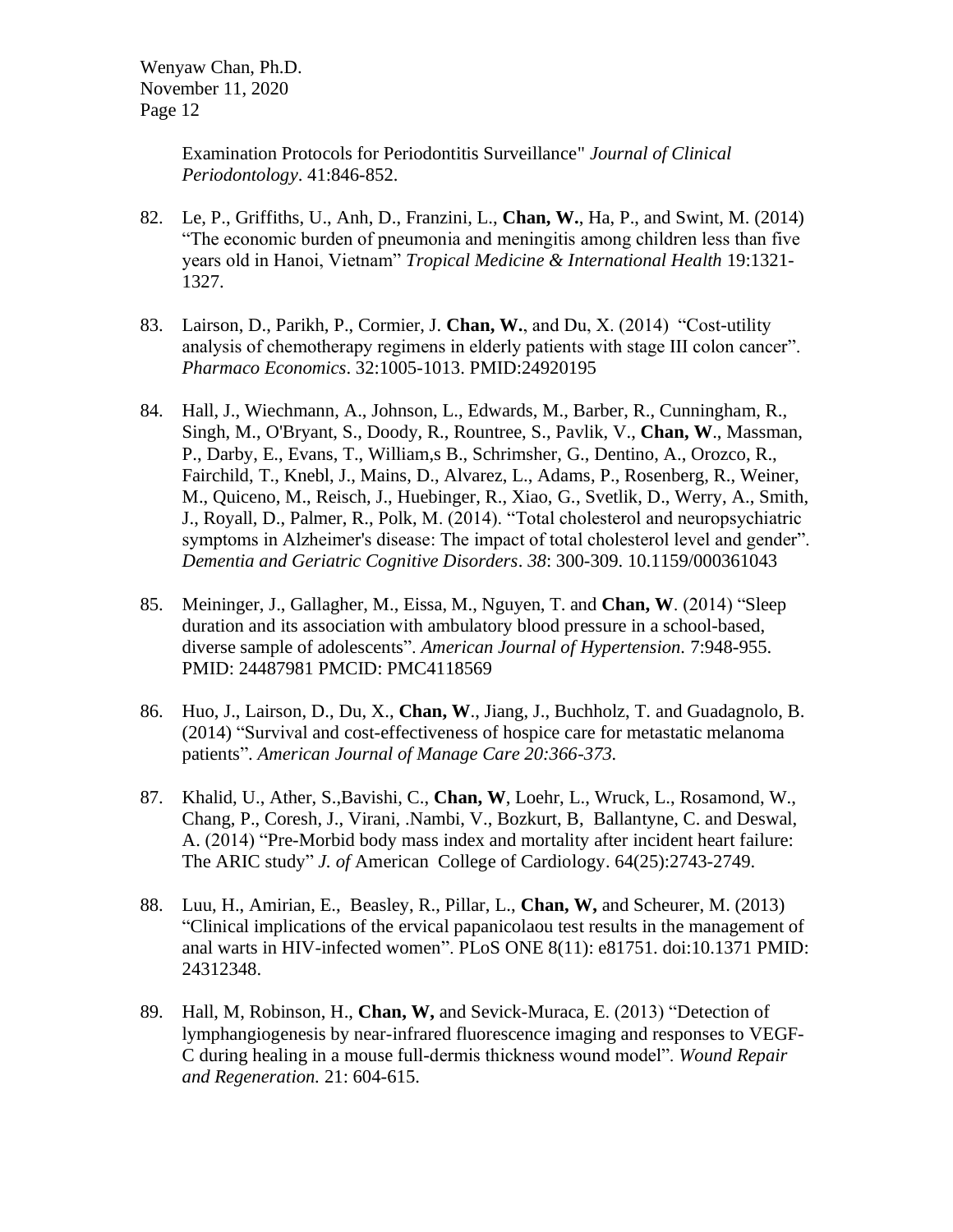- 90. Panchal, J., Lairson, D., **Chan, W**., and Du, X. (2013) "Geographic variation and sociodemographic disparity in the use of oxaliplatin-containing chemotherapy in patients with stage III colon cancer." Clinical Colorectal Cancer. 12:113-21. PMID: 23137529
- 91. Tran, D., Gay, I., Du, X., Fu, Y., Bebermeyer, R., Neumann, A., Streckfus, C., **Chan, W**., and Walji, M. (2013) "Assessing Periodontitis in Populations: A Systematic Review of the Validity of Partial Mouth Examination Protocols" *Journal of Clinical Periodontology*.40:1064-1071.
- 92. Khodr, Z., [Lupo, P., Canfield, M., Chan, W., Cai, Y., Mitchell, L..](http://www.refworks.com/refworks2/default.aspx?r=references|MainLayout::init) (2013) "Hispanic ethnicity and acculturation, maternal age and the risk of gastroschisis in the National Birth Defects Prevention Study" *Birth Defects Research Part A: Clinical and Molecular Teratology*, 97: 538-545.
- 93. Ather, S., Hira, R., Shenoy, M., Fatemi, O., [Deswal,](http://circheartfailure.ahajournals.org/search?author1=Anita+Deswal&sortspec=date&submit=Submit) A., [Aguilar,](http://circheartfailure.ahajournals.org/search?author1=David+Aguilar&sortspec=date&submit=Submit) D., [Ramasubbu,](http://circheartfailure.ahajournals.org/search?author1=Kumudha+Ramasubbu&sortspec=date&submit=Submit) K. , Bolos, M., **[Chan, W.](http://circheartfailure.ahajournals.org/search?author1=Biykem+Bozkurt&sortspec=date&submit=Submit)**, and Bozkurt, B. (2013) "Recurrent Low-Level Troponin I Elevation is a Worse Prognostic Indicator than Occasional Injury Pattern in Patients Hospitalized with Heart Failure". *International Journal of Cardiology.*  166:394-398. PMID: 22119115.
- 94. [Ather, S., Bavishi, C.,](http://www.refworks.com/refworks2/default.aspx?r=references|MainLayout::init) McCauley, M., [Dhaliwal, A., Deswal, A., Johnson, S., Chan,](http://www.refworks.com/refworks2/default.aspx?r=references|MainLayout::init)  [W., Aguilar, D., Pritchett, A., Ramasubbu, K., Wehrens, X., Bozkurt, B.](http://www.refworks.com/refworks2/default.aspx?r=references|MainLayout::init) (2013) "Worsening renal function is not associated with response to treatment in acute heart failure" *[Int.J.Cardiol](http://www.refworks.com/refworks2/default.aspx?r=references|MainLayout::init)*., 167: 1912-1917.
- 95. Kwon, S., Agollach, G., Wu, G., **Chan, W.,** and Sevick-Muraca, E. (2013) "Direct visualization of changes of lymphatic function and drainage pathways in lymph node metastasis of B16F10 melanoma using near-infrared fluorescence imaging". *Biomedical Optics Express* 4(6): 967–977. PMCID: PMC3675875.
- 96. Zhang, J., Zhou, S., Xiang, X., Bautista, M., Niccum, B., Dickinson, G., Tan, I., **Chan, W.,** Sevick-Muraca, E. and Rasmussen, J. (2012) "Automated analysis of investigational near-infrared fluorescence lymphatic imaging in humans". *Biomedical Optics Express* 3: 1713-1723.
- 97. Kwon, S., Agollach, G., **Chan, W.,** and Sevick-Muraca, E. (2012) "Altered lymphatic function and architecture in salt-induced hypertension assessed by nearinfrared fluorescence imaging". *J. of Biomedical Optics Express.* 17:080504-1, DOI:10.1117/1.JBO.17.8.080504. PMID: 23224155.
- 98. Ather, S., **Chan, W**., Bozkurt, B, , [Aguilar,](http://circheartfailure.ahajournals.org/search?author1=David+Aguilar&sortspec=date&submit=Submit) D., [Ramasubbu,](http://circheartfailure.ahajournals.org/search?author1=Kumudha+Ramasubbu&sortspec=date&submit=Submit) K. , Zachariah, A., Wehrens, X. and [Deswal,](http://circheartfailure.ahajournals.org/search?author1=Anita+Deswal&sortspec=date&submit=Submit) A. (2012) "Impact of Non-Cardiac Comorbidities on Morbidity and Mortality in a Predominantly Male Population with Heart Failure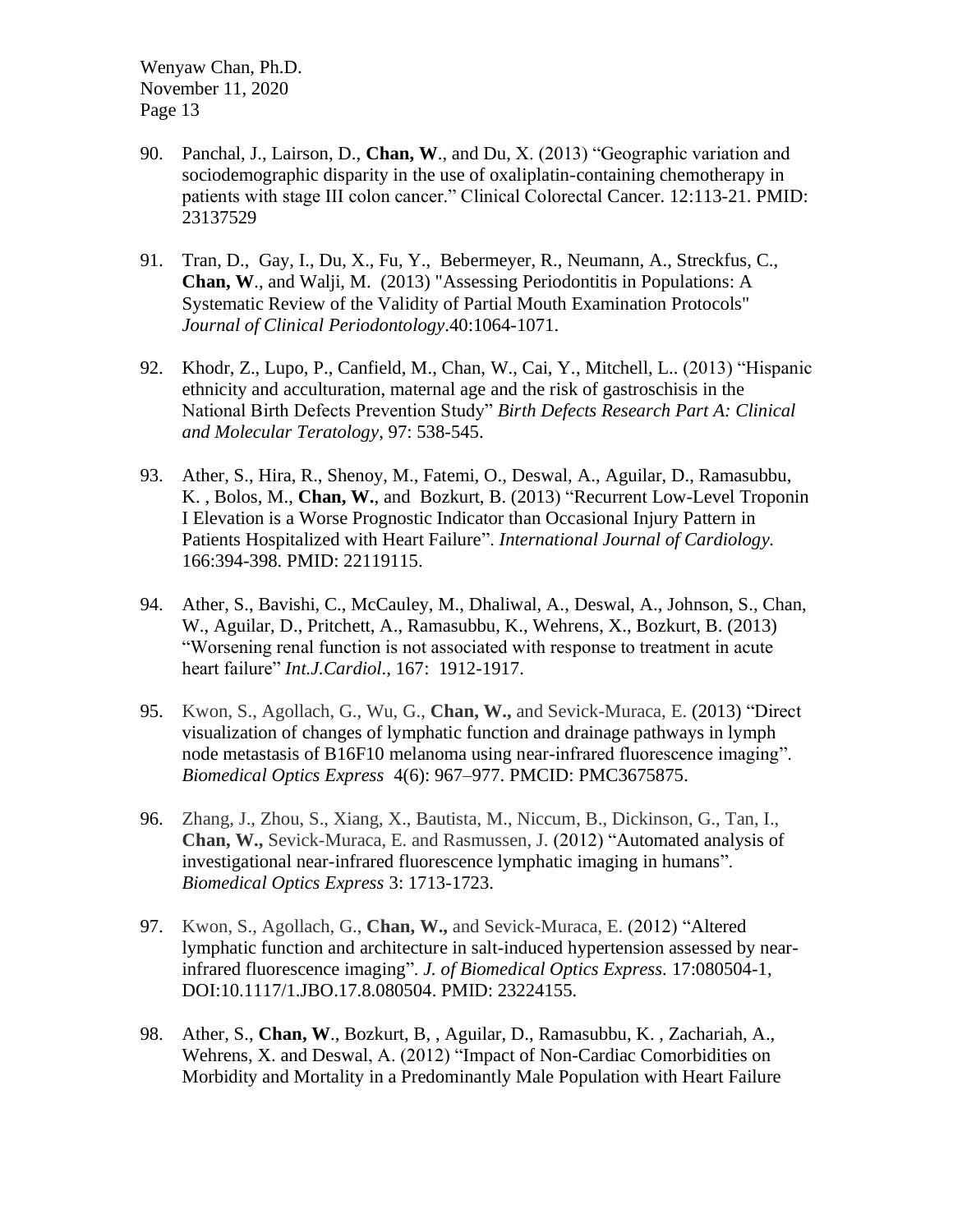> and Preserved versus Reduced Ejection Fraction". *Journal of the American College of Cardiology* 59: 998-1005.

- 99. Ramasubbu, K., Deswal, A, **Chan, W**., [Aguilar,](http://circheartfailure.ahajournals.org/search?author1=David+Aguilar&sortspec=date&submit=Submit) D. and [Bozkurt,](http://circheartfailure.ahajournals.org/search?author1=Biykem+Bozkurt&sortspec=date&submit=Submit) B. (2012) "Echocardiographic Changes during Treatment of Acute Decompensated Heart Failure: Insights from the ESCAPE Trial". *Journal of Cardiac Failure*. 18: 792- 798. PMID: 23040115.
- 100. Bozkurt, B., Bolos, M., Deswal, A., Ather, S., **Chan, W**., Mann, D., and Carabello, B. (2012) "New insights into mechanisms of action of carvedilol treatment in chronic heart failure patients- a matter of time for contractility". *Journal of Cardiac Failure*. 18: 183-193. PMID: 22385938.
- 101. Hosain, M., Du, X., Sanderson, M. **Chan, W,** and Strom, S. (2012) "Racial/ethnic differences in treatment discussed, chosen and received for prostate cancer in a triethnic population" *American Journal of Men's health*. 6:249-257. PMID: 22419652.
- 102. Luu, H., Amirian, E., Beasley, R., Pillar, L., **Chan, W,** and Scheurer, M. (2012) "Association between smoking and size of anal warts in HIV-infected women" *Journal of STD and AIDSs*. 23:792-798.
- 103. [Hardy, D.;](http://www.refworks.com/refworks2/default.aspx?r=references|MainLayout::init) **[Chan,W](http://www.refworks.com/refworks2/default.aspx?r=references|MainLayout::init)**.; [Liu, C. ; Cormier, J. ; Xia, R.; Bruera, E.; Du, X.](http://www.refworks.com/refworks2/default.aspx?r=references|MainLayout::init) (2012,) "Racial disparities in length of stay in hospice care by tumor stage in a large elderly cohort with non-small cell lung cancer". *[Palliative](http://www.refworks.com/refworks2/default.aspx?r=references|MainLayout::init) Medicine*. 26, 61-71.
- 104. Viola, G., Awan, L., Ostrosky-Zeichner L , **Chan, W,** and Darouiche, R. (2012) "Infections of Cardiac Implantable Electronic Devices: A Retrospective Multicenter Observational Study Medicine". *Medicine*. 91:123-130. PMID: 22543626.
- 105. Hyman, D., Pavlik, V., Greisinger, A., **Chan, W,** Bayona, J., Mansyur, C., Simms, V. and Pool, J. (2012) "Effect of a Physician Uncertainty Reduction Intervention on Blood Pressure in Uncontrolled Hypertensives—A cluster randomized trial" *Journal of General Internal Medicine*. 27:413-419. PMID: 22033742.
- 106. Luu, H., Amirian, E., **Chan, W,** Beasley, R., Pillar, L. and Scheurer, M. (2012) "CD41 Cell Count and HIV Load as Predictors of Size of Anal Warts Over Time in HIV-Infected Women" *Journal of Infectious Diseases*. 205: 578-585.
- 107. Rountree, S, **Chan, W**, Pavlik, V., Darby, E, Doody, R. (2012) Factors that influence survival in a probable Alzheimer's disease (AD) cohort. *Alzheimer's Research & Therapy,* 4:16 DOI: 10.1186/alzrt119*.*
- 108. Hall, M., Kwon, S., Robinson, H., Lachance, P., Azhdarinia, A., Ranganathan, R., Roger, P. **Chan, W.**, Sevick-Muraca, E. (2012) "Imaging prostate cancer lymph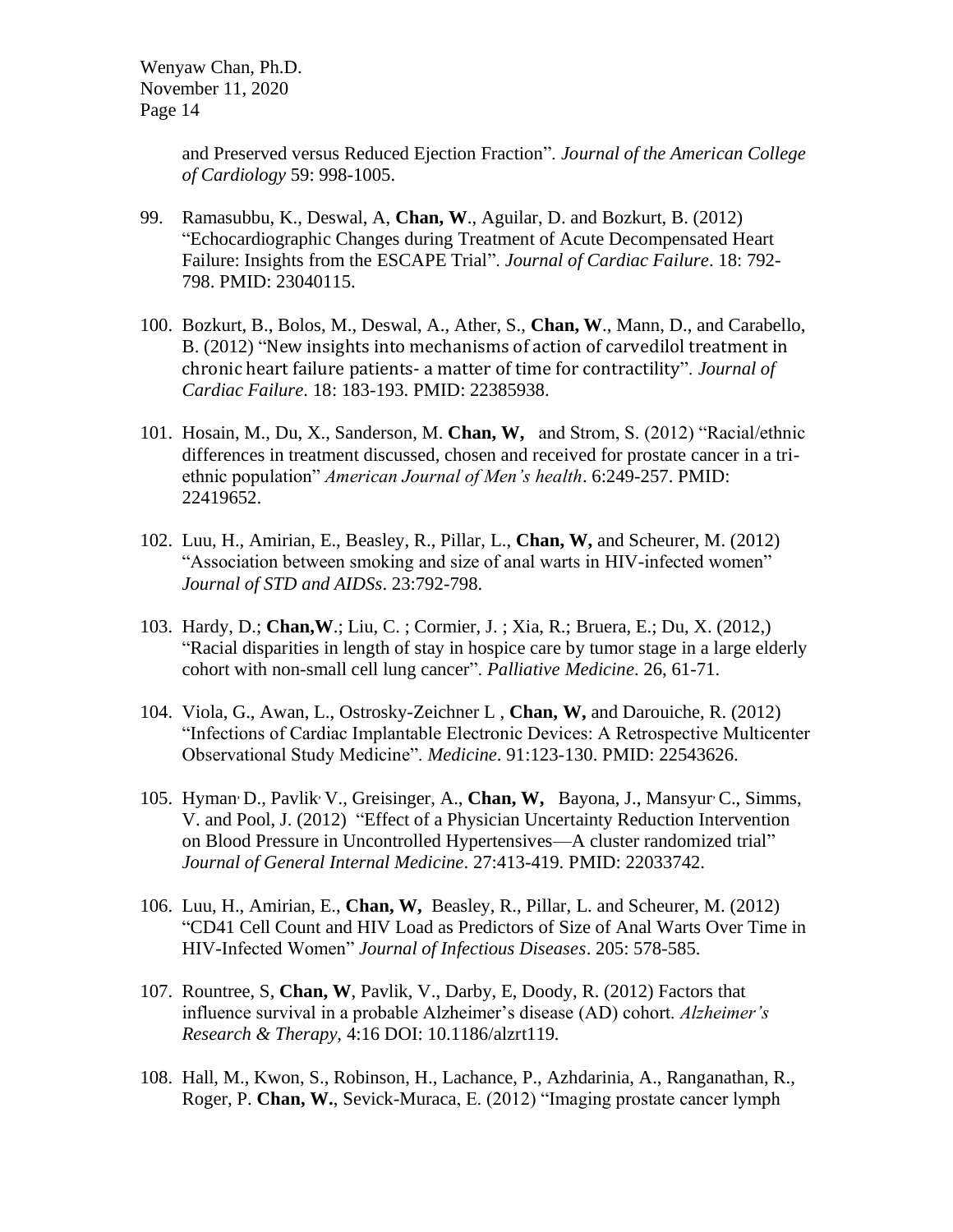> node metastases with a multimodality contrast agent" *The Prostate*. 72:129-146. PMID: 21538422.

- 109. Yeh, H., **Chan, W,** and Symanski, E. (2012) "Intermittent Missing Observations in Discrete-Time Hidden Markov Models". *Communications in Statistics-Simulation and Computation* 41:167-181. **(Corresponding author)**
- 110. Minard, C., **Chan, W.**, Wetter, D. and Etzel, C. (2012) "Trends in smoking cessation: A Markov model approach". *Journal of Applied Statistics*. 39: 113-127. **(Corresponding author)**
- 111. Hu, C., **Chan, W.,** Delclos, G. and Du, X. (2012) "Adjuvant Chemotherapy and Risk of Gastrointestinal, Hematological and Cardiac Toxicities for Stage III Colon Cancer among Elderly Patients". *American Journal of Clinical Oncology*. 35:228- 236. PMID: 21383605.
- 112. Hu, C., Delclos, G., **Chan, W.** and Du, X. (2011) "Post-Treatment Surveillance in a Large Cohort of Colon Cancer Patients". *The American Journal of Managed Care*. 17:329-336.
- 113. Misra, S., Lairson, D., **Chan, W.**, Chang, Y., Bartholomew, L., Greisinger, A., McQueen, A. and Vernon, S. (2011) "Cost-effectiveness of interventions to promote mammography screening for colorectal cancer: a randomized trial" *Journal of Prevention Medicine and Public Health*. 44:101-110. PMID: 21617335.
- 114. Hosain, M., Sanderson, M., Du, X., **Chan, W** and Strom, S. (2011) "Racial/ethnic differences in predictors of PSA Screening in a tri-ethnic population". *Central European J. of Public Health*. 19:30-34.
- 115. Hardy, D., **Chan, W.**, Liu, C., Cormier, J., Xia, R., Bruera, E. , and Du, X. (2011) "Racial disparities in the use of hospice services according to geographic residence and socioeconomic status in an elderly cohort with non-small cell lung cancer". *Cancer*. 117:1506-1515. PMID 21061366
- 116. [Aguilar,](http://circheartfailure.ahajournals.org/search?author1=David+Aguilar&sortspec=date&submit=Submit) D., **[Chan, W.](http://circheartfailure.ahajournals.org/search?author1=Biykem+Bozkurt&sortspec=date&submit=Submit)**, Bozkurt, B., [Ramasubbu,](http://circheartfailure.ahajournals.org/search?author1=Kumudha+Ramasubbu&sortspec=date&submit=Submit) K. and [Deswal,](http://circheartfailure.ahajournals.org/search?author1=Anita+Deswal&sortspec=date&submit=Submit) K. (2011) "Metformin Use and Mortality in Ambulatory Patients with Diabetes and Heart Failure" *Circulation-Heart Failure* 4:53-58.
- 117. Ather, S., **Chan, W.**[, Chillar, A., Aguilar, D., Pritchett, A. ,](http://circheartfailure.ahajournals.org/search?author1=Biykem+Bozkurt&sortspec=date&submit=Submit) [Ramasubbu,](http://circheartfailure.ahajournals.org/search?author1=Kumudha+Ramasubbu&sortspec=date&submit=Submit) K. , Wehrens, X., [Deswal,](http://circheartfailure.ahajournals.org/search?author1=Anita+Deswal&sortspec=date&submit=Submit) A. and Bozkurt, B. (2011) "Association of Systolic Blood Pressure with Mortality in Patients with Heart Failure with Reduced Ejection Fraction: A Complex Relationship" *American Heart Journal.* 161: 567-573.
- 118. Vernon, S., Bartholomew, L., McQueen, A., Bettencourt, Greisinger, A., Coan, S., Lairson, D., **Chan, W.**, Hawley, S., Myers, R., (2011) "A Randomized Controlled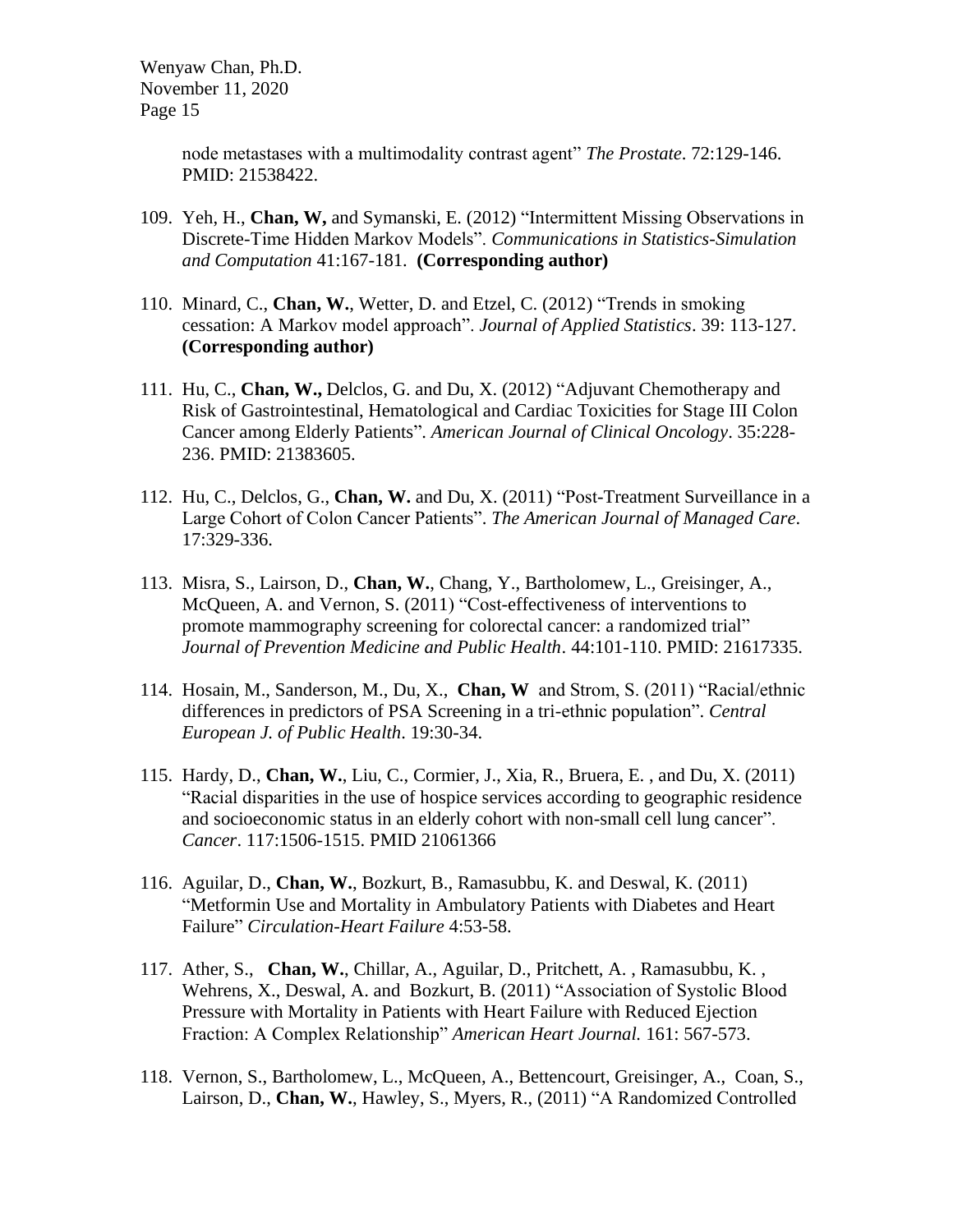> Trial of a Tailored Interactive Computer-Delivered Intervention to Promote Colorectal Cancer Screening: Sometimes More is Just the Same". *Annals of Behavioral Medicine*. 41:284-299.

- 119. Lairson, D., **Chan, W.**, Chang, Y., del Junco, D. and Vernon, S. (2011) "Costeffectiveness of targeted versus tailored interventions to promote mammography screening among women military veterans in the United States" *Evaluation and Program Planning*. 43:97-104.
- 120. Hu, C., Delclos G, **Chan W**, Du X. ( 2011) "Assessing the Initiation and Completion of Adjuvant Chemotherapy in a Large Nationwide and Population-Based Cohort of Elderly Patients with Stage III Colon Cancer". Medical Oncology. 28:1062-1074.
- 121. Lin, Y., Lairson, D., **Chan, W**., Du, X., Leung, K., Kennedy-Nasser, A., Martinez, C., Gottschalk, C. Bollard,C., Heslop, H., Brenner, M., Krance, R. (2011) "Children with Acute Leukemia: A Comparison of Outcomes from Allogeneic Blood Stem Cell and Bone Marrow Transplantation" Pediatric Blood & Cancer 56:143-151.
- 122. Tan, I., Maus, E., Rasmussen, J., Marshall, M., Admas, K., Fife, C., Smith, L., **Chan, W.**, Sevick-Muraca, E. (2011) "Assessment of lymphatic contractile function after manual lymphatic drainage using near-infrared fluorescence imaging" *The Prostate*. 92:756-764.
- 123. Chang, Y., Lairson, D., **Chan, W**, Lu, S. and Aoki, N. (2011) "Cost-effectiveness of screening for hepatocellular carcinoma among subjects at different levels of risk" *Journal of Evaluation in Clinical Practice,* 17: 261-267.
- 124. Chen, L., Chen, D., and **Chan, W** (2010) "Distribution-based p value for the outlier sum in differential gene expression analysis". *Biometrika* 97:246-253.
- 125. Lupo, P., Symanski, E., Waller, K., **Chan, W**, Canfield, M., Langlois, P., Mitchell, L., and The National Birth Defects Prevention Study (2010) "Polytomous Logistic Regression as a Tool for Exploring Heterogeneity across Birth Defect Subtypes: An Example Using Anencephaly and Spina Bifida" Birth Defects Research Part A: Clinical and Molecular Teratology. 8:701-705.
- 126. Lupo, P., Symanski, E., Waller, D., **Chan, W.**, Langlois, P., Mark A. Canfield, M. and Mitchell, L. (2010) "Maternal Exposure to Ambient Levels of Benzene and the Risk of Neural Tube Defects among Offspring, Texas, 1999-2004" *Environmental Health Perspectives*. 119: 397-402. PMID: 20923742.
- 127. Yeh\*, H., **Chan, W,** Symanski, E., and Davis, B. (2010) "Estimating transition probabilities for ignorable intermittent missing data in a discrete-time Markov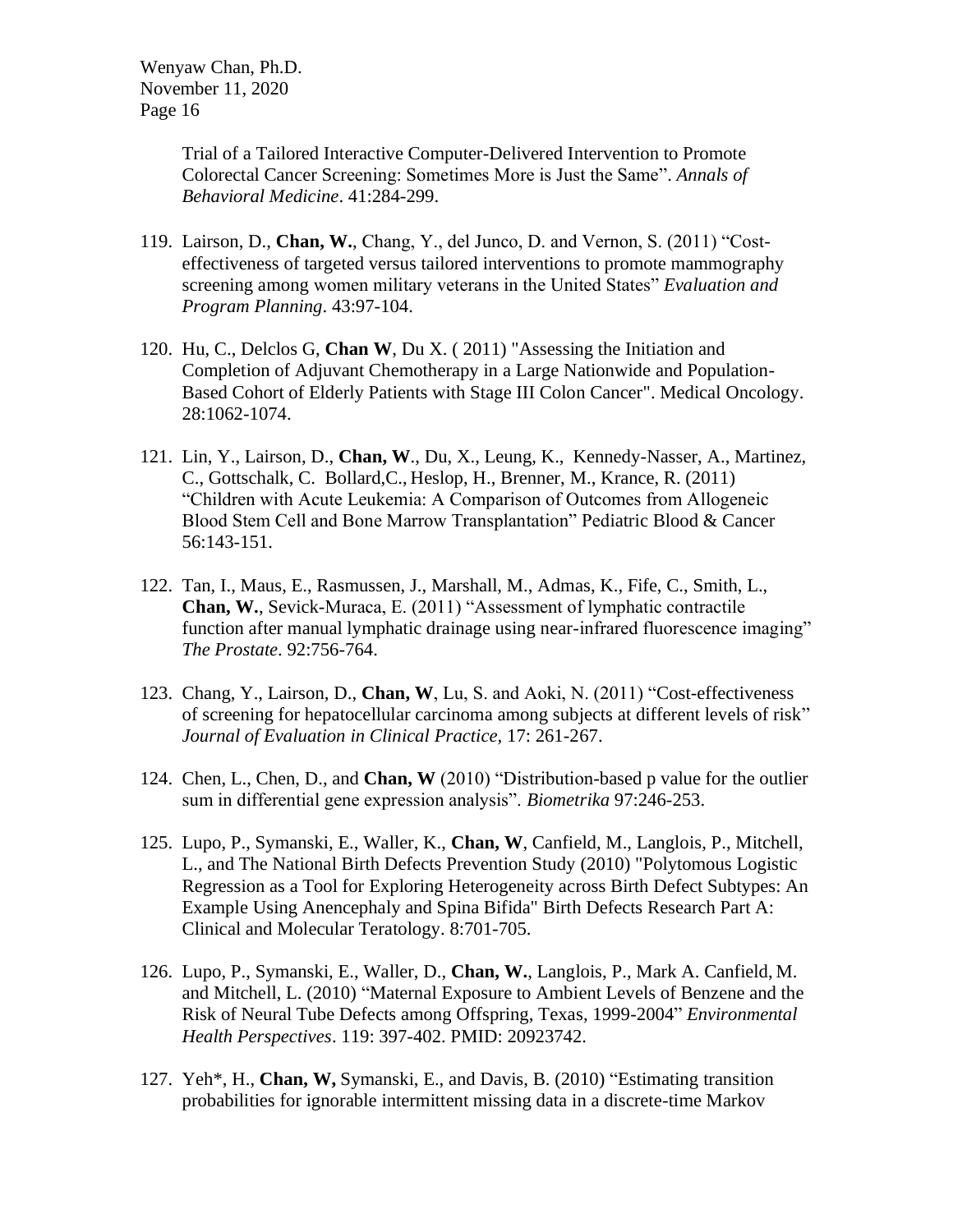chain". *Communications in Statistics-Simulation and Computation* 39 (2), 433 – 448.

- 128. Mhoon, K., **Chan, W.**, del Junco, D., Vernon, S. (2010) "A continuous-time Markov chain approach analyzing the stages of change construct from a health promotion intervention". *JP Journal of Biostatistics.* 4:213-226. **(Corresponding author)**
- 129. Kwon, O., Khaleeq, A., **Chan, W.**, Pavlik, V., Doody, R. (2010) "Apolipoprotein E polymorphism and age at onset of AD in a quadriethnic sample". Dementia and Geriatric Cognitive Disorders. 30: 486-491. PMID: 21252542
- 130. Lupo, P., Symanski, E., **Chan, W**, Mitchell L., Waller, D., Canfield, M., Langlois, P. (2010) "Differences in Exposure Assignment between Conception and Delivery: The Impact of Maternal Mobility". *Pediatric and Perinatal Epidemiology*  24:200-208
- 131. Lin,Y., Lairson, D., **Chan, W**., Du, X., Leung, K., Kennedy-Nasser, A., Martinez, C., Gottschalk, C. Bollard,C., Heslop, H., Brenner, M., Krance, R. (2010) "The Costs and Cost-Effectiveness of Allogeneic Peripheral Blood Stem Cell Transplantation versus Bone Marrow Transplantation in Pediatric Patients with Acute Leukemia" *Biology of Blood and Marrow Transplantation* 16:1272-1281.
- 132. O'Bryant, S., Lacritz, L., Hall, J., Waring, S., **Chan, W**, Khodr, Z., Massman, P., Hobson, V., Cullum, C. (2010) "Validation of the new interpretive guidelines for the clinical dementia rating scale sum of boxes score in the NACC database", *Archives of Neurology*, 67:746-749.
- 133. Doody, R., Pavlik, V., Massman, P. Rountree, S., Darby, E., and **Chan, W**. (2010) "Correction:Predicting progression of Alzheimer's disease". *Alzheimer's Research & Therapy*. 2(3):14. PMID: 20470369.
- 134. Doody, R., Pavlik, V., Massman, P. Rountree, S., Darby, E., and **Chan, W**. (2010) "Predicting progression of Alzheimer's disease". *Alzheimer's Research & Therapy*. 2(1):2. doi:10.1186/alzrt25 (online). PMID: 20178566.
- 135. Tai, M., Meininger, J., Frazier, L. and **Chan, W.,** (2010) "Ambulatory Blood Pressure and Physical Activity in Heart Failure", *Biological Research for Nursing* 3:269-279.
- 136. Hamilton, W., Byun, D., **Chan, W.,** Ching, J., Han, Y., Lopez, R., Coarfa, V. and Lee, D. (2009) "A pilot study using EPA's CMAQ model and hospital admission data to identify multipollutant "hot spots" of concern in Harris County, Texas". *Journal of the National Urban Air Toxics Research Center* 15:1-69.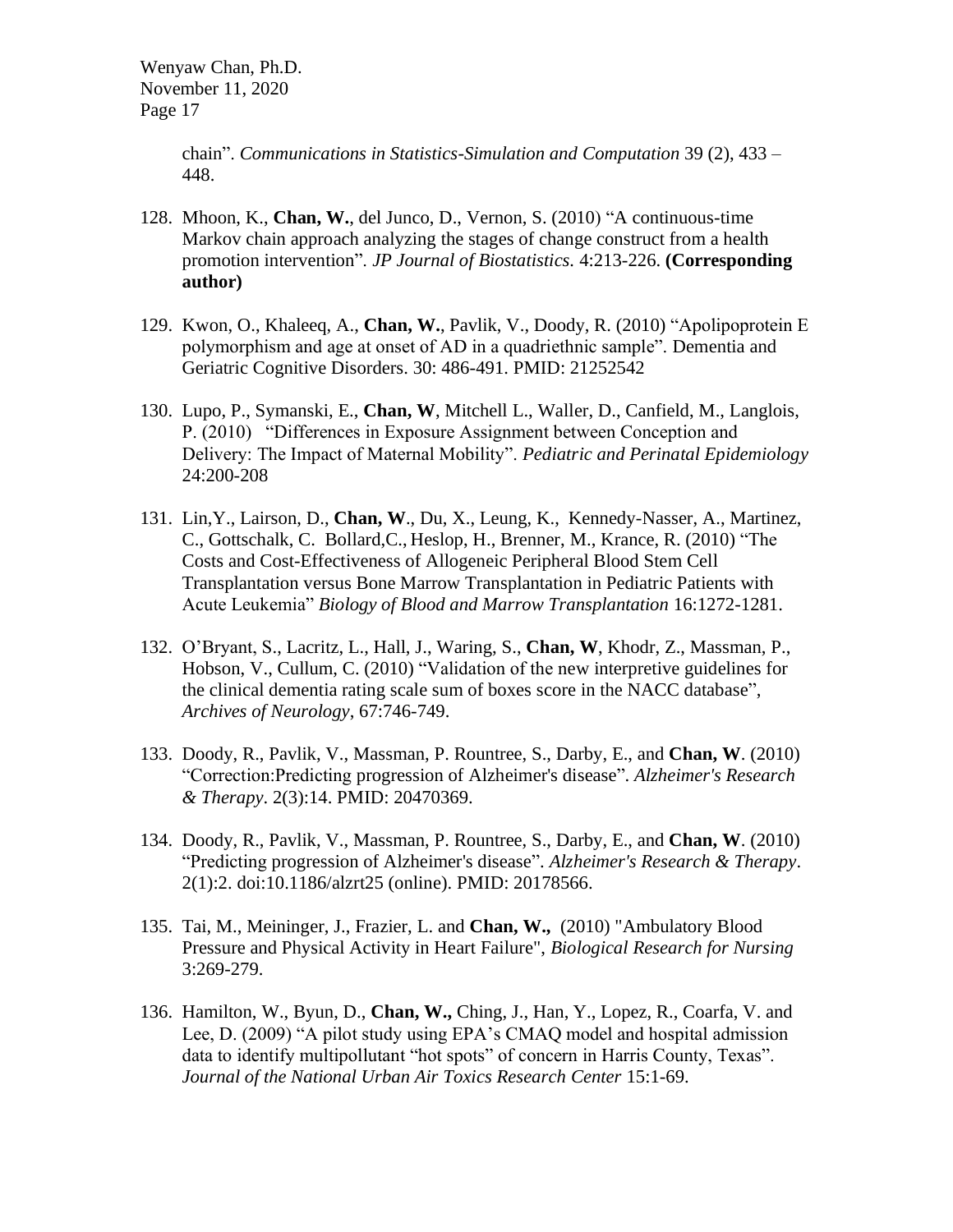- 137. Symanski, E., Stock, T., Tee, P. and **Chan, W** (2009) " Demographic, Residential and Behavioral Determinants of Elevated Exposures to Benzene, Toluene, Ethylbenzene and Xylenes (BTEX) among US population: result from 1999-2000 NHANES" *Journal of Toxicology & Environmental Health*, 72: 915-924. PMID: 19399911.
- 138. Rountree, S., **Chan, W**, Pavlik, V., Darby, E., Siddiqui, S. and Doody R. (2009) "Persistent treatment with cholinesterase inhibitors and/or memantine slows clinical progression of Alzheimer's disease". *Alzheimer's Research & Therapy*. 1:7 doi:10.183/alrt7 (online). PMID 19845950 PMCID; PMC2874259
- 139. O'Bryant, S., Hobson, V., Hall, J., Waring, S., **Chan, W.**, Massman, P., Lacritz, L., Cullum, C., and Diaz-Arrastia, R. (2009) "Brain-Derived Neurotrophic Factor Levels in Alzheimer's Disease", *Journal of Alzheimer's Disease* 17: 337-341.
- 140. Roberts, R., Roberts, C., and **Chan, W**. (2009) "One-year incidence of psychiatric disorders and associated risk factors among adolescents in the community". *J. of child psychology and psychiatry, and allied disciplines*. 50(4):405-15. PMID: 19175820
- 141. Du, X., Xia, R., Liu, C., Cormier, J., Xing, Y., **Chan, W.**, Hardy, D., and Burau, K. (2009) "Cardiac toxicity associated with anthracycline-containing chemotherapy in older women with breast cancer". *Cancer*. 115: 5296-5308.
- 142. Hardy, D., Liu, C., Xia, R., Cormier, J., **Chan, W.**, White, A., Burau, K., and Du, X. (2009) "Racial disparities and treatment trends in a large Cohort of elderly black and white patients with non-small cell lung cancer", *Cancer*. 115: 2199-2211. PMID 19365824
- 143. Holmes, L., **Chan, W.,** Jiang, Z., Ward, D., Essien, J. and Du, X. (2009) "Impact of androgen deprivation therapy on racial/ethnic disparities in the survival of older men treated for locoregional prostate cancer", *Cancer Control*. 16: 176-185.
- 144. Hassan, M., Spitz, M., Thomas, M., Curley, S., Patt, Y., Vauthey, J., Glove,r K., Kaseb, A., Lozano, R., El-Deeb, A., Nguyen, N., Wei, S., **Chan, W.**, Abbruzzese, J., and Li, D. (2009) "The association of family history of liver cancer with hepatocellular carcinoma: USA case-control study", *Journal of Hepatology*. 50:334-341. PMID:19070394.
- 145. Hassan, M., [Kaseb, A.](http://www.ncbi.nlm.nih.gov/pubmed/?term=Kaseb%20A%5BAuthor%5D&cauthor=true&cauthor_uid=19399911), [Li, D.](http://www.ncbi.nlm.nih.gov/pubmed/?term=Li%20D%5BAuthor%5D&cauthor=true&cauthor_uid=19399911), Patt, Y., Vauthey, J., Thomas, M., Curley, S., .Spitz, M., Sherman, S., Abdalla, E., [Davila, M.](http://www.ncbi.nlm.nih.gov/pubmed/?term=Davila%20M%5BAuthor%5D&cauthor=true&cauthor_uid=19399911), .Lozano, R., [Hassan, D.,](http://www.ncbi.nlm.nih.gov/pubmed/?term=Hassan%20DM%5BAuthor%5D&cauthor=true&cauthor_uid=19399911) [Chan, W.](http://www.ncbi.nlm.nih.gov/pubmed/?term=Chan%20W%5BAuthor%5D&cauthor=true&cauthor_uid=19399911), Brown, T., and Abbruzzese, J. (2009) ["Association between hypothyroidism and](http://www.ncbi.nlm.nih.gov/pubmed/19399911)  [hepatocellular carcinoma: a case-control study in the United States."](http://www.ncbi.nlm.nih.gov/pubmed/19399911) *Hepatology*. 49:1563-70. PMID:19399911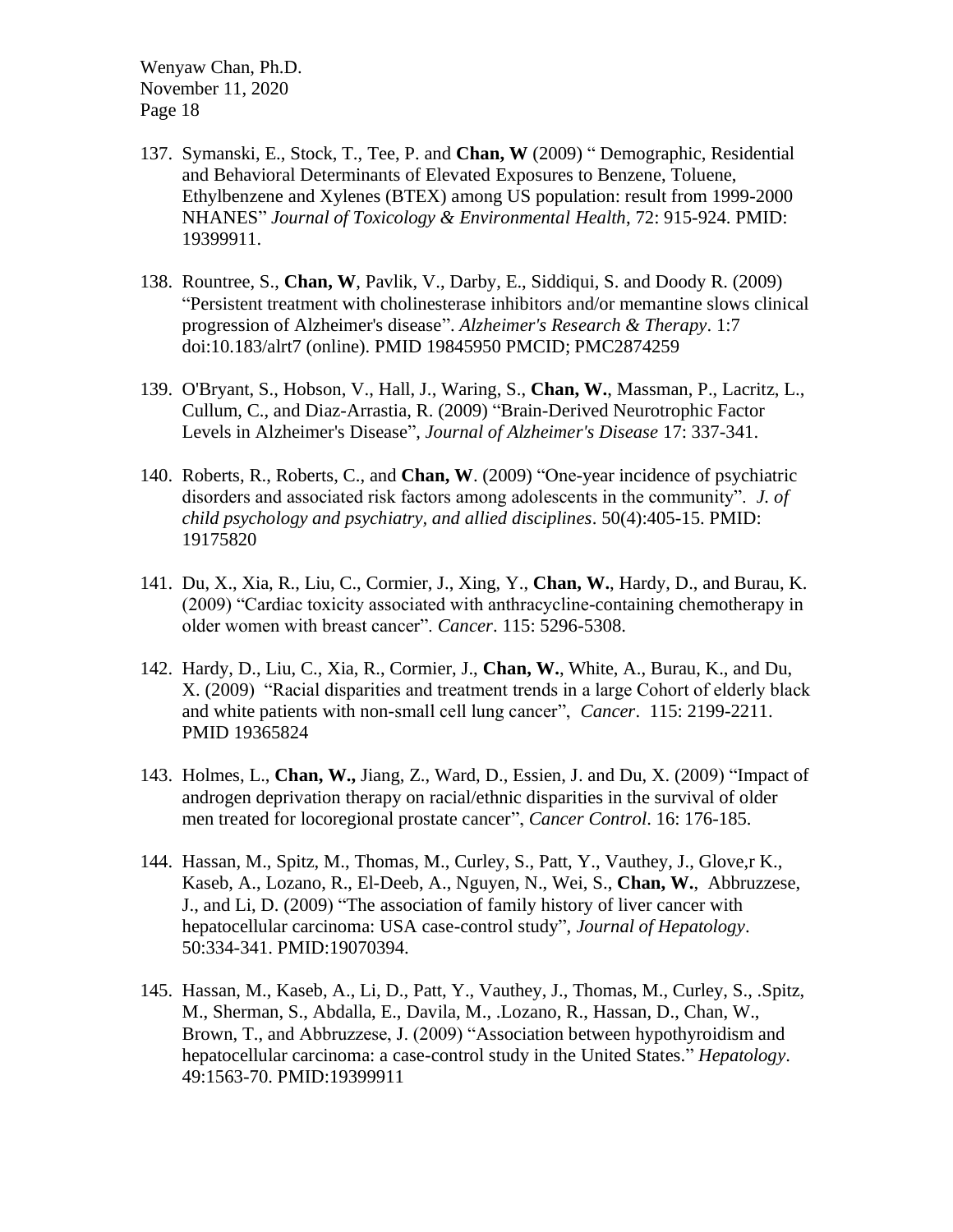- 146. Branch-Vital, A., Fernandez, M., Ross, M., **Chan, W.,** and Smith, W. (2009) "Condom use knowledge and condom use among African-American women: evidence from a cross-sectional study in Harris county, Texas" *National Forum of Multicultural Issues Journal*. 6(1): 11 pages (online).
- 147. Fernandez, M. , Gonzales, A., Tortolero-Luna, G., Williams, J., Saavedra-Embesi, M., **Chan, W.,** and Vernon, S. (2009) "Effectiveness of cultivando la salud : a breast and cervical cancer screening promotion program for low-income Hispanic women" *American Journal of Public Health*. 99:936-943.
- 148. Mahnken, J., **Chan, W.,** Freeman, D. and Freeman, J. (2008) "Reducing the effects of lead-time bias, length bias, and over-detection in evaluating screening mammography: a censored bivariate data approach", *Statistical Methods in Medical Research.* 17:643-663. PMID 18445697 **(Corresponding author)**
- 149. Yeh, C., Yeh, H. and **Chan, W.** (2008) "Some equivalent forms of the arithmeticgeometric mean inequality in probability: a survey", *Journal of Inequalities and Applications*, Article ID 386715, 9 pages (online).
- 150. Roberts, R., Roberts, C., and **Chan, W**. (2008) "Persistence and changes in symptoms of insomnia among adolescents". *Sleep* 31:177-184.
- 151. Davis, C., Kancherla, V., Reddy, A., Chan, W., Yeh, H., Noroski, L., [Rosenblatt,](http://www.ncbi.nlm.nih.gov/pubmed/?term=Rosenblatt%20H%5BAuthor%5D&cauthor=true&cauthor_uid=18789819)  [H.](http://www.ncbi.nlm.nih.gov/pubmed/?term=Rosenblatt%20H%5BAuthor%5D&cauthor=true&cauthor_uid=18789819), Shearer, W., [Chinen, J.](http://www.ncbi.nlm.nih.gov/pubmed/?term=Chinen%20J%5BAuthor%5D&cauthor=true&cauthor_uid=18789819) (2008) ["Development of specific T-cell responses to](http://www.ncbi.nlm.nih.gov/pubmed/18789819)  [Candida and tetanus antigens in partial DiGeorge syndrome.](http://www.ncbi.nlm.nih.gov/pubmed/18789819) *The Journal of allergy and clinical immunology*. 122:1194-9. PMID:18789819
- 152. Hassan, M., Spitz, M., Thomas, M., El-Deeb, A., Glover, K., **Chan, W.**, Kaseb, A., Curley, S., Vauthey, J., Ellis, L., Abdalla, E., Lozano, R., Patt, Y., Brown, T., Abbruzzese, J., and Li, D. (2008) "Effect of different types of smoking and synergism with hepatitis C virus on risk of hepatocellular carcinoma in American men and women: case-control study", *International Journal of Cancer*. 123: 1883- 1891.
- 153. White, A., Liu, C., Xia, R., Burau, K., Cormier, J., **Chan, W.,** and Du, L. (2008) "Racial disparities and treatment trends in a large cohort of elderly African Americans and Caucasians with colorectal cancer, 1991 to 2002", *Cancer*. 113: 3400-3409.
- 154. Vernon, S., del Junco, D. , Tiro, J., Coan, S., Perz, C., Bastian, L., Rakowski, W., **Chan, W.,** Lairson, D., McQueen, A., Fernandez, M., Warrick, C., Halder, A., and DiClemente, C. (2008), "Promoting regular mammography screening II: Results from a randomized controlled trial in US women veterans", J. of National Cancer Institute. 100:347-358.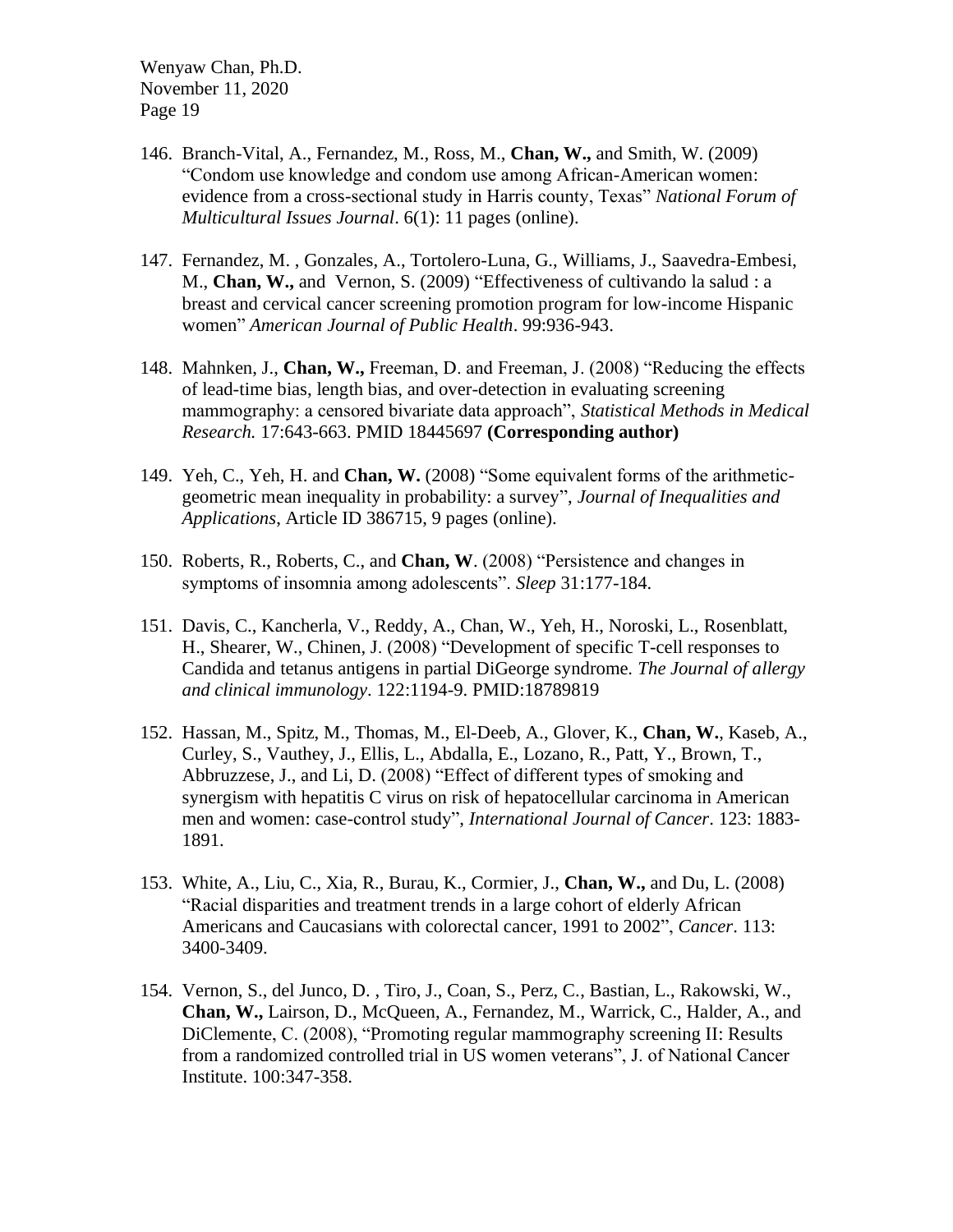- 155. del Junco, D., Vernon, S., Coan, S., Tiro, J., Bastian, L., Savas, L., Perz, C., Lairson, D., **Chan, W.,** Warrick, C., McQueen, A., and Rakowski, W. (2008), "Promoting regular mammography screening I: A systematic assessment of validity in a randomized trial", J. of National Cancer Institute. 100:333-346.
- 156. Lin, S., **Chan, W.,** Chen, L. (2008) "A nonparametric coverage interval", *Metrologia*. L1-L4.
- 157. Lederman, R., **Chan, W**. and Roberts-Gray, C. (2008) "Parent-adolescent relationship education (PARE): program delivery to reduce risks for adolescent pregnancy and STD **"**. *Behavioral Medicine*. 33:137-143. PMID 18316271 PMCID: PMC2566304
- 158. Kabue, M., Kelitiinwa, A., Maganda, A., Risser, J. **Chan, W.,** Kline, M.. (2008) "Growth in HIV-infected children on antiretroviral therapy at a pediatric infectious diseases clinic in Uganda", *AIDS Patient Care and STDs*. 22:245-251.
- 159. Mun, Y., **Chan, W.,** Lai, D. (2007) "A homogeneous continuous-time Markov chain approach to repeated categorical measurements: an application to laboratory shift analyses in clinical trials", *J P Journal of Biostatistics*. 2:129-153. **(Corresponding author)**
- 160. Rountree, S., Waring, S., **Chan, W**., Lupo, P., Darby, E., and Doody, R. (2007) "Importance of amnestic-subthreshold memory disorders in mild cognitive impairment: prognosis and conversion to dementia " *Dementia and Geriatric Cognitive Disorders.* 476-482.
- 161. Holmes, L., **Chan, W.,** Jiang, Z., and Du, X. (2007) "Effectiveness of androgen deprivation therapy in prolonging survival of old men treated for locoregional prostate cancer", *Prostate Cancer and Prostatic Diseases*. 1-8.
- 162. Taylor, W., **Chan, W.,** Cummings, S. and Lei\*, L. (2007) "The Healthy Growth Study: Findings from year four". *Journal of Exercise Science and Physiotherapy* 3:84-97.
- 163. Reyes-Gibby C., **Chan W**, Abbruzzese J., Xiong H., Ho L, Evans D., Varadhachary G, Bhat S, Wolff R., Crane C. (2007) "Patterns of Self-Reported Symptoms in Pancreatic Cancer Patients Receiving Chemoradiation" *Journal of Pain and Symptom Management*. 34:244-252
- 164. Eissa, M., Meininger, J., Nguyen, T. and **Chan, W.** (2007) "The relationship of ambulatory blood pressure to physical activity in a tri-ethnic population of obese and nonobese adolescents" *American Journal of Hypertension.* 20:140-147.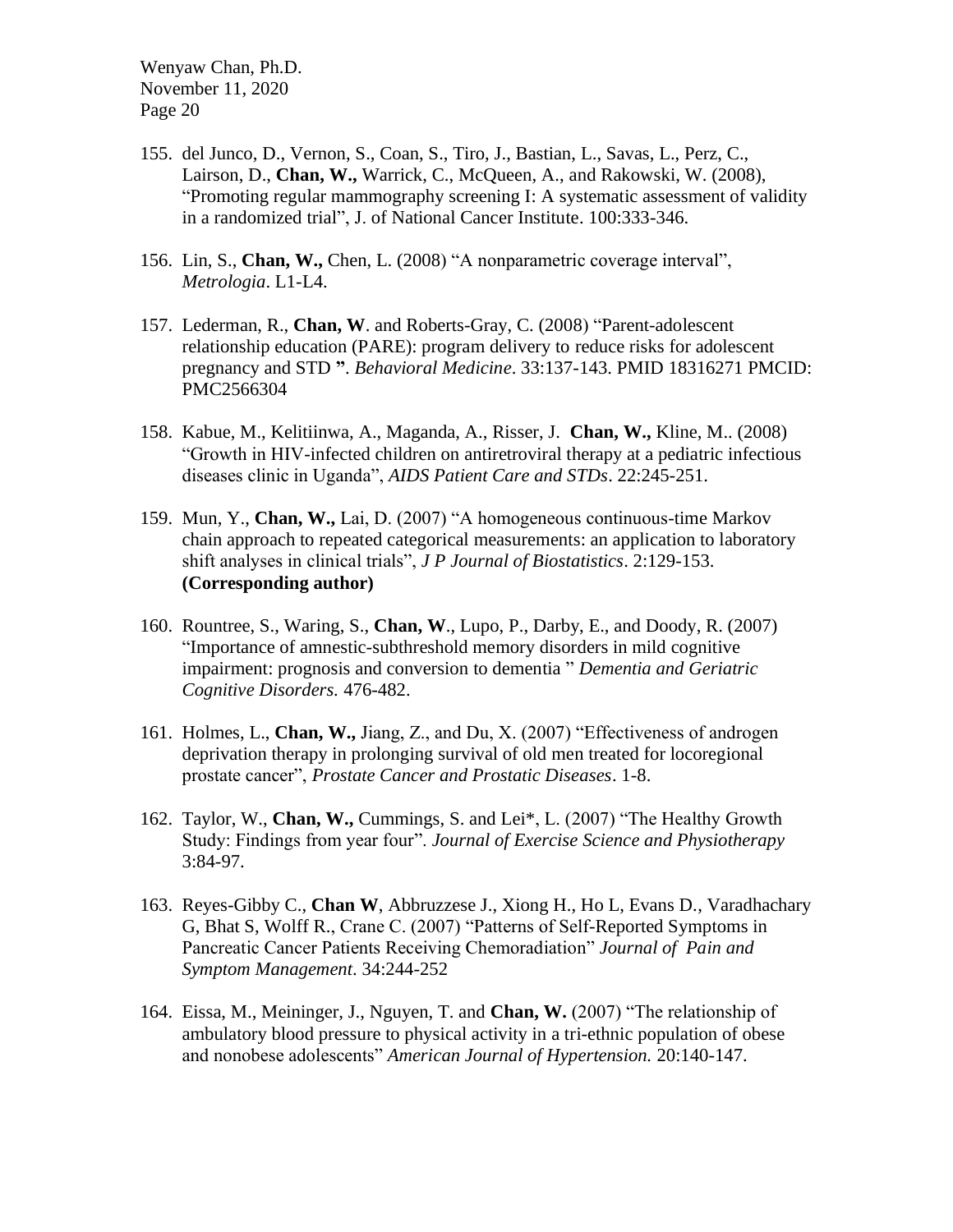- 165. Symanski, E., Greeson\*, N., S. and **Chan, W.** (2007) "Evaluating measurement error in estimates of worker exposure assessed in parallel by personal and biological monitoring" *American Journal of Industrial Medicine.* 50:112-121.
- 166. Li, Y., and **Chan, W**. (2006) "Analysis of longitudinal multinomial outcome data". *Biometrical Journal.* 48: 319-326. PMID 16708781 **(Corresponding author)**
- 167. **Chan, W**. and Peng, N. (2006) "Continuous time Markov chains on a system following an alternating renewal process" *Statistics & Probability Letters.* 76:362- 368.
- 168. Perez, A., **Chan, W**. and Dennis, R. (2006) "Predicting the length of stay of patients admitted for intensive care using a first step analysis" *Health Service Outcomes Research Method*. 6:127-138. PMID 18059977 PMCID: PMC1828134
- 169. Symanski, E., Maberti, S. and **Chan, W.** (2006) "Meta-analytic approach for characterizing the within-worker and between-worker sources of variation in occupational exposure" *The Annals of Occupational Hygiene*. 50:343-357.
- 170. Roberts, R., Roberts, C., and **Chan, W**. (2006) "Ethnic differences in symptoms of insomnia among adolescents". *Sleep* 29:359-365.
- 171. Pavlik, V., Doody, R, Massman, P. and **Chan, W**. (2006) "Influence of premorbid IQ and education on progression of Alzheimer's disease" *Dementia and Geriatric Cognitive Disorders.* 22:367-377.
- 172. Rivera, S., Vernon, S., Tiro, J., Coan, S., del Junco, D., **Chan, W** and Coker, (2006) "Test-retest Reliability of Self-Reported Mammography in Women Veterans" *Preventive Medicine*. 42: 320-326.
- 173. Du, X., Fang, S, Coker, A., Sanderson, M., Aragaki, C., Cormier, J., Xing, Y., Gor, B., **Chan, W**. (2006) "Racial Disparity and Socioeconomic Status in Association with Survival in Older Men with Local/Regional Stage Prostate Cancer: Findings From a Large Community-Based Cohort. Cancer" *Cancer*.106:1276-1285.
- 174. Liehr, P., Meininger, J., Vogler, R., **Chan, W**., R., Frazier, L., Smalling, S., and Fuentes, F. (2006) "Adding story-centered care to standard lifestyle intervention for people with Stage one hypertension" *Applied Nursing Research*.19:16-21.
- 175. Waring, S., Doody, R., Pavlik, V., Massman, P., and **Chan, W**. (2005) "Survival among patients with dementia from a large multi-ethnic population" *Alzheimer's Disease and Associated Disorders* 19:178-183.
- 176. Doody, R, Pavlik, V., Massman, P., Kenan, M., Yeh, S., Powell, S., Cooke, N., Dyer, C., Demirovic, J., Waring, S., and **Chan, W**. (2005) "Changing patient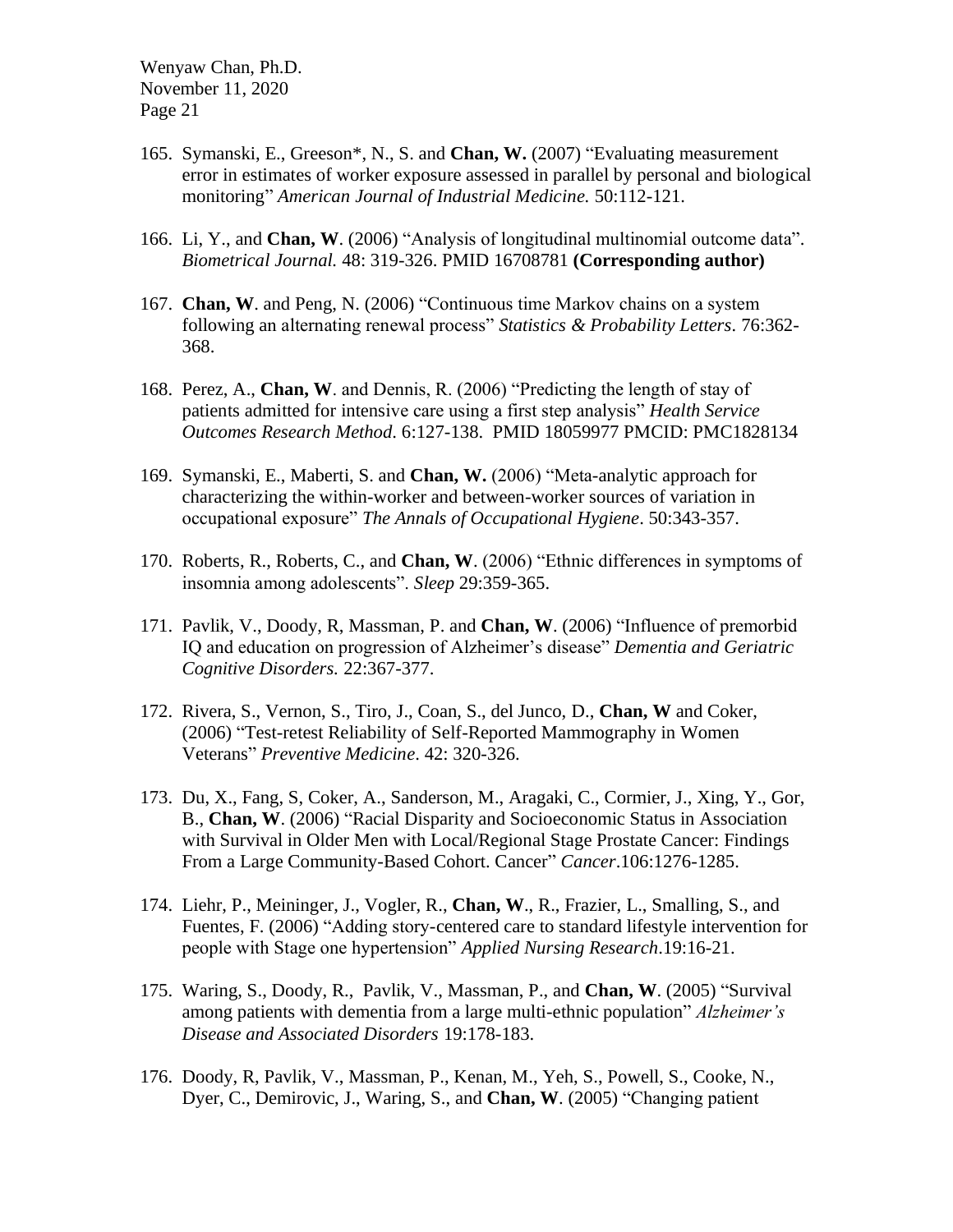characteristics and survival experience in an Alzheimer's disease center patient cohort" *Dementia and Geriatric Cognitive Disorders.* 20:198-208.

- 177. Du, X., **Chan, W**., Giordano, S., Geraci, J., Delclos, G., Burau, K., and Fang, S. (2005) "Variation in modes of chemotherapy administration for breast carcinoma and association with hospitalization for chemotherapy-related toxicity " *Cancer*. 104:913-924.
- 178. Lairson, D., **Chan, W**. and Newmark, G. (2005) "Determinants of the demand for the breast cancer screening among women veterans in the United States" *Social Science and Medicine* 61:1608-1617.
- 179. Lai, Y., **Chan, W**. and Chen, L. (2004) "Generalized and feasible generalized median estimators for the linear regression with AR(1) error model" *Sankhy*. 66:253-252.
- 180. Lederman, R., **Chan, W**. and Roberts-Gray, C. (2004) "Sexual Risk Attitudes and Intentions of Youth Age 12-14 Years: Survey Comparisons of Parent-Teen Prevention and Control Groups**"**. *Behavioral Medicine*. 29:155-163.
- 181. Wu, J., Fung, M, **Chan, W**. and Lairson, D. (2004) "Cost-effectiveness analysis of interventions to enhance mammography compliance using computer modeling" 7:175-185 *Value in Health*.
- 182. Meininger., J., Liehr, P., **Chan, W**., Smith, G. and Mueller, W (2004) "Developmental gender and ethnic group differences in moods and ambulatory blood pressure in adolescents" *Annals of Behavioral Medicine* 28:10-19.
- 183. Mueller, W, **Chan, W**. and Meininger., J. (2003) "Utility of different body composition indicators: demographic influences and associations with blood pressures and heart rates in adolescents (Heartfelt Study)" 30:714-727 *Annals of Human Biology*.
- 184. Reyes, L., Meininger., J., Liehr, P., **Chan, W**. and Mueller, W (2003) "Anger in adolescents: gender, ethnicity and age differences and psychometric properties" *Nursing Research.* 52:2-11.
- 185. Morgenstern, L., Bartholomew, L., Grotta, J., Staub, L., King. M. and **Chan, W**. (2003) "Sustained benefit of a community and professional intervention to increase acute stroke therapy". *Archives of Internal Medicine.* 163: 2198-2202.
- 186. Chang, L., McAlister, A., Taylor, W. and **Chan, W**. (2003) "Behavioral change for blood pressure control among urban and rural adults in Taiwan". *Health Promotion International*. 18:219-228.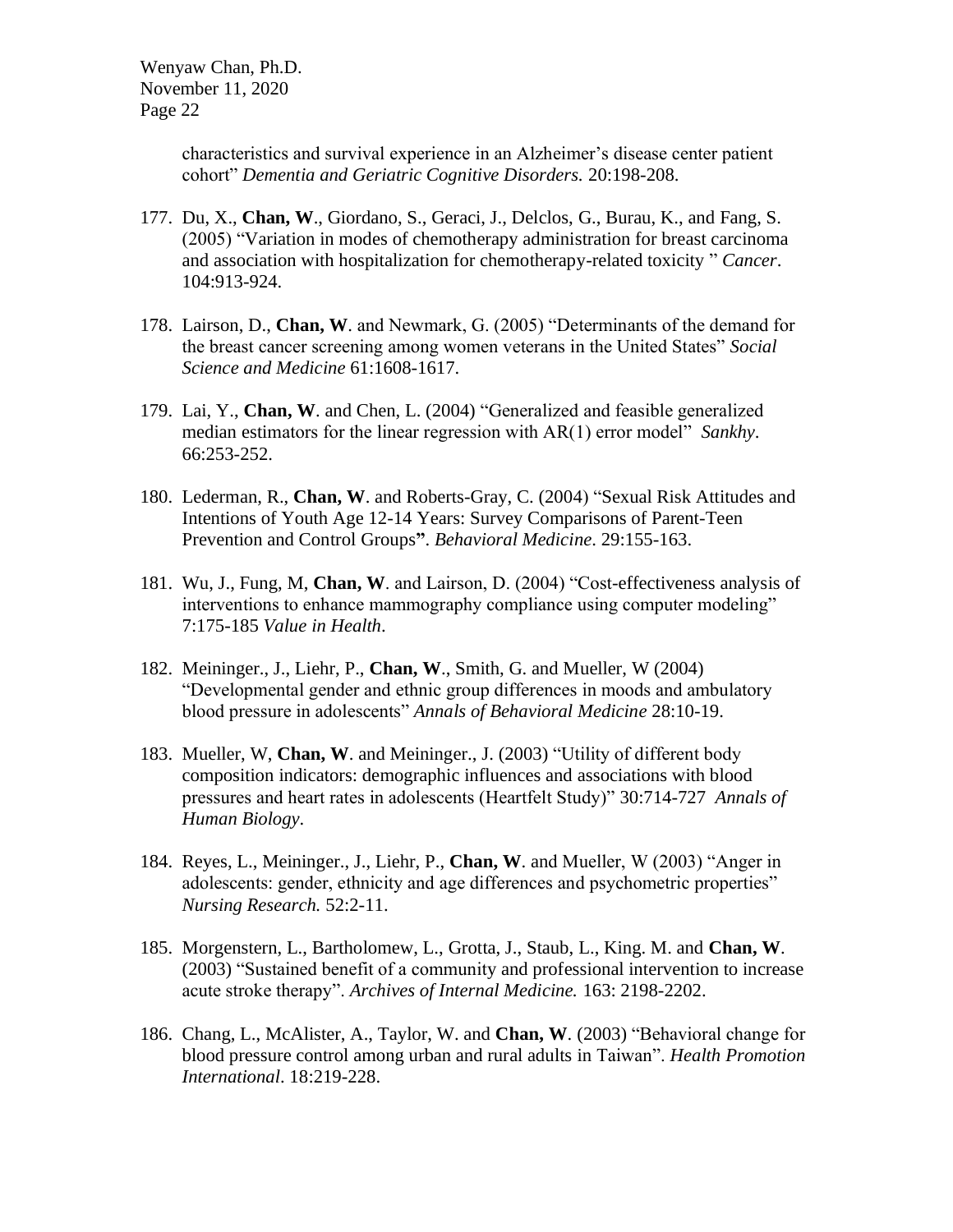- 187. Labiche, L., **Chan, W**., Saldin, K., Morgenstern, L. (2002) "Sex and acute stroke presentation". *Annals of Emergency Medicine*. 40:453-460.
- 188. Taylor, W., **Chan, W**., Cummings, S., Simmons-Morton, B., McPherson, S., SangiHaghpeykar, H., Pivarnik, J., Mueller, W., Detry, M., Huang, W., Johson-Masotti, A. and Hsu, H. (2002), "Health growth: project description and baseline Findings". *Ethnicity and Disease*. 12:567-577.
- 189. Gupta, N., Mueller, W., **Chan, W**. and Meininger, J. (2002) "Is obesity associated with poor sleep quality in adolescents?". *American Journal of Human Biology*. 14:762-768.
- 190. Chang, C., **Chan, W**. and Kapadia, A. (2002), "The analysis of recurrent failure times: the time-dependent Yule process approach". *Communications in Statistics-Theory and Methods*. 31:1203-1213. **(Corresponding author)**
- 191. Chen, D., **Chan, W**., Francis, D., Shaywitz,S. and Shaywitz, B.(2002), "Application of two-level negative exponential model to children's learning curve in reading". *Communications in Statistics-Simulation and Computation*. 31:279- 299. **(Corresponding author)**
- 192. Morgenstern L., Staub L, **Chan, W.**, Wein T., Bartholomew L., King M, Felberg R., Burgin W., Groff J., Hickenbottom S., Saldin K., Demchuk A., Kalra A., Dhingra A. and Grotta J. (2002), "Improving delivery of acute stroke therapy: the TLL Temple Foundation stroke project". *Stroke*. 33:160-166.
- 193. Burgin, W., Staub, L., **Chan.,W**, Wein, T., Felbert, R., Grotta, J., Demchuk, A., Hickenbottoms, S., and Morgenstern, L. (2001),. "Acute stroke care in non-urban emergency departments". *Neurology*. 57:2006-2012.
- 194. Mueller, W., Cho, S., Meininger., J. Liehr, P. and **Chan, W**. (2001), "Strategies for combining and scaling sexual maturity indicators: the Heartfelt study". *Annals of Human Biology*.28:422 -430.
- 195. Symanski, E., Sallsten, G., **Chan, W**. and Barregard, L. (2001), "Heterogeneity in sources of exposure variability among groups of workers exposed to inorganic mercury". *The Annals of Occupational Hygiene*. 45:677-687.
- 196. Quinn, G., Dobson, V., Siakowski, R., Hardy, R., Kivlin, J., Palmer, E., Phelps, D., Repka, M., Summers, C., Tung, B. and **Chan, W.** for the CROP project. (2001), "Does cryotherapy affect refractive error?" *Ophthalmology*, 108:343-347.
- 197. Pandey, D., Labarthe, D., Goff, D., **Chan, W**. and Nichaman M. (2001), "Community-wide Coronary heart disease mortality in Mexican Americans is as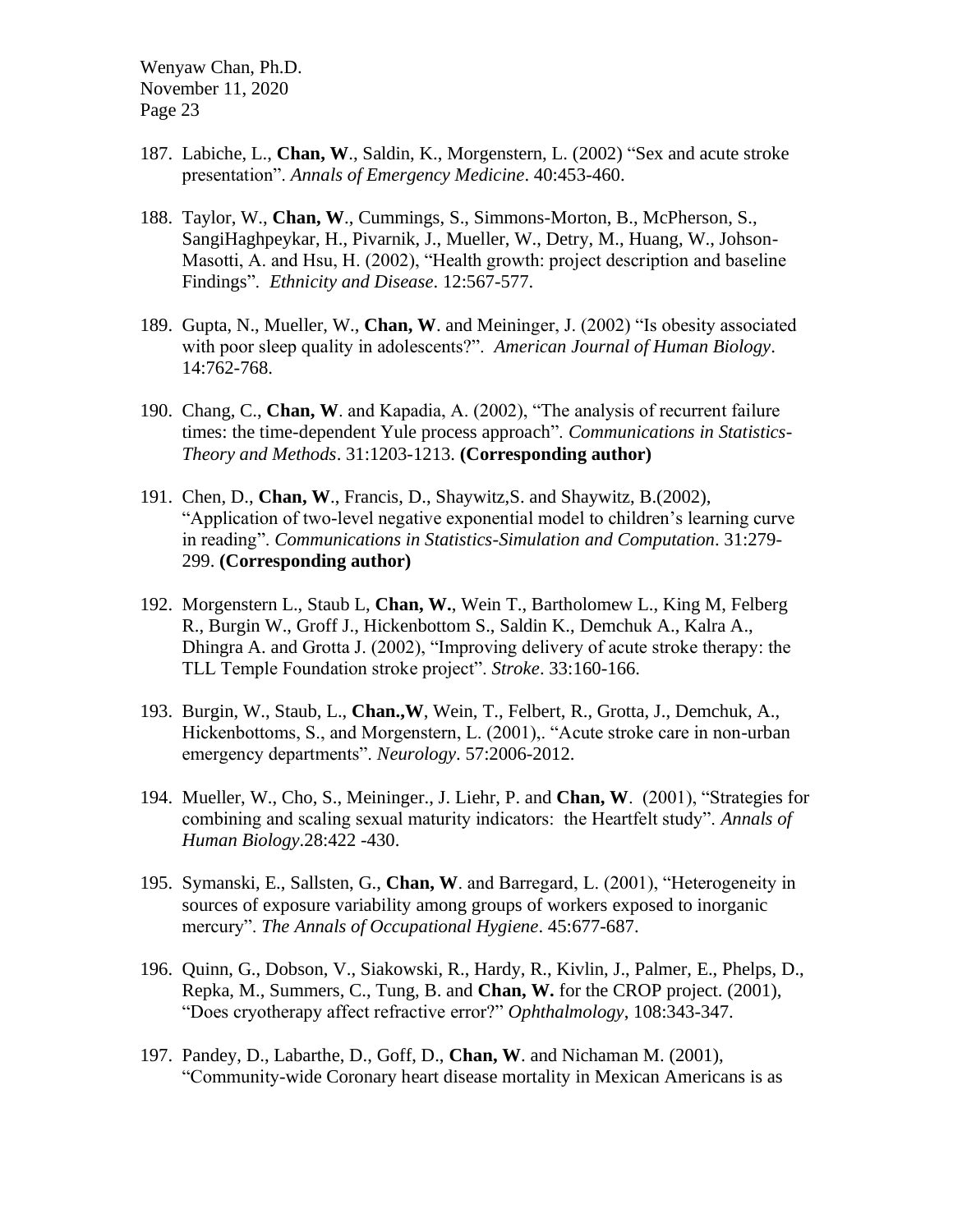great or greater than in non-Hispanic whites: The Corpus Christi Heart Project". *American Journal of Medicine*. 110:81-87.

- 198. Chen, L., Welsh, A. and **Chan, W** (2001), "Estimators for the linear regression model based on Winsorized observations". *Statistica Sinica*. 11:147-172.
- 199. Cho, S., Mueller, W., Meininger, J., Liehr, P. and **Chan, W**. (2001), "Blood pressure and sexual maturity in adolescents: the Heartfelt study". *American Journal of Human Biology*. 13:227-234.
- 200. Symanski, E., **Chan, W**. and Chang, C. (2001), "Mixed-effects models for the evaluation of long-term trends in exposure levels with and example from the nickel industry". *The Annals of Occupational Hygiene*. 45:71-81.
- 201. **Chan, W**. Kapadia, A. and Chuang, A. (2001), "A stochastic model of smoking behavior under a cessation program". *Biometrical Journal*. 43:53-62.
- 202. Vernon, S., Lairson, D., del Junco, D., Perz, C., **Chan W**., Rakowski, W. and Bastian, L. (2000), "Early detection of breast cancer among woman veterans: a study to determine the effectiveness and efficiency of methods to improve compliance with mammography screening guidelines". *Oncology Economics*. 1:32- 37.
- 203. Wein, T., Staub, L., Felberg, R., Hickenbottom, S., **Chan, W**, Grotta, J., Demchuk, A., Groff, J., Bartholomew, L., Morgenstern, L. (2000), "Activation of emergency medical services for acute stoke in a non-urban population: The TLL Temple Foundation Stroke Project". *Stroke*. 31:1925-1928.
- 204. Liehr, P., Meininger, J., Mueller, W., **Chan, W**., Frazier, L., Reyes, l. (2000), "Psychometric Testing of the Adolescent Version of the Cook-Medley Hostility Scale". *Comprehensive Pediatric Nursing*. 23:103-116.
- 205. **Chan, W**. and Peng, N. (2000), "A minimum-cost strategy for cluster recruitment". *Biometrical Journal*. 42:877-886.
- 206. Kapadia, A., **Chan, W**., Sachdeva, R., Moye, L., and Jefferson, L. (2000), "Predicting duration of stay in a pediatric intensive care unit: a Markovian approach". *European Journal of Operational Research*. 124:353-359.
- 207. Symanski, E., Chang, C. and **Chan, W.** (2000), "Long-term trends on exposure to nickel aerosols". *American Industrial Hygiene Association Journal*. 61:324-333.
- 208. Meininger, J., Liehr, P., Mueller, W., **Chan, W.,** Smith, G. and Portman, R. (1999), "Stress induced alterations of blood pressure and 24<sup>th</sup> ambulatory blood pressure in adolescents". *Blood Pressure Monitoring*. 4:115-120.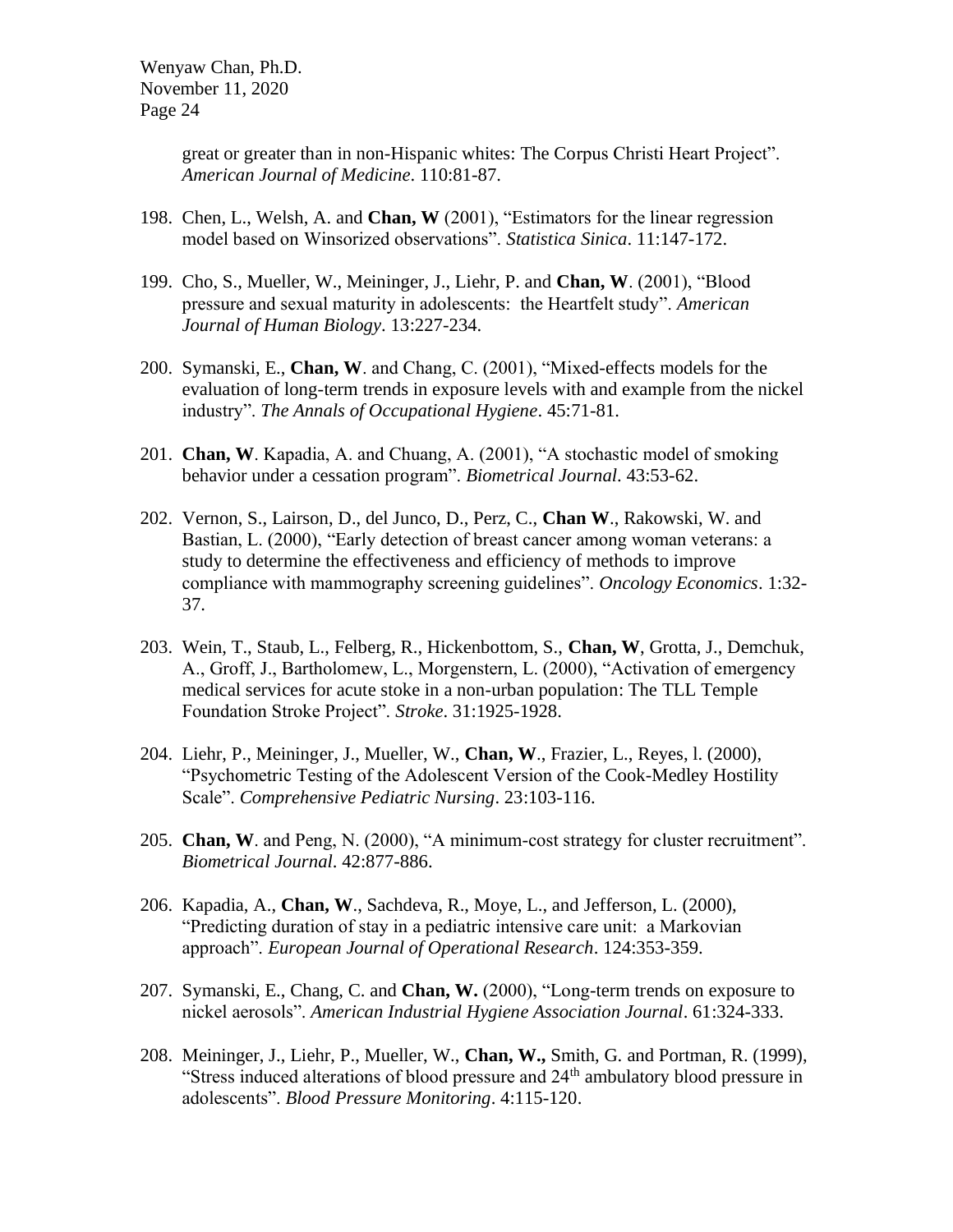- 209. Carvajal, S., Parcel, S., Basen-Enguist, G., Banspach, S., Coyle, K., Kirby, D. and **Chan,W.** (1999), "Psychosocial predictors of delay of first of sexual intercourse by adolescents". *Health Psychology*. 18:443-452.
- 210. Lin, H., Bondy, M., Langford, L., Hess, K., Delclos, G., Wu, X., **Chan, W.,**  Pershouse, M., Yung, K., and Steck, P. (1998), "Allelic deletion analyses of MMAC/PTEN and DMBT1 loci in gliomas: relationship to prognostic significance". *Clinical Cancer Research*. 4:2447-2454.
- 211. Meshack, A., Goff, D., **Chan,W.,** Ramsey, D., Linares, A., Reyna, R. and Pandey, D. (1998), "Comparison of reported symptoms of acute myocardial infarction in Mexican Americans v.s. Non-Hispanic whites (The Corpus Christi Heart Project)". *The American Journal of Cardiology*. 82:1329-32.
- 212. Feldman, H., Proschan, M., Murray, D., Goff, D., Sylianou, M., Dulberg, E., McGovern, P., **Chan, W**., Mann, C., Bitter, V. (1998), "Statistical design of REACT (Rapid Early Action for Coronary Treatment), a multi-site community trial with continual data collection". *Controlled Clinical Trials*. 19:391-403.
- 213. Meininger, J., Liehr, P., Mueller, W., **Chan, W.** and Chandler, P. (1998), "Predictors of ambulatory blood pressure: identification of high-risk adolescents". *Advances in Nursing Science*. 20:50-64.
- 214. Mueller, W., Meininger, J., Liehr, P., Chandler, P. and **Chan, W.** (1998), "Adolescent blood pressure, anger expression and hostility: possible links with body fat". *Annals of Human Biology*. 25:295-307.
- 215. Liehr,P., Mueller, W., Meininger, J., Chandler, P. and **Chan, W.** (1997), "Blood Pressure reactivity in urban youth during angry and normal talking". *The Journal of Cardiovascular Nursing*. 11:85-94.
- 216. Batey, L., Goff, D., Tortolero, S., Nichaman, M., **Chan, W.,** Chan, F., Grunbaum, J., Hanis, C. and Labrathe, D. (1997), "Summary measures of the Insulin resistance syndrome are adverse among Mexican-American versus non-Hispanic white children: the Corpus Christi Heart Project". *Circulation*. 96:4319-4325.
- 217. Chen, L., **Chan,W**., and Lee, T. (1997), "Tensor product polynomial splines". *Communications in Statistics: Theory and Methods*, 26:2093-2111.
- 218. Mazur, L., Yetman, R. and **Chan, W.** (1997), "Temperature comparisons with Four thermometer types". *Ambulatory Child Health*. 3: 21-26.
- 219. Goff, D., Nichaman, M. **Chan, W**., Ramsey, D., Labarthe, D. and Ortiz, C. (1997), "Greater Incidence of hospitalized myocardial infraction among Mexican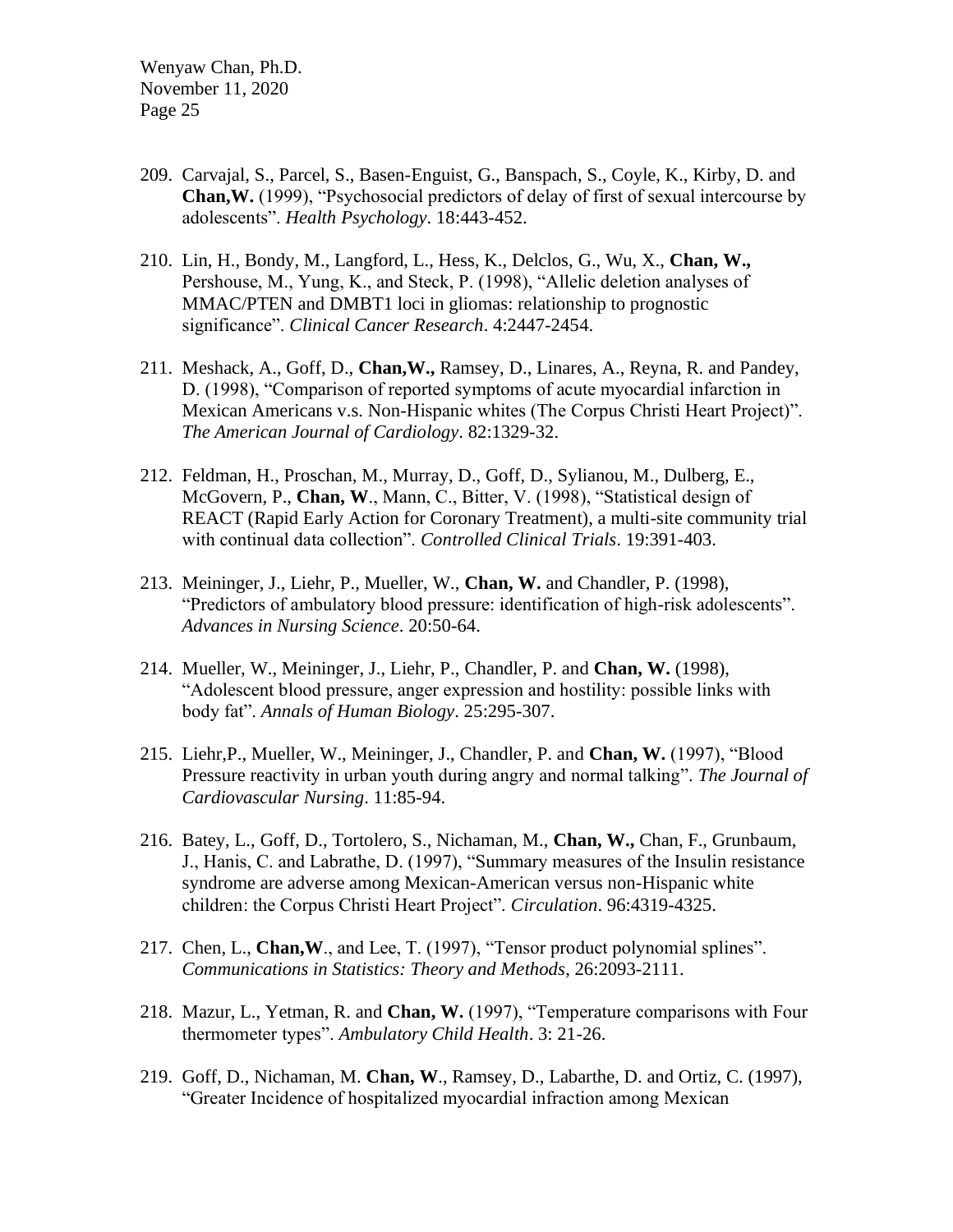> Americans than non-Hispanic whites: the Corpus Christi Heart Project". *Circulation*. 95:1433-1440.

- 220. Mueller, W., Meininger., Liehr, P. **Chan, W**. and Chandler, P. (1996), "Demographic moderators of biological variables: lessons from a pilot project of anger and blood pressure". *Revista di Antropologia*. 74:139-146.
- 221. Napoli, K., **Chan, W**., and Wang, M. (1996), "An appropriate statistical Approach for the comparison of FPIA to HPLC for determination of cyclosporine concentrations in animal tissues". *Journal of Clinical Ligand Assay*. 19:190-197.
- 222. Yetman, R, Portman R., Thomas, V., **Chan, W**., Smolensky, M. and Franco, K. (1996), "Non-Invasive ambulatory blood pressure monitoring: effect on nocturnal sleep of children and adults". *Blood Pressure Monitoring*. 1:1-3.
- 223. **Chan, W**., Chuang, A., and Hardy, R. (1996), "Application of branching process under random environment in analyzing ophthalmologic data". *Mathematical Modelling and Scientific Computing*. 6:766-771.
- 224. **Chan, W**. (1996), "Maximizing the probability of pest extinction on a stochastic pest-predator model". *Statistics & Probability Letters*. 20:265-270.
- 225. Lai, D. and **Chan, W**. (1996), "A note on asymptotic distribution of permutation Statistics from mixing processes". *Communications in Statistics: Theory and Methods*, 25:2395-2401.
- 226. Mueller, W., Meininger, J., Liehr, P., **Chan, W.** and Chandler, P. (1996), "Conicity: a new index of body fat distribution. What does it tell us?". *American Journal of Human Biology*. 8:489-496.
- 227. Mueller, W., Taylor W., **Chan, W.,** Sangi, H., Snider, S. and Hsu H. (1996), "The Precision of measuring body fat distribution in adolescent African-American girls from the "Healthy Growth Study". *American Journal of Human Biology*. 8:325- 329.
- 228. Mazur, L., Moyer, V., Lally, P., and **Chan, W**. (1996), "Evaluation of a lead screening program in Houston, Texas". *Texas Medicine*. 92:54-57
- 229. Thomas, V., **Chan, W.** Yetman, R. Smolensky, M. and Portman R. (1995), "Circadian rhythms of blood pressure and heart rate in healthy persons and kidney transparent patients: correlations with activity". *Chronobiology International*. 12:419-426.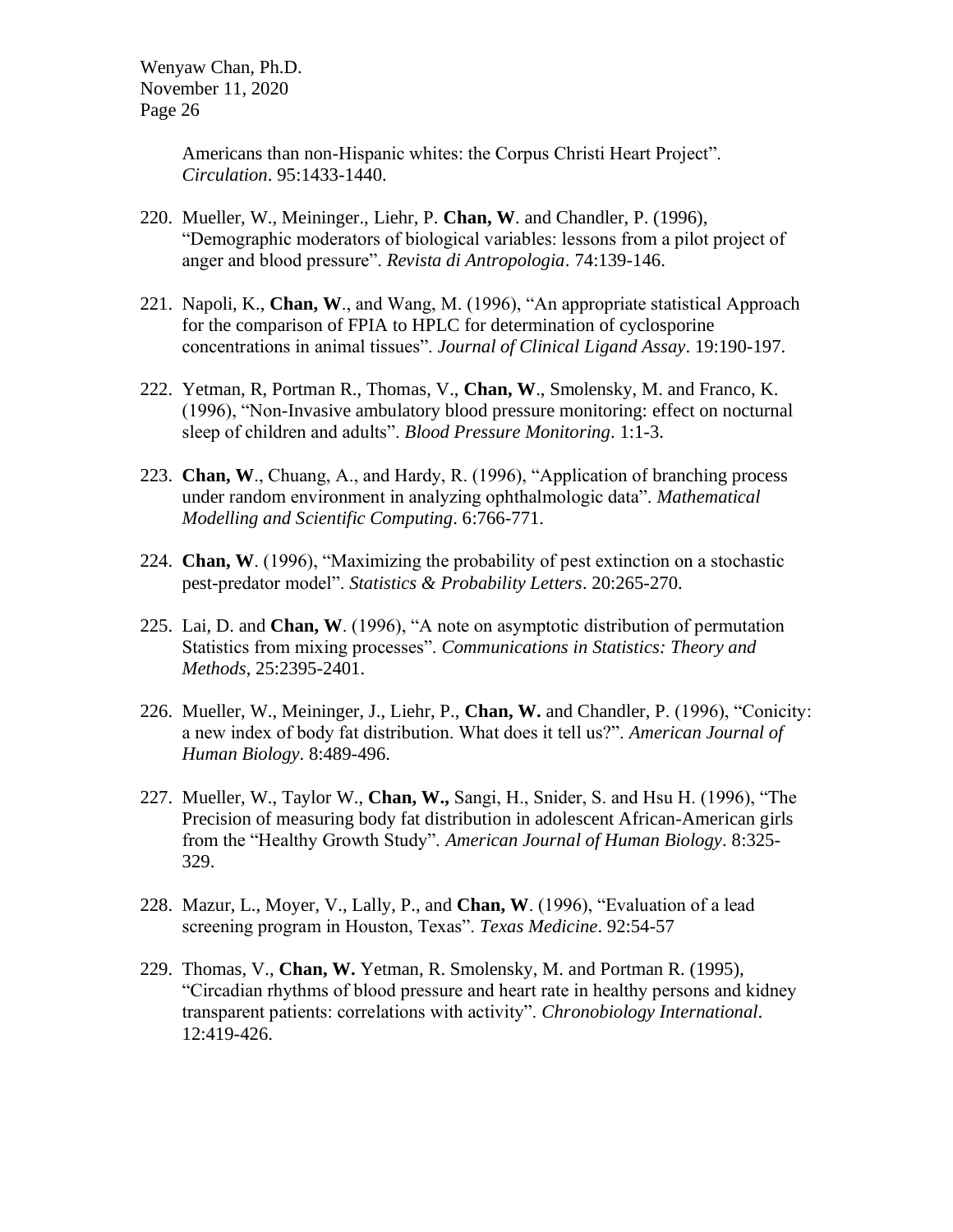- 230. Peng, N., Pearl, D., **Chan, W**., and Bartoszynski, R. (1993), "Linear birth and death process under the influence of disasters with time-dependent killing probabilities". *Stochastic Processes and Applications*. 45: 243-258.
- 231. **Chan, W**., Bartoszynski, R., and Pearl, D. (1993), "Queues with breakdowns and Customers discouragement". *Probability and Mathematical Statistics*. 14:77-87.
- 232. Polk-Walker, G., **Chan, W**., Meltzer, A., Goldapp, G., and Williams, B. (1993), "Psychiatric recidivism: prediction factors". *Western Journal of Nursing Research* 15:163-173.
- 233. **Chan, W**. (1992), "A sum of ratios of combinations in sequential sampling". *Texas Journal of Science*. 44:362-363.
- 234. **Chan, W.,** Li\*, A., and Co, H. (1989), "Machine parameter selection for a stochastic flow system.". *IIE Transactions* 21:241-249.
- 235. Bartoszynski, R., Buhler, W., **Chan, W**., and Pearl, D. (1989), "Population Processes under the influence of disasters occurring independently of population size". *Journal of Mathematical Biology*. 27:167-178.

#### **Peer-Reviewed Book Chapters/Proceedings:**

- 1. **[Chan,](https://urldefense.proofpoint.com/v2/url?u=https-3A__dblp.uni-2Dtrier.de_pers_hd_c_Chan-3AWenyaw&d=DwMFAg&c=bKRySV-ouEg_AT-w2QWsTdd9X__KYh9Eq2fdmQDVZgw&r=9kukhLAQyaQtZPEGaUE_3OwQxTeJmSAYDu2lRxjNSc0&m=UbdU4rbouzkSjJE50BqOrMuT2cyYXET3gGvTkUotHoo&s=ZG3kI2JyJFTH9I5MjLxg-SesSPk-QmK3R51T7kwLywM&e=) W.**, [Cybenko,](https://urldefense.proofpoint.com/v2/url?u=https-3A__dblp.uni-2Dtrier.de_pers_hd_c_Cybenko-3AGeorge&d=DwMFAg&c=bKRySV-ouEg_AT-w2QWsTdd9X__KYh9Eq2fdmQDVZgw&r=9kukhLAQyaQtZPEGaUE_3OwQxTeJmSAYDu2lRxjNSc0&m=UbdU4rbouzkSjJE50BqOrMuT2cyYXET3gGvTkUotHoo&s=KPxtycmrtP37LairJxT6OMAK1sHWpWu5qeC6iGdJHG0&e=) G., [Kantarcioglu,](https://urldefense.proofpoint.com/v2/url?u=https-3A__dblp.uni-2Dtrier.de_pers_hd_k_Kantarcioglu-3AMurat&d=DwMFAg&c=bKRySV-ouEg_AT-w2QWsTdd9X__KYh9Eq2fdmQDVZgw&r=9kukhLAQyaQtZPEGaUE_3OwQxTeJmSAYDu2lRxjNSc0&m=UbdU4rbouzkSjJE50BqOrMuT2cyYXET3gGvTkUotHoo&s=XQ1kMRAUr1wlD9JRiaeFtY9Y6izD8RU8IhN4nNqefV4&e=) M., [Leiss,](https://urldefense.proofpoint.com/v2/url?u=https-3A__dblp.uni-2Dtrier.de_pers_hd_l_Leiss-3AErnst-5FL-3D&d=DwMFAg&c=bKRySV-ouEg_AT-w2QWsTdd9X__KYh9Eq2fdmQDVZgw&r=9kukhLAQyaQtZPEGaUE_3OwQxTeJmSAYDu2lRxjNSc0&m=UbdU4rbouzkSjJE50BqOrMuT2cyYXET3gGvTkUotHoo&s=50RSxk--PdDAkyb87YHRYOgz6YG3AXZJ2Fxrr3ZIKfE&e=) E., [Solorio,](https://urldefense.proofpoint.com/v2/url?u=https-3A__dblp.uni-2Dtrier.de_pers_hd_s_Solorio-3AThamar&d=DwMFAg&c=bKRySV-ouEg_AT-w2QWsTdd9X__KYh9Eq2fdmQDVZgw&r=9kukhLAQyaQtZPEGaUE_3OwQxTeJmSAYDu2lRxjNSc0&m=UbdU4rbouzkSjJE50BqOrMuT2cyYXET3gGvTkUotHoo&s=hwZzPEiQxiytQ-EQd45-83tJZruGYyBRObdP475UnSg&e=) T., [Thuraisingham,](https://urldefense.proofpoint.com/v2/url?u=https-3A__dblp.uni-2Dtrier.de_pers_hd_t_Thuraisingham-3ABhavani-5FM-3D&d=DwMFAg&c=bKRySV-ouEg_AT-w2QWsTdd9X__KYh9Eq2fdmQDVZgw&r=9kukhLAQyaQtZPEGaUE_3OwQxTeJmSAYDu2lRxjNSc0&m=UbdU4rbouzkSjJE50BqOrMuT2cyYXET3gGvTkUotHoo&s=_VaByWIKs9obLZZmC_ktA2BwtkS5DdGSnn8Ij2DZI5c&e=) B., Verma, R. (2015) "Panel: Essential Data Analytics Knowledge for Cyber-security Professionals and Students". *International Workshop [on Security and Privacy](https://urldefense.proofpoint.com/v2/url?u=https-3A__dblp.uni-2Dtrier.de_db_conf_codaspy_iwspa2015.html-23ChanCKLSTV15&d=DwMFAg&c=bKRySV-ouEg_AT-w2QWsTdd9X__KYh9Eq2fdmQDVZgw&r=9kukhLAQyaQtZPEGaUE_3OwQxTeJmSAYDu2lRxjNSc0&m=UbdU4rbouzkSjJE50BqOrMuT2cyYXET3gGvTkUotHoo&s=2DoJ10yz-igRZeIe0WiHsLhZUFTZb618GJvLWgTU17E&e=)  [Analytics at ACM Conference on Data and Application Security and Privacy](https://urldefense.proofpoint.com/v2/url?u=https-3A__dblp.uni-2Dtrier.de_db_conf_codaspy_iwspa2015.html-23ChanCKLSTV15&d=DwMFAg&c=bKRySV-ouEg_AT-w2QWsTdd9X__KYh9Eq2fdmQDVZgw&r=9kukhLAQyaQtZPEGaUE_3OwQxTeJmSAYDu2lRxjNSc0&m=UbdU4rbouzkSjJE50BqOrMuT2cyYXET3gGvTkUotHoo&s=2DoJ10yz-igRZeIe0WiHsLhZUFTZb618GJvLWgTU17E&e=)*. 55-57
- 2. Hamilton, W., Byun, D., **Chan, W.,** Jason, K., Han, Y., Lopez, R., Coarfa, V. and Lee, D. (2009) "A Pilot Study using EPA's CMAQ Model and Hospital Admission Data to Identify Multipollutant "Hot Spots" of Concern in Harris County, Texas". *Research Report, the Mickey Leland National Urban Air Toxics Research Center*. 15: 1-72.
- 3. [Chen](https://urldefense.proofpoint.com/v2/url?u=https-3A__dblp.uni-2Dtrier.de_pers_hd_c_Chen-3APing&d=DwMFAg&c=bKRySV-ouEg_AT-w2QWsTdd9X__KYh9Eq2fdmQDVZgw&r=9kukhLAQyaQtZPEGaUE_3OwQxTeJmSAYDu2lRxjNSc0&m=UbdU4rbouzkSjJE50BqOrMuT2cyYXET3gGvTkUotHoo&s=qih1qWnSKNug-fF9Y74FjkBqQgzN6Vb0jV3tMxjkvQA&e=)*, P.* Verma*, M.,* [Meininger](https://urldefense.proofpoint.com/v2/url?u=https-3A__dblp.uni-2Dtrier.de_pers_hd_m_Meininger-3AJanet-5FC-3D&d=DwMFAg&c=bKRySV-ouEg_AT-w2QWsTdd9X__KYh9Eq2fdmQDVZgw&r=9kukhLAQyaQtZPEGaUE_3OwQxTeJmSAYDu2lRxjNSc0&m=UbdU4rbouzkSjJE50BqOrMuT2cyYXET3gGvTkUotHoo&s=ukIxUQhYFTgEQXYaQ-OBN5EjH7nqLj99eipn5lMqm0A&e=)*, J.,* **[Chan](https://urldefense.proofpoint.com/v2/url?u=https-3A__dblp.uni-2Dtrier.de_pers_hd_c_Chan-3AWenyaw&d=DwMFAg&c=bKRySV-ouEg_AT-w2QWsTdd9X__KYh9Eq2fdmQDVZgw&r=9kukhLAQyaQtZPEGaUE_3OwQxTeJmSAYDu2lRxjNSc0&m=UbdU4rbouzkSjJE50BqOrMuT2cyYXET3gGvTkUotHoo&s=ZG3kI2JyJFTH9I5MjLxg-SesSPk-QmK3R51T7kwLywM&e=)***, M.* (2008) "Semantic Analysis of Association Rules". *Proceedings of the Twenty-First International Florida Artificial Intelligence Research Society Conference*. *270-275*
- 4. Lederman, R., **Chan, W**. and Roberts-Gray, C. (2007) "Predictors of middle school youth educational aspirations: health risk attitudes, parental interactions, and parental disapproval of risk". *Parent-Child Relations: New Research. Devore, D. M. ed. Nova Science Publishers*, Inc. 197-205.
- 5. McGhee, C., Glasser , J., **Chan, W.** and Pomeroy, N., (2003) "Forecasting health care expenditures and utilization based on a Markov process and a deterministic cost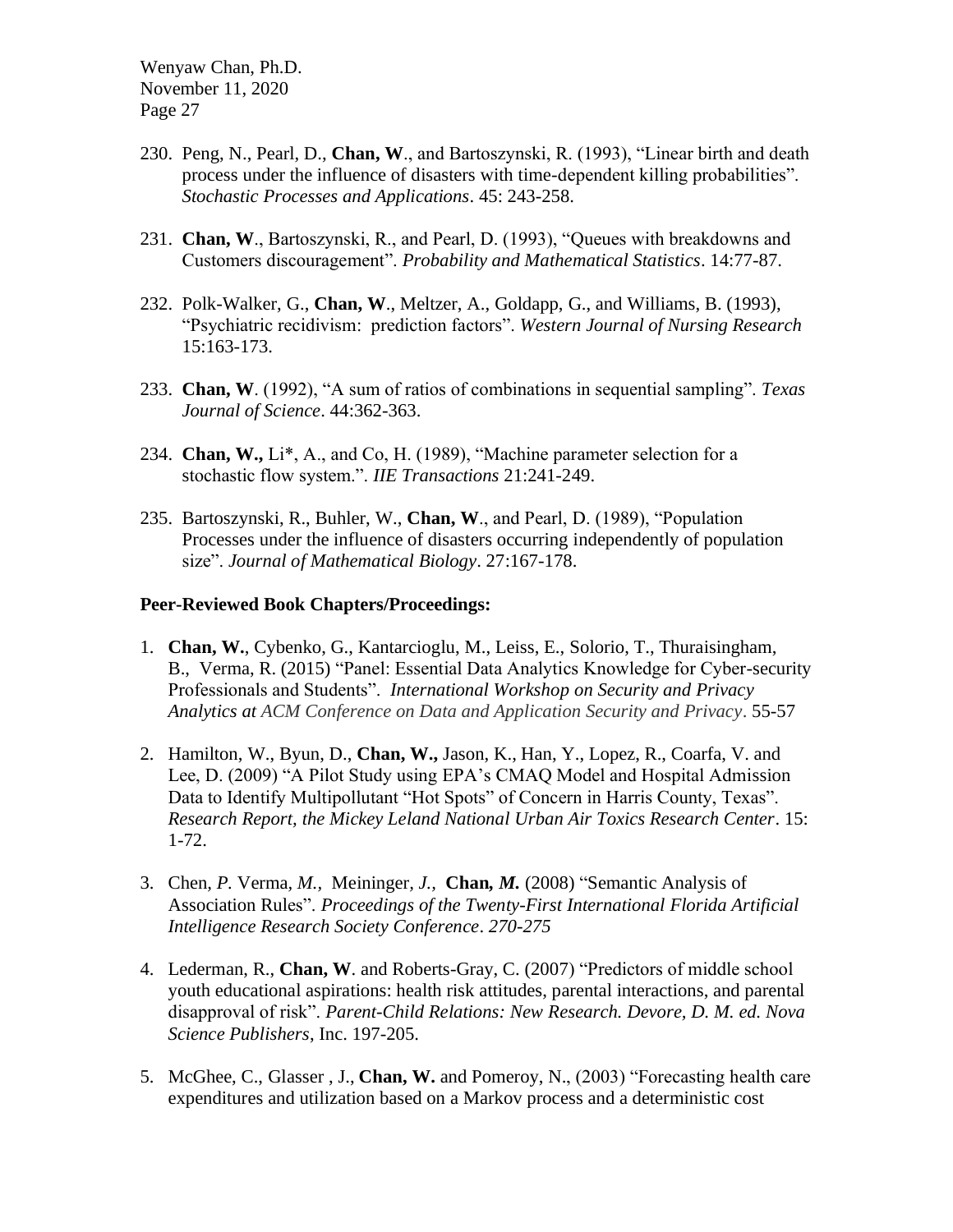> function in managed care settings". *Crossing Boundaries: Statistical Essays in Honor of Jack Hall*. (John E. Kolasa and David Oakes, Editors), IMS Lecture Notes -- Monograph Series, Volume 43. 229-238.

- 6. **Chan, W.** and Peng, N. (2001), "Continuous time Markov chains on cyclic stages". Proceedings of 10th international Symposium on Applied Stochastic Models and Data Analysis (Invited Session), 301-306.
- 7. Shieh,Y.,Roberson,G., **Chan, W.**, and Chen, D. (1998) "A Stochastic Model for Scheduling Programs to Maximize Outcome". *Computer-Based Medical Systems, IEEE Computer Society*. 113-116.
- 8. Elsouki, R., **Chan, W**., Geara, F. and Kapadia, A. (1997), "Modelling the survival Of T-cell lymphocytes using branching processes with random number of ancestors". *Advances in Mathematical Populations Dynamics-Molecules, Cells and Man. World Scientific.* 283-296.
- 9. Hsu, H. and **Chan,W**.(1995), "Logistic regression with incompletely observed binary covariates" *Proceedings of Biometrics Section, Joint Statistical Meetings*. 219-224.
- 10. **Chan, W**. and Chuang, A. (1995), "A Markov model for longitudinal count data". *Proceedings of Biometrics Section, Joint Statistical Meeting*. 355-360.

### **Editorial:**

Bartoszynski, R., Buhler, W., **Chan, W**., Pearl, D. and Puri, P. (1988) Population Processes under the Influence of Independently Occurring Disasters, Johannes Gutenberg Universitat, Mainz, Germany.

**Chan, W** (2013) Statistical Methods in Medical Research. Model Assisted Statistics and Applications. 83-84.

### **SELECTED ABSTRACTS/CONFERENCE PRESENTATIONS:**

- 1. Mohammadi, K, **Chan, W**., and Pavlik, V. ["Analysis of Longitudinal Categorical](https://ww2.amstat.org/meetings/jsm/2020/onlineprogram/AbstractDetails.cfm?abstractid=311134)  [Data Using a Continuous Time Semi-Markov Chain Model"](https://ww2.amstat.org/meetings/jsm/2020/onlineprogram/AbstractDetails.cfm?abstractid=311134) presented at Joint Statistical Meetings in August, 2020.
- 2. Rubin\*, M., **Chan, W**., Yamal, J., and Robertson, C. ["Effect of Longitudinal](http://ww2.amstat.org/meetings/jsm/2018/onlineprogram/AbstractDetails.cfm?abstractid=332797)  [Intracranial Pressure on Ordinal Glasgow Outcome Scale Using a Joint Model](http://ww2.amstat.org/meetings/jsm/2018/onlineprogram/AbstractDetails.cfm?abstractid=332797)  [Approach"](http://ww2.amstat.org/meetings/jsm/2018/onlineprogram/AbstractDetails.cfm?abstractid=332797), presented at Joint Statistical Meetings in July, 2018.
- 3. Yu, X, **Chan, W**., and Pal, P. ["A Two-Stage Method to Analyze Multivariate](http://ww2.amstat.org/meetings/jsm/2018/onlineprogram/AbstractDetails.cfm?abstractid=332659)  [Cluster Biomarkers in Prediction on a Single Binary Outcome"](http://ww2.amstat.org/meetings/jsm/2018/onlineprogram/AbstractDetails.cfm?abstractid=332659), presented at Joint Statistical Meetings in July, 2018.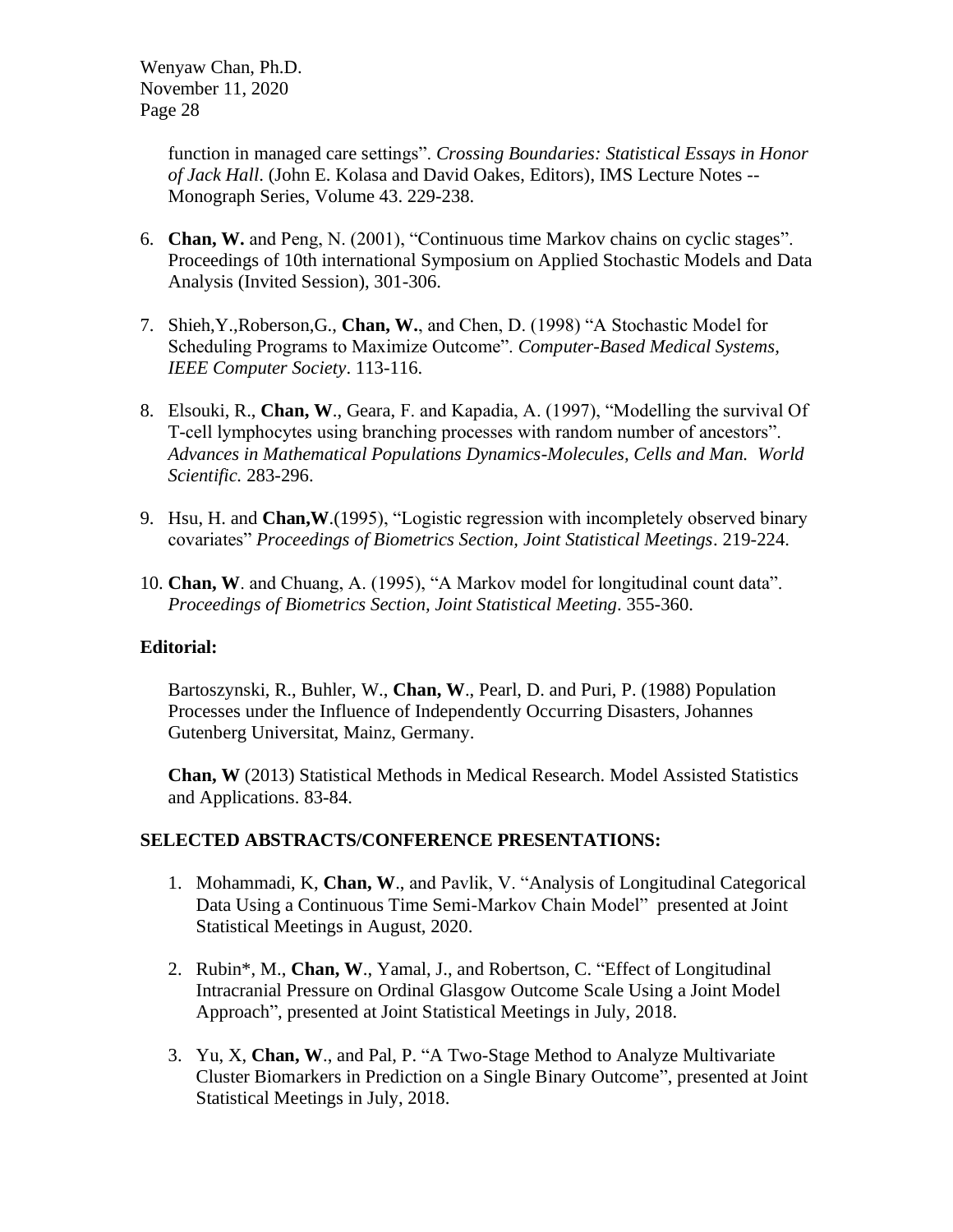- 4. Chen, T., **Chan, W**., Shi, Q., Wang, X. and Cleeland, C. ["Modeling a](http://ww2.amstat.org/meetings/jsm/2018/onlineprogram/AbstractDetails.cfm?abstractid=329975)  [Longitudinal Covariate as Continuous Time Markov Chain in a Survival](http://ww2.amstat.org/meetings/jsm/2018/onlineprogram/AbstractDetails.cfm?abstractid=329975)  [Framework"](http://ww2.amstat.org/meetings/jsm/2018/onlineprogram/AbstractDetails.cfm?abstractid=329975), presented at Joint Statistical Meetings in July, 2018.
- 5. Rubin\*, M., **Chan, W**., Yamal, J., and Robertson, C. ["A Joint Logistic](https://ww2.amstat.org/meetings/jsm/2017/onlineprogram/AbstractDetails.cfm?abstractid=324184)  [Regression and Covariate-Adjusted Continuous-Time Markov Chain Model with](https://ww2.amstat.org/meetings/jsm/2017/onlineprogram/AbstractDetails.cfm?abstractid=324184)  [Application in Predicting 6-Month Outcome After Traumatic Brain Injury"](https://ww2.amstat.org/meetings/jsm/2017/onlineprogram/AbstractDetails.cfm?abstractid=324184), presented at Joint Statistical Meetings in August, 2017.
- 6. Peng\*, H., **Chan, W**., Wu, C., Miao, H., and Lairson, D. ["Longitudinal regression](https://ww2.amstat.org/meetings/jsm/2017/onlineprogram/AbstractDetails.cfm?abstractid=324036)  [model for a continuous skewed outcome with zero inflated observations with](https://ww2.amstat.org/meetings/jsm/2017/onlineprogram/AbstractDetails.cfm?abstractid=324036)  [application to oropharyngeal cancer cost"](https://ww2.amstat.org/meetings/jsm/2017/onlineprogram/AbstractDetails.cfm?abstractid=324036), presented at Joint Statistical Meetings in August, 2017.
- 7. Peng\*, H., **Chan, W**., and Doody, R. "Use non-linear mixed effects model to predict unobservable AD symptom duration", presented at Joint Statistical Meetings in August, 2016.
- 8. Benoit\*, J., **Chan, W**., Pillar, L., and Doody, R. ["A Hidden Markov Model](https://ww2.amstat.org/meetings/jsm/2016/onlineprogram/AbstractDetails.cfm?abstractid=321091)  [Approach to Analyzing Longitudinal Alzheimer's Disease Stages Subject to](https://ww2.amstat.org/meetings/jsm/2016/onlineprogram/AbstractDetails.cfm?abstractid=321091)  [Possible Misclassification"](https://ww2.amstat.org/meetings/jsm/2016/onlineprogram/AbstractDetails.cfm?abstractid=321091), presented at Joint Statistical Meetings in August, 2016.
- 9. Darby\*, E., **Chan, W**., Symanski, E. and Doody, R. ["Joint Modeling of](https://ww2.amstat.org/meetings/jsm/2016/onlineprogram/AbstractDetails.cfm?abstractid=321243)  [Longitudinal Cognitive Responses and Survival Time in an Alzheimer's Disease](https://ww2.amstat.org/meetings/jsm/2016/onlineprogram/AbstractDetails.cfm?abstractid=321243)  [Cohort Study"](https://ww2.amstat.org/meetings/jsm/2016/onlineprogram/AbstractDetails.cfm?abstractid=321243), presented at Joint Statistical Meetings in August, 2016.
- 10. Peng\*, H., Wu, C. and **Chan, W**. "Some hybrid approaches to prediction of a binary outcome", presented at Joint Statistical Meetings in August, 2015.
- 11. Peng\*, H., Aschenbrenner, A.. and **Chan, W**. "Estimating the Nucleotide Substitution Matrix Using a Full Four-State transition Rate Matrix". presented at presented at Eastern North American Region of International Biometric Society, March, 2013.
- 12. **Chan, W**., Yu, X. and Symanski, E. "Does imputation increase testing power?", presented at Joint Statistical Meetings in August, 2013.
- 13. **Chan, W**., Wu, C., Chen, L. and Symanski, E. "Logistic Regression of Binary independent Variables in a Bahadur Framework", presented at Joint Statistical Meetings in July 2012.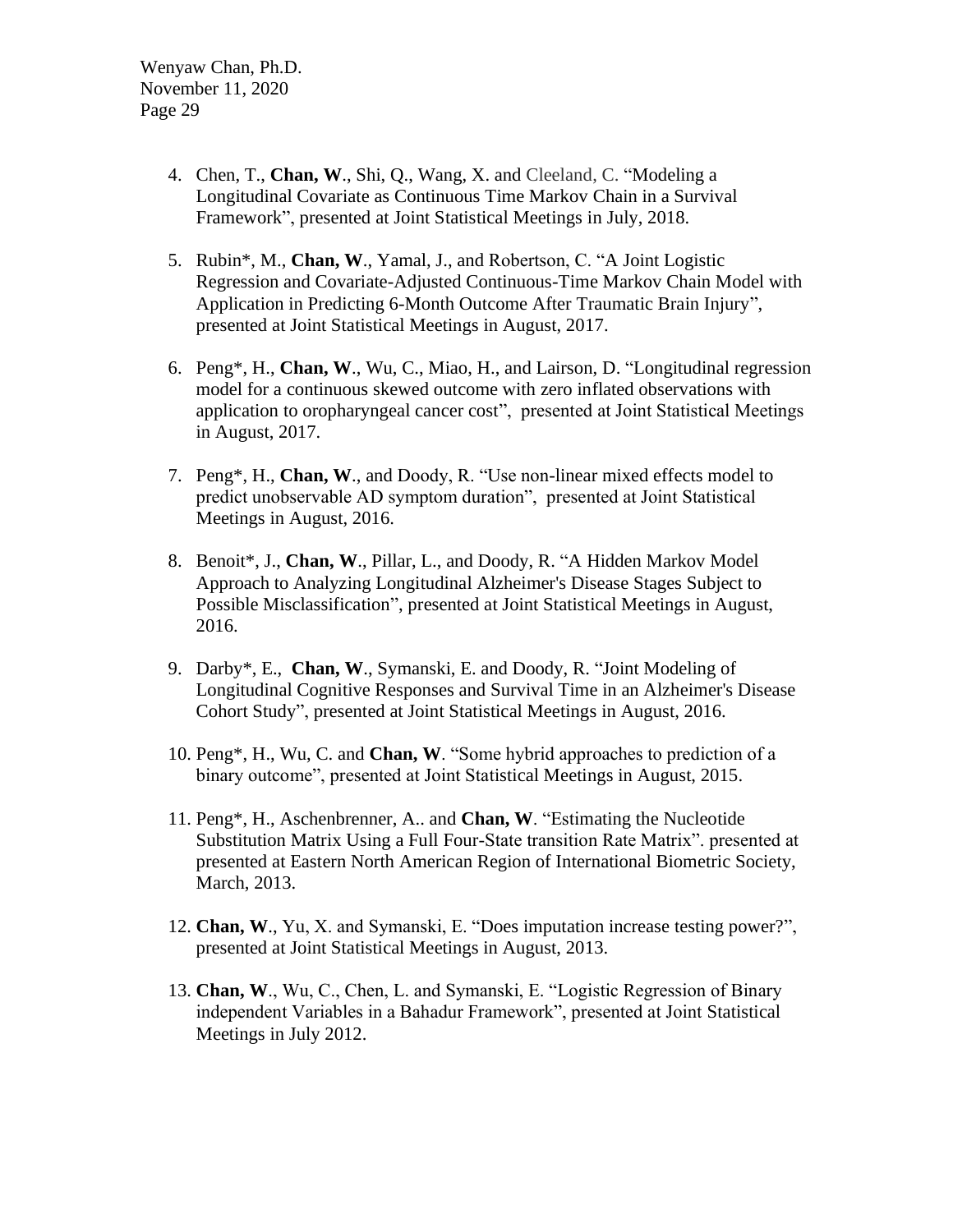- 14. Wu\*, C., **Chan, W**., Benoit\*, J., and Doody, R. "Use of Markov Chain to Examine the Natural History of Alzheimer's Disease", presented at Eastern North American Region of International Biometric Society, March, 2012.
- 15. **Chan, W**., Chen, L. and Han, Y. "Interval Grouping Analysis of Variance Model" presented at Eastern North American Region of International Biometric Society, March, 2009.
- 16. **Chan, W**., Li, Y. and Yeh, H. "Analysis of longitudinal trinomial outcome through a surrogate variable" presented at Joint Statistical Meetings in August 2006.
- 17. Yeh\*, H. and **Chan, W**. "Estimation of transition probabilities in a discrete-time Markov chain with missing observations" presented at Joint Statistical Meetings in August 2006.
- 18. **Chan, W**., and Li, Y. "A continuous-time Markov chain approach to data analysis on longitudinal categorical outcome" presented at Joint Statistical Meetings in August 2005.
- 19. **Chan, W.,** Lairson, D., Smith, D. and Li, Y. "Simulation of Breast cancer screening among women veterans" presented at ENAR annual meeting in April, 2005.
- 20. Mahnken\*, J., **Chan, W.,** and Freeman, J. "Maximum likelihood estimates for incomplete bivariate survival data and their application in evaluating mammography efficacy" presented at Joint Statistical meeting in August 2003.
- 21. **Chan, W.,** Chen, D., Soong, S., Lin, D., Liu, R. "Statistical analysis of calibration data derived from the analysis of MDMA and related compounds" presented at Joint Statistical Meetings in August 2003.
- 22. Chang, C. and **Chan, W.** "Analysis of recurrent models: the Corpus Christi heart Project as and example" presented at Joint Statistical Meetings in August 2001.
- 23. Chen\*, D., Francis, D. and **Chan, W.** "Item response theory: an approach of Mixed models" presented at Joint Statistical Meetings in August 2001.
- 24. **Chan, W.**, Correa\*, A. and Kapadia, A. "Modeling a stochastic dynamic system with and application in health promotion" presented at Second Pacific Rim Conference on Mathematics, in January, 2001.
- 25. **Chan, W.** and Chuang, A. "An alternative approach to generalized linear mixed models" presented at NSF/CBMS Regional Conference on Generalized Linear Models and Related Topics in June, 1999.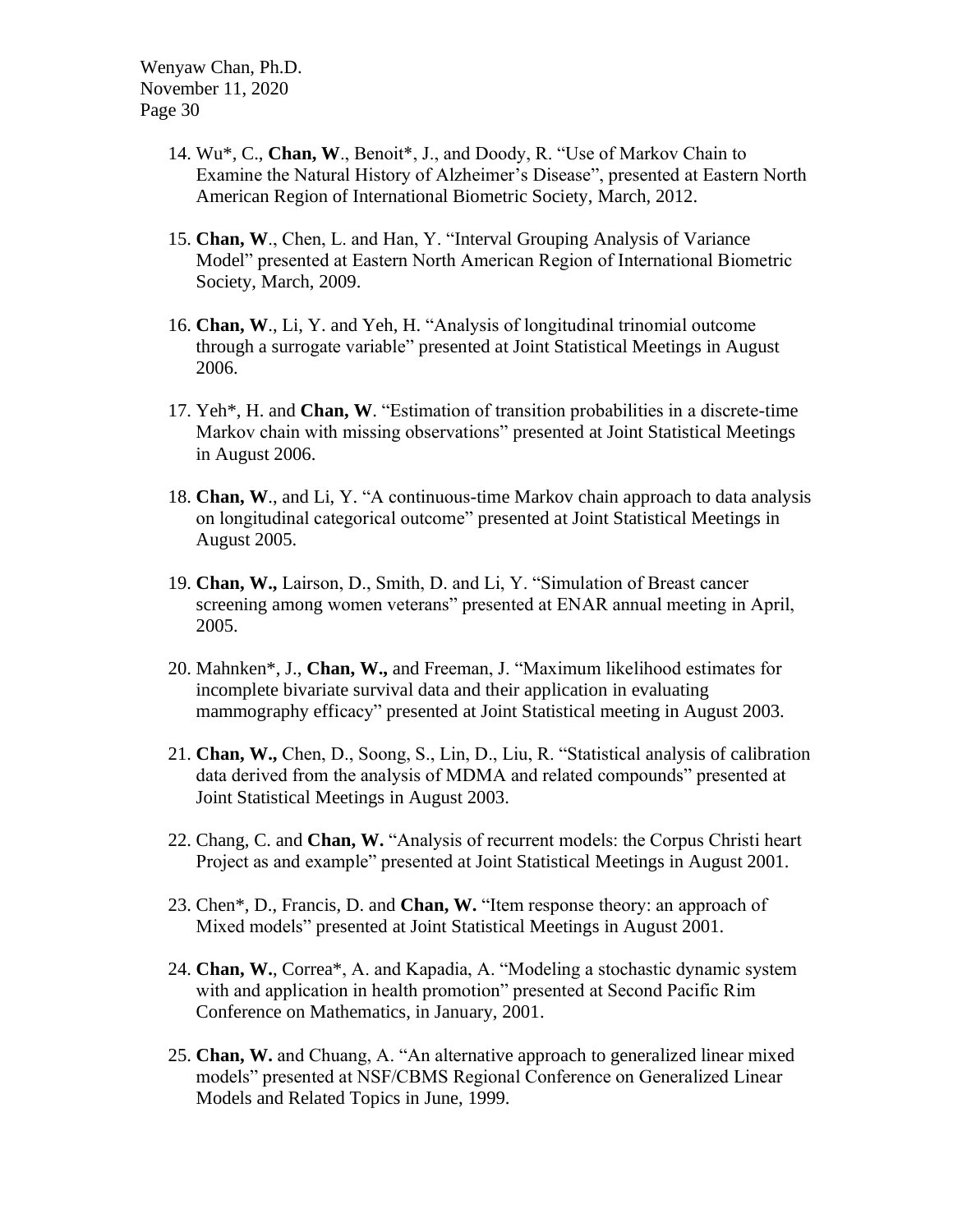- 26. Hsu\*, H. and **Chan, W.** "Logistic regression with incompletely observed binary Covariates" presented at Joint Statistical meetings in August, 1995.
- 27. **Chan, W**. and Chuang, A. "A Markov model for longitudinal count data" presented at Joint Statistical Meetings in August, 1995.
- 28. **Chan, W.**, Goff, D., Ramsey, D., Ortiz, C., Labarthe, D. and Nichaman, M. "Determinants of pre-hospital delay in the Corpus Christi heart project" presented at 2nd International Heart Health Conference, in June, 1995.
- 29. ElSouki\*, R., **Chan, W**. and Kapadia, A. "Modeling the survival of T-cell Lymphocytes" presented at 4<sup>th</sup> International Conference on Mathematical Population Dynamics, in May, 1995.
- 30. **Chan, W**. and Kapadia, A. "A stochastic model of smoking behavior under a Cessation program with relapses" presented at 4th International Conference on Mathematical Population Dynamics, in May, 1995.
- 31. Johnson\*, M., **Chan, W**. and Kapadia, A. "Computer simulation of a stochastic Model of smoking status and lung cancer incidence" presented at the 121<sup>st</sup> APHA conference in October, 1993.
- 32. **Chan, W**. Kapadia, A. Johnson, M. "A stochastic model of smoking status Cessation program" presented at ENAR annual meeting in March, 1993.
- 33. **Chan, W**., Pearl D., and Bartoszynski, R. "M/M/1 queues with intervention and Binomial discouragement" presented at 21<sup>st</sup> Conference on Stochastic Progresses and Their Applications in July, 1992.
- 34. **Chan, W**., Kapadia, A., and Johnson, M. "A stochastic model of smoking status Under cessation program" presented at 3<sup>rd</sup> International Conference on Mathematical Population Dynamics, in June, 1992.
- 35. **Chan, W.** "Optimal pest control for a stochastic pest-predator model." Presented at Joint Statistical Meetings in August, 1986.

#### **INVITED PRESENTATIONS:**

- 1. Chan, W. "Statistical Analysis of Cyber Security Data". Workshop on Security and Privacy 2018.
- 2. Benoit, J. and **Chan, W.** "A Hidden Markov Model approach to analyze longitudinal ternary outcome subject to possible misclassification" at the  $5<sup>th</sup>$ Statistics Day - Texas A&M University-Kingsville, 2016.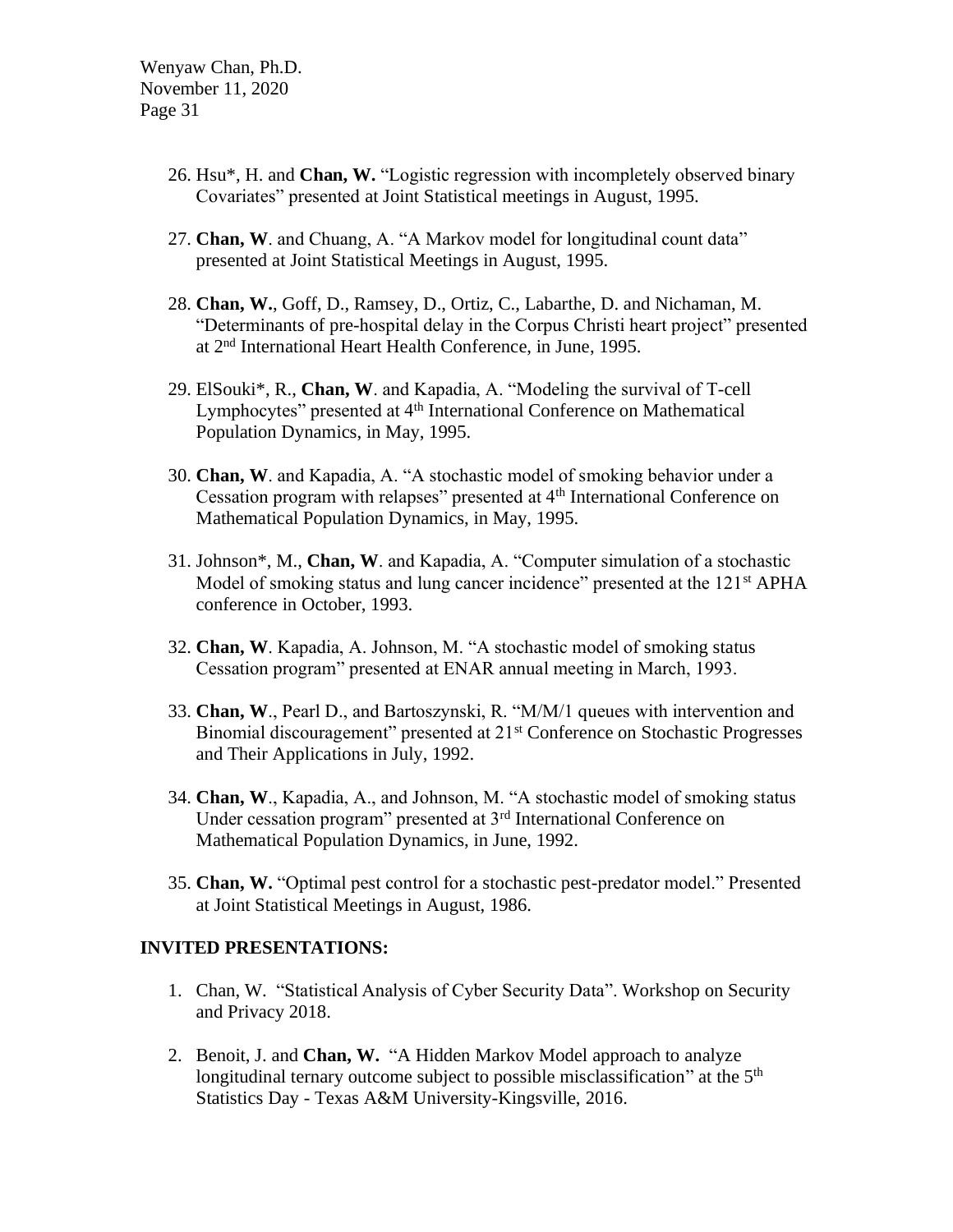- 3. Ma, J. and **Chan, W.** "A Bayesian Approach for Analyzing Data Generated from a Continuous Time Markov Chan" at the 4<sup>th</sup> Statistics Day - Texas A&M University-Kingsville, 2015.
- 4. **Chan, W.** "Using Markov Chains to Describe the Processes of Chronic Diseases" at University of Houston, College of Pharmacy, 2012, broadcasted to the monthly conference of the International Society for Pharmacoeconomics and Outcomes Research (ISPOR) student network.
- 5. **Chan, W.** "Some Interesting Statistical Methods in Public Health Application" as Statistics Day Keynote Speaker- Texas A&M University-Kingsville, 2012.
- 6. **Chan, W.** "Some Uses of Statistical Models in Public Health Research and Introduction of UTSPH Biostatistics Programs" at Houston Baptist University, 2011.
- 7. **Chan, W.** "Career in Biostatistics" at Texas A&M University-Kingsville, 2010.
- 8. **Chan, W.** "Analysis of Longitudinal Trinomial Outcome Data and Career in Biostatistics" at National Central University, Taiwan, 2008.
- 9. **Chan, W.** "Career in Biostatistics" at University of Houston-Downtown, 2011.
- 10. **Chan, W.** "Introduction of UTSPH Biostatistics Programs" at University of Houston-Main Campus, 2010.
- 11. **Chan, W.** "Career in Biostatistics and Analysis of Longitudinal Trinomial Data" presented at Department of Mathematics, National Central University, Chung Li, Taiwan, in May, 2008.
- 12. **Chan, W.** "Analysis of Longitudinal Trinomial Data" presented at Institute of Statistical Sciences, National Chiao Tung University, Hsin-Chu, Taiwan, in May, 2008.
- 13. **Chan, W.** "Career in Biostatistics" presented at School of Rural Public Health, Texas A&M University-Kingsville, in April, 2003.
- 14. **Chan, W.** "Uses of Stochastic Models in Public Health Research" presented at School of Rural Public Health, Texas A&M Health Science Center in April, 2002.
- 15. **Chan, W.** " Uses of Stochastic Models in Public Health Research" presented at Department of Biostatistics, University of Texas- M.D. Anderson Cancer Center in November, 2001.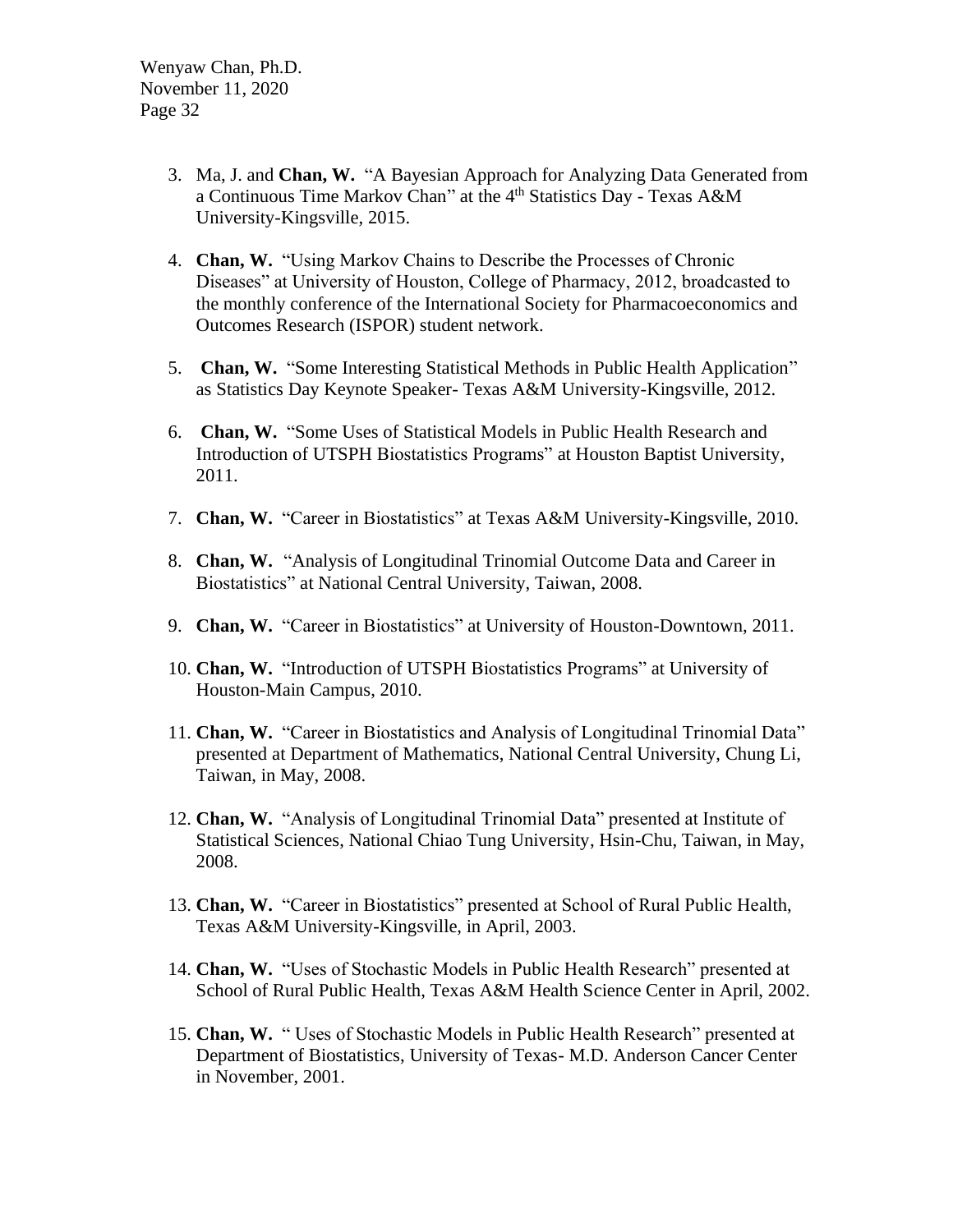- 16. **Chan, W.** and Peng, N. "Continuous tine Markov chains on cyclic stages" presented at 10<sup>th</sup> international Symposium on Applied Stochastic Models and Data Analysis (Invited Session), in June, 2001.
- 17. **Chan, W**. "Population processes under random environments" presented at Department of Statistics, National Chung-Hsin University, Taiwan in July, 1994.
- 18. **Chan, W**. "Queues with breakdowns and customers discouragement" presented in Institute of Statistics, National Chiao-Tung University, Taiwan in June, 1994.
- 19. **Chan, W.** "Examples of statistical consulting in the medical community" Presented at Department of Statistics, University of Michigan in September, 1992.

# **SPONSORED RESEARCH:**

### **K –awards**

### **As a Mentor:**

1. "Improving prevention of mother-to-child HIV transmission outcomes in Malawi" funded by National Institute of Health/Fogarty International Center (K01). Duration: 9/2013 to 8/2018. Total direct cost: \$122,816. PI: Dr. Maria Kim.

## **Training Grants**

## **As Deputy Director:**

2. "Training Program in Biostatistics at UTHSCH-SPH", funded by National Institute of General Medical Sciences, National Institute of Health. Duration: 07/2012-06/2016. Total direct cost: \$529,233. Director: Dr. Barbara Tilley.

### **As a Mentor:**

- 3. "ASPIRE-AA Recruitment Program" funded by National Cancer Institute Transition Career Development Award (K22), National Institute of Health. Duration: 8/2010 to 7/2013. Total direct cost: \$524,730. PI: Dr. Ron Peter.
- 4. "Molecular Epidemiology of Chronic Liver Diseases" funded by National Cancer Institute (K07), National Institute of Health. Duration: 9/2005 to 8/2010. Total direct cost: \$118,806. PI: Dr. Manal Hassan.
- 5. "A Transdisciplinary Training Program for Public Health Researcher & Practitioners wanting to Impact Breast Cancer Disparities", Susan G. Komen Breast Cancer Foundation, Duration: 08/2009-08/2011. Total Direct Cost: \$134,999. PI: Dr. Luisa Franzini.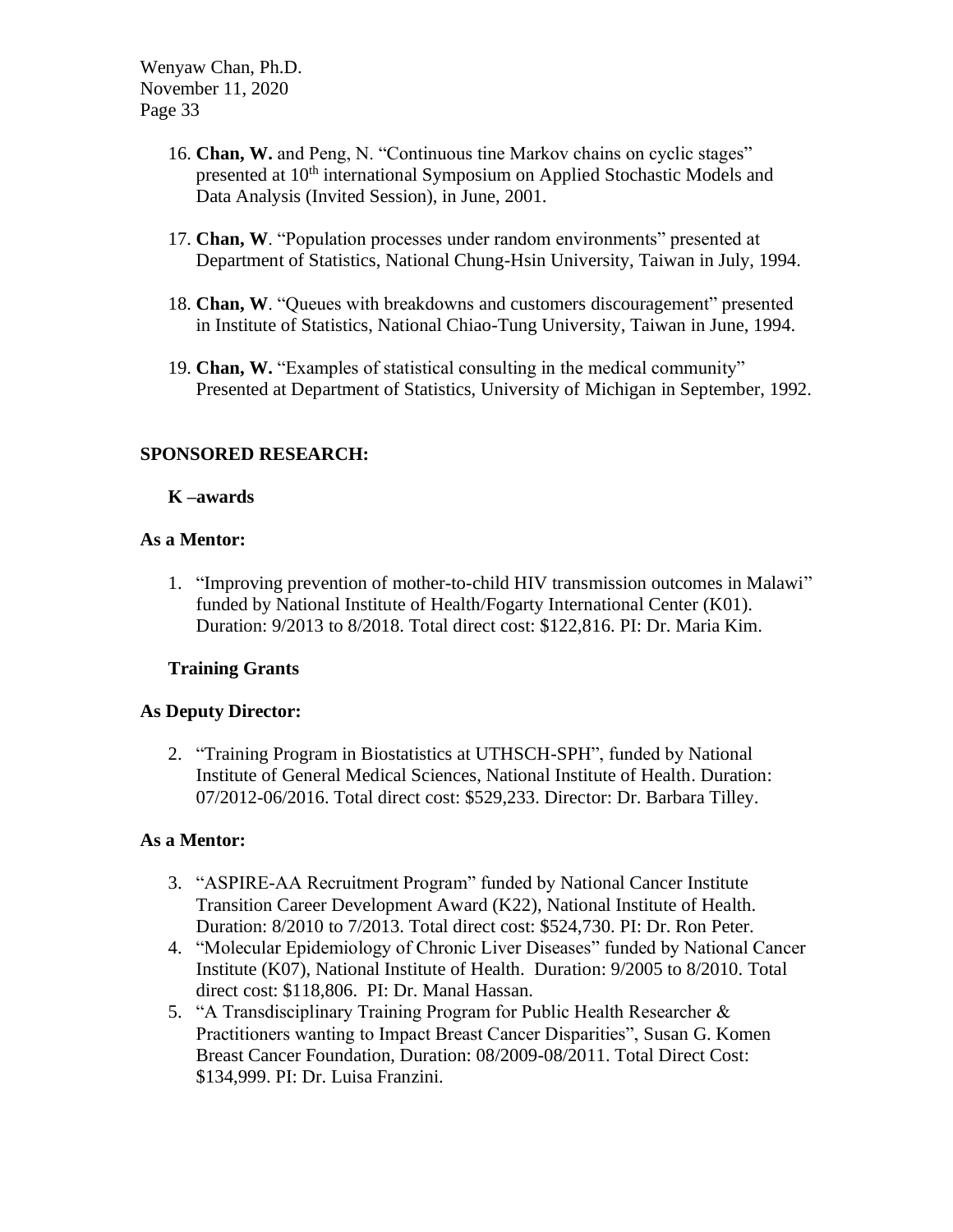- 6. "Training Program in Biostatistics at UTHSCH-SPH", funded by National Institute of General Medical Sciences, National Institute of Health. Duration: 07/2006-06/2011. Total direct cost: \$620,864. PI: Drs. Barry Davis, Robert Hardy or Barbara Tilley.
- 7. "The UTSPH Training and Career Development Program for Cancer Prevention and Control" funded by National Cancer Institute, National Institute of Health. Duration: 09/2008-06/2013.Total direct cost: \$2,500,000. PI: Dr. Patricia Mullen.
- 8. "The UTSPH Training and Career Development Program for Cancer Prevention and Control" funded by National Cancer Institute, National Institute of Health. Duration: 09/2003-06/2008.Total direct cost: \$2,500,000. PI: Dr. Patricia Mullen.

# **Research Grants**

## **As Principal Investigator:**

## **Current:**

- 1. "Environmental Exposures, Health and Resilience before and after Hurricane Harvey in a Houston-area Cohort of African American Adults with Poorly Controlled Asthma" Subcontracted from Baylor College of Medicine, through a grant funded an administrative supplement of National Institute of Medicine 07/03/2020 – 02/28/2021. Total Local Budget: \$27,929.
- 2. "The Houston "Breathe Easy" Healthy Homes-Based Model for Multifamily Rental Communities: an Overview", Subcontracted from Baylor College of Medicine, through a grant funded by Department of House and Urban Development. Duration: 11/18-11/21. Total Local Budget: \$99,003.

## **Past:**

- 3. "Identifying Novel Pharmacologic Risk Factors for Common Non-AIDS Defining Cancers in Individuals with Well-Controlled HIV Infection" Subcontracted from Baylor College of Medicine, through a grant funded by National Institute of Health 07/19-05/20. Total Local Budget: \$11,259.
- 4. "Temporal Changes in Progression Rate on Cognitive and Functional Measures in the ADMDC Clinical Cohort" Subcontracted from Baylor College of Medicine, through a grant funded by Roche Pharmaceuticals. Duration: 05/17-05/19. Total Local Budget: \$111,531.
- 5. "Biomarker Guided Therapies in Stage A/B Heart Failure" Subcontracted from Michael E. DeBakey VA Medical Center. Duration: 10/14-09/18. Total Local Budget: \$45,000.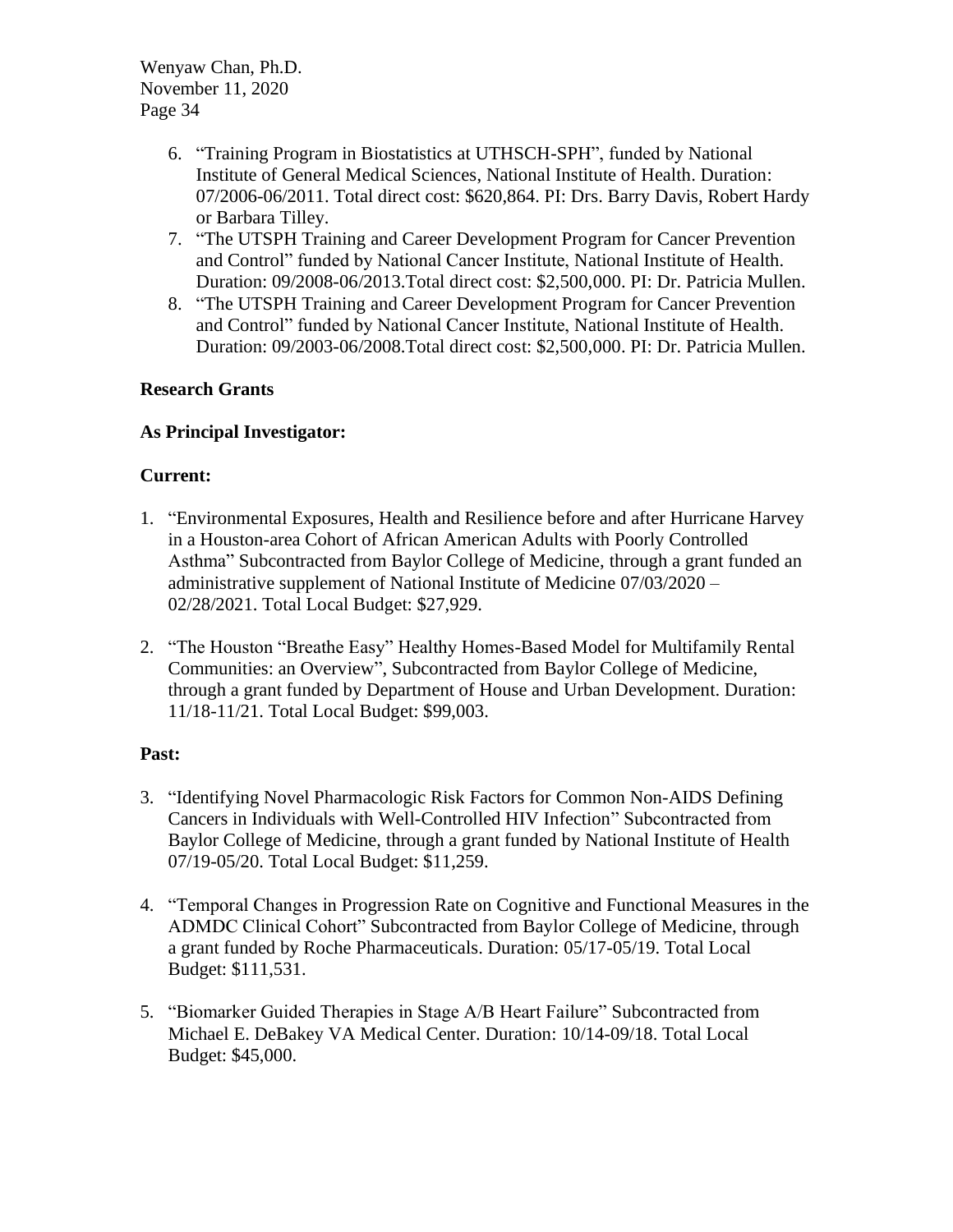- 6. "Statistical Method and Data Analysis" Subcontracted from Winters Center for Heart Failure Research, Baylor College of Medicine, Duration: 01/10 –08/18. Total Local Budget: \$ \$149,631.
- 7. "Proton Beam Radiation Therapy vs. Conventional Beam Radiation Therapy: Toxicities During & After Craniospinal Radiation Therapy in Children" Subcontracted from Baylor College of Medicine, through a grant funded by Cancer Prevention and Research Institute of Texas. Duration: 06/14-05/17. Total Local Budget: \$415,320.
- 8. "Statistical Analysis for the Project entitled "Breast cancer care and outcome by benefit type and care source among DoD beneficiaries: a comprehensive analysis along the continuum of the disease". The Henry M. Jackson Foundation for the Advancement of Military Medicine. 08/10/15-03/31/17. Total Budget: \$31,665.
- 9. "The Role of BDNF on Risk Behaviors Decision Making" Subcontracted from Florida International University, through a NIH R01 grant. Duration: 07/12-07/16. Total Budget: \$ 97,212.
- 10. "Baylor-UTHouston Center for AIDS Research" Subcontracted from Baylor College of Medicine, through a NIH P30 core grant. Duration: 8/10 – 7/15. Total Budget: \$ 12,420/year. Co-director, Design and Analysis Core for the Center.
- 11. "Physician Uncertainty Reduction for Hypertension Control" Subcontracted from Baylor College of Medicine, through a NIH R01 grant. Duration: 12/10 – 11/11. Total Budget: \$ 15,000/year.
- 12. "Baylor-UTHouston Center for AIDS Research" Subcontracted from Baylor College of Medicine, through a NIH P30 core grant. Duration: 8/05 – 7/10. Total Budget: \$ 6, 423/year.
- 13. "A Pilot Analysis of Exposure to Air Pollutants and Hospital Admissions in Harris County, Texas" Subcontracted from Baylor College of Medicine, through a grant from Mickey Leland National Urban Air Toxic Research Center. Duration: 4/05- 03/07. Total Budget: \$37,650.
- 14. "REACT Intervention", Funded by Genetech Inc. Duration: 1/00 –08/08, Total Budget: \$11,963.94.
- 15. "Statistical Analysis of Early Teen Pregnancy Prevention Project", Subcontracted from University of Texas Medical Branch at Galveston. Duration: 3/02 – 7/03, Total Budget: \$9,613.
- 16. "Community Intervention to Reduce MI Delay Time", Funded by National Heart, Lung and Blood Institute. Time release: 30%, Duration: 1/00 – 5/01,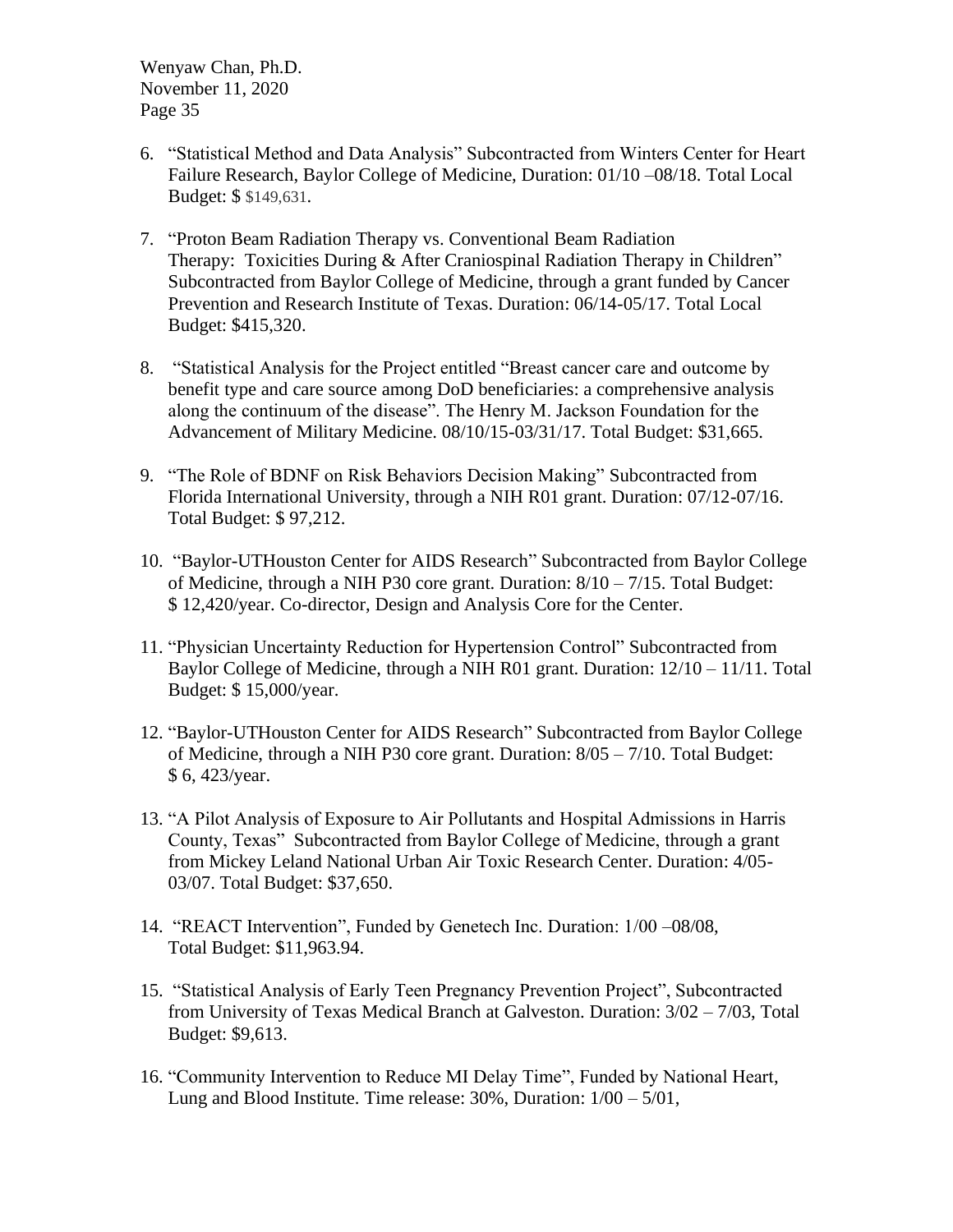Total Budget: \$65,197.29.

## **As Investigator/Statistician:**

## **Current:**

- 1. "The Risk of Developing Alzheimer's Disease and Related Dementias Associated with Hypertension, Diabetes, and Drug Therapies for Cancer: Up to 30-year Followup for Older Medicare Beneficiaries" Funded by National Institute of Health. PI: Dr. Xianglin Du, Total Budget: \$ \$1,558,666, Time release: 10%, Duration: 5/20 - 1/25.
- 2. "Can Microsurgeries Cure Lymphedema? An Objective Assessment" Funded by Cancer Prevention and Research Institute of Texas. PI: Dr. Melissa Aldrich. Total Budget: \$900,000. Time release: 2%. Duration: 03/20-02/23.
- 3. "Lymphatic Delivery of Checkpoint Blockade Inhibitors for More Effective Immunotherapy" Funded by Cancer Prevention and Research Institute of Texas. PI: Dr. Eva Sevick. Total Budget: \$900,000. Time release: 2%. Duration: 03/19-02/22.
- 4. "Lymphatic and systemic immunity changes in post-radiation lymphedema development" Funded by National Institute of Health. PI: Dr. Melissa Aldrich. Time release: 2% year1, 8% years 4 and 5. Duration: 4/16 - 3/21. Total Budget: \$240,721.

## **Past:**

- 5. "Health and economic consequences of HPV-related disease in Texas" Funded by MD Anderson Moonshot Project. PI: Dr. David Lairson, Time release: 10%, Duration: 9/15 - 8/18. Total Budget: \$312,630.
- 6. "Impact of Health Insurance on Racial Disparities in Cancer Screening, Diagnosis, Treatment and Survival in Texas" Funded by Cancer Prevention and Research Institute of Texas. PI: Dr. Xianglin Du, Total Budget: \$415,320, Time release: 5%, Duration: 6/13 - 11/17.
- 7. "Comparative Effectiveness and Cost Effectiveness of Cancer Chemotherapy". Funded by Agency for Healthcare Research and Quality. PI: Dr. Xianglin Du, Total Budget: \$880,026, Time release: 10%, Duration: 4/12 - 1/17.
- 8. "Early Life Exposure to Air Toxics and the Risk of Childhood Leukemia". Funded by the National Cancer Institute. PI: Dr. Elaine Symanski, Total Budget: \$152,000. Time release: 4%, Duration: 05/12 - 04/14.
- 9. "CORE Grant for Vision research". Funded by the National Eye Institute. PI: Dr. Steve Massey (Module Director: Dr. Robert Hardy), Total Module Budget: \$276, 104, Time Release: 5%, Duration 3/09 – 2/14.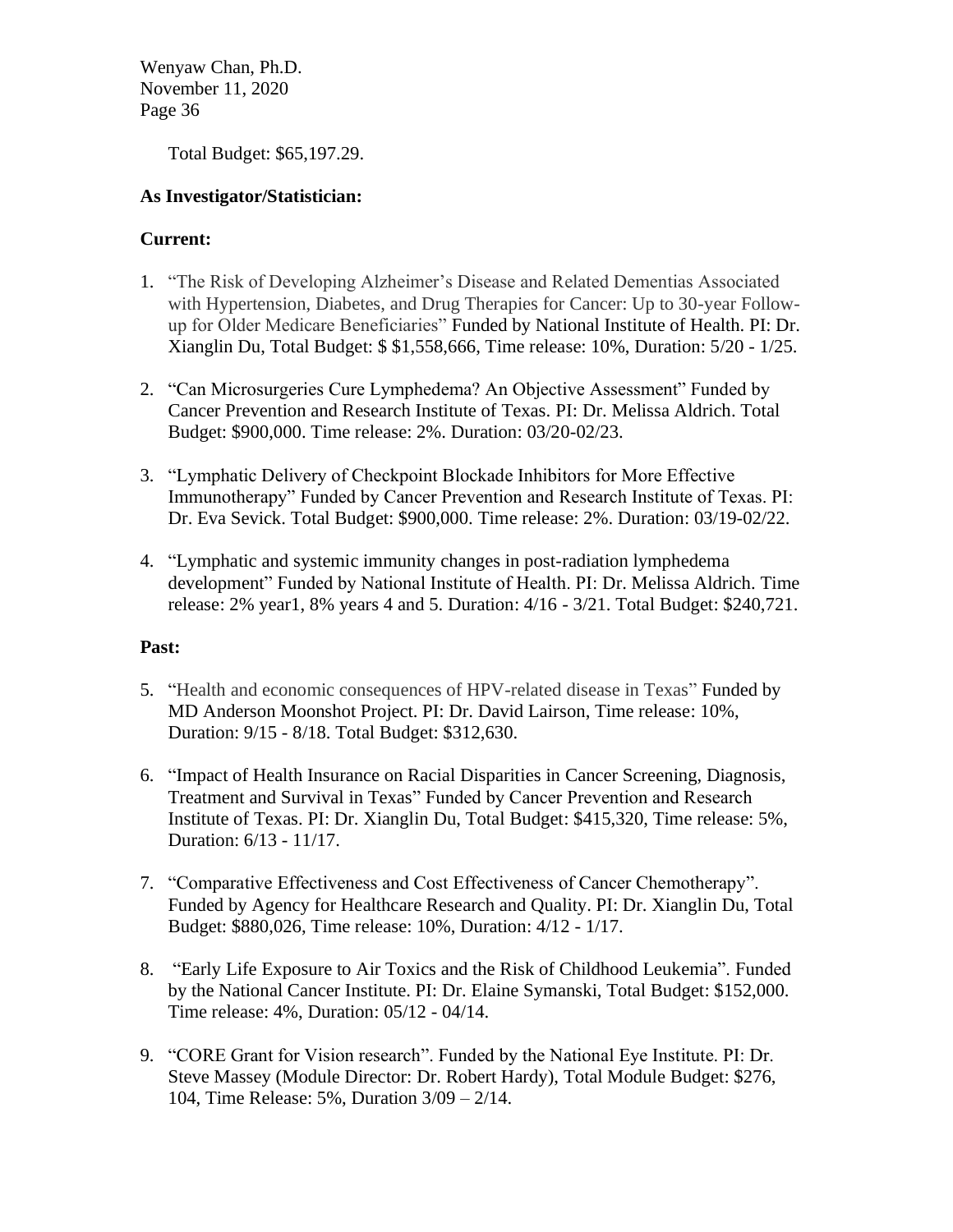- 10. "Hypertension in Mexican-Americans: Assessing Disparities in Air Pollutant Risks". Funded by Environmental Protection Agency. PI: Dr. Elaine Symanski, Total Budget: \$1,250,000. Time release: 8%, Duration: 08/10 - 07/14.
- 11. "Diagnostic nodal staging with nuclear and NIR molecular optical imaging" Funded by National Institutes of Health. PI: Dr. Eva Sevick, Total Budget: \$949,203, Time Release: 5%, Duration 10/10 – 8/13.
- 12. "Functional lymph angiography with NIR imaging" Funded by National Institutes of Health. PI: Dr. Eva Sevick, Total Budget: \$262,250, Time Release: 5%, Duration  $10/10 - 6/12$ .
- 13. "CORE Grant for Vision research". Funded by the National Eye Institute. PI: Dr. Steve Massey (Module Director: Dr. Robert Hardy), Total Module Budget: \$276, 104, Time Release: 10%, Duration 3/04 – 2/09.
- 14. "Postmarketing Surveillance of Toxicities Associated with Cancer Chemotherapy", Funded by Agency for Healthcare Research and Quality. PI: Dr. Xianglin Du, Total Budget: \$979,451, Time release: 5%, Duration: 4/07 - 3/11.
- 15. "Genetics and Biomarker Study of Alzheimer's Disease", Funded by Texas Council on Alzheimer's Disease and Related Disorders. PI: Dr. Steve Waring, Total Budget: \$131,450.00, Time release: 5-15%, Duration: 09/07 – 08/09.
- 16. "Trial of Interventions to Increase Utilization of Colorectal Cancer Screening & Promote Informed Decision" Funded by Center for Disease Control and Prevention. PI: Dr. Maria Fernandez, Total Budget: \$275,270, Time Release: 3%, Duration: 7/05- 9/09.
- 17. "Relationship Between Personal Exposure to VOCs and Behavioral, Socioeconomic, and Demographic variables". Funded by Mickey Leland National Urban Air Toxic Research Center.. PI: Dr. Elaine Symanski, Total Budget: \$41,667, Time release: 3%, Duration: 12/06 - 11/07.
- 18. "Epidemiology of Disturbed Sleep" Funded by National Institute of Mental Health. PI: Dr. Robert Roberts, Total Budget: \$3,423,524, Time Release: 10%, Duration:  $5/02 - 4/07$ .
- 19. "Evaluation of Chemotherapy Claims for Breast Cancer", Funded by National Cancer Institute. PI: Dr. Xianglin Du, Total Budget: \$130,550, Time release: 5%, Duration: 3/04 - 2/06.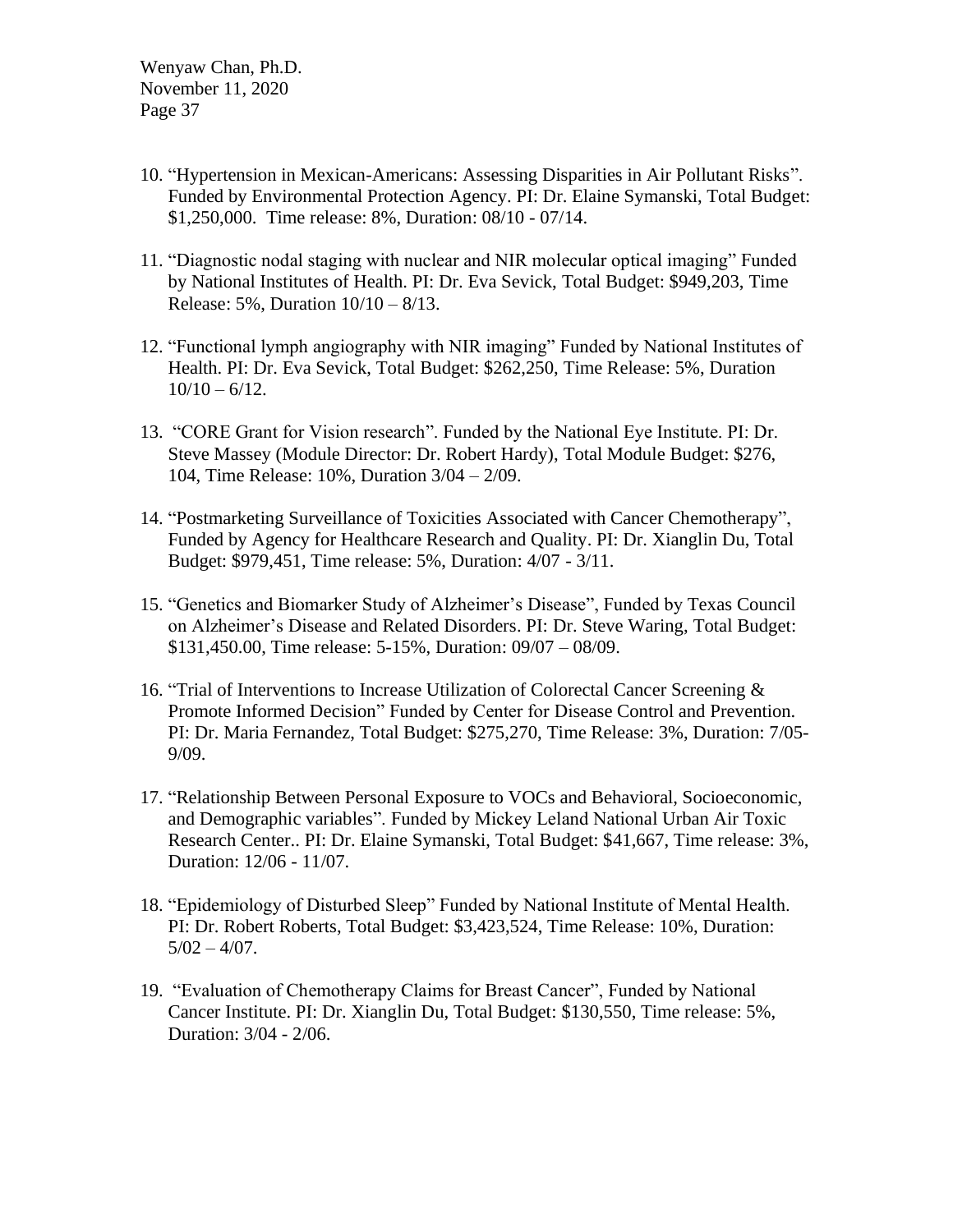- 20. "Tailored Interactive Intervention to Increase CRC Screening" Funded by National Cancer Institute. PI: Dr. Sally Vernon, Total Budget: \$2,220,400, Time release: 10%, Duration: 9/02 - 8/07.
- 21. "Evaluation of Exposure Measurement Error", Funded by National Institute for Occupational Safety and Health. PI: Dr. Elaine Symanski, Total Budget, \$147,813, Time Release: 10%, Duration: 9/03-8/05.
- 22. "Women Veterans and Breast Cancer Screening." Funded by National Cancer Institute. PI: Dr. Sally Vernon, Total Budget: \$2,123,691, Time release: 5%, Duration: 6/99 - 3/04.
- 23. "TLL Temple Foundation Stroke Project" Funded by T.L.L. Temple Foundation. PI: Dr. Lewis Morgenstern, Total Budget: \$1,500,000, Time Release: 17.6%, Duration: 8/99 - 7/01.
- 24. "Defining a Nursing Sensitive Blood Pressure Measure". Funded By National Institute of Nursing Research. PI: Dr. Pat Lier, Total Budget: \$103,000, Time release 2%, Duration: 8/97 - 7/99.
- 25. "H. Pylori Infection in Children on the U.S.-Mexico Border". Funded by National Institute of Diabetes and Digestive and Kidney Diseases. PI: Dr. Karen Goodman, Total Budget: \$148,885, Time Release: 5%, Duration:9/96 - 8/97.
- 26. "Significance of Interactions of Chemical and Biological Risk Factors in the Etiology of Neural Tube Defects Near the U.S.-Mexico Border". Funded by Center for Disease Control and Prevention. PI: Dr. Irena Cech, Total Budget: \$748,763, Time Release: 5%, Duration:9/96 - 9/01.
- 27. "Adolescent Blood Pressure and Anger: Ethnic Difference". Funded by National Institute for Nursing Research. PI: Dr. Janet Meininger, Total Budget: \$1,076,341, Time Release: 10%, Duration: 6/96 - 4/99.
- 28. "Surveillance of Out of Hospital CHD Deaths". Funded by the National Heart, Lung and Blood Institute. PI: Dr. David Goff/Dr. Milton Nichaman, Total Budget: \$831,099, Time Release: 5%, Duration: 9/94 - 8/97.
- 29. "Community Intervention To Reduce MI delay". Funded by the National Heart, Lung and Blood Institute. PI: Dr. David Goff/Dr. Milton Nichaman, Total Budget: \$3,486,820, Time Release: 5% - 30%, Duration: 8/94 - 12/99.
- 30. "CORE Grant for Vision research". Funded by the National Eye Institute. PI: Dr. Dianna Redburn (Module director: Dr. Robert Hardy), Total Module Budget: \$276,104, Time Release: 10%, Duration: 3/94 - 2/04.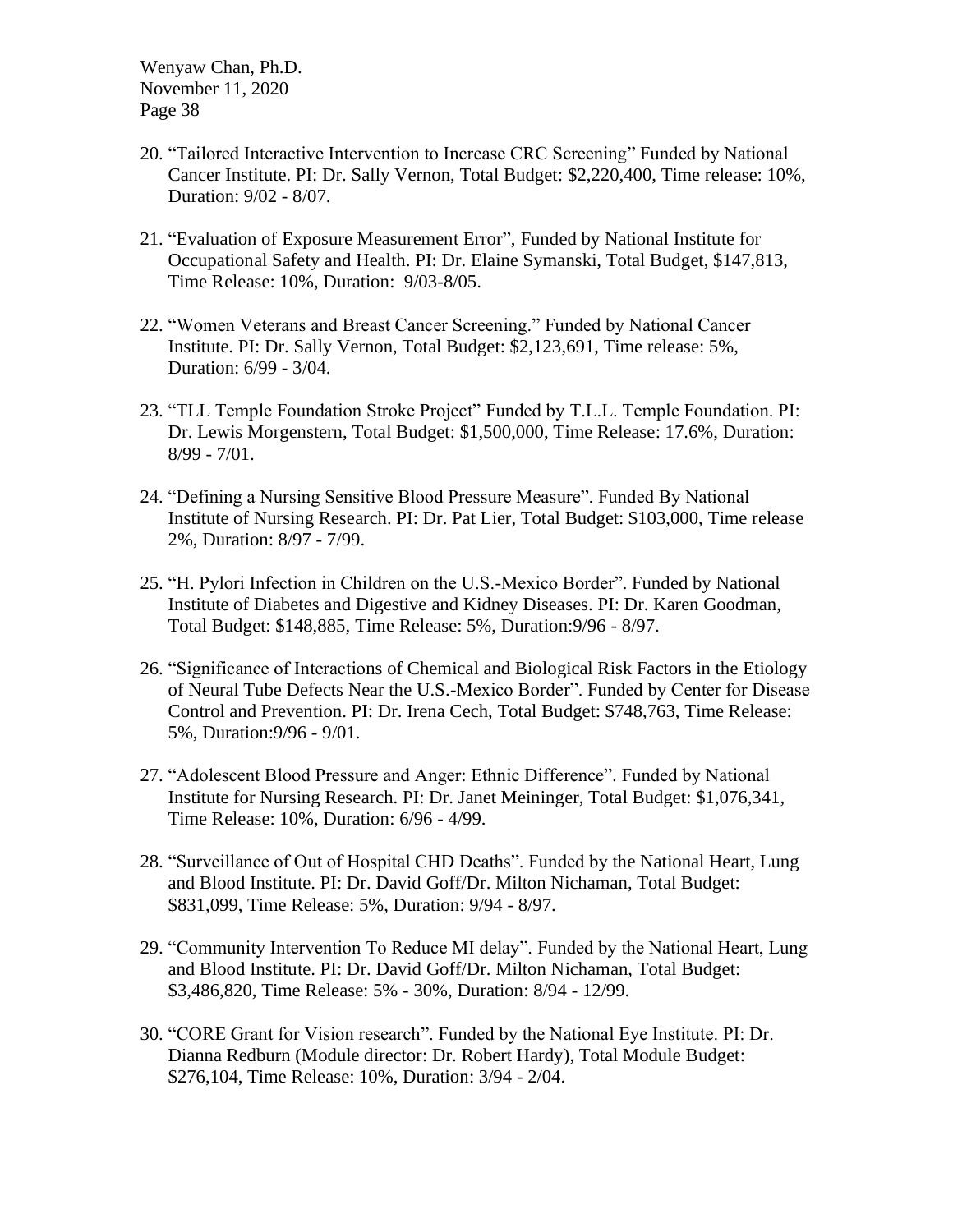- 31. "Corpus Christi Heart Project". Funded by the National Heart, Lung and Blood Institute. PI: Dr. Milton Nichaman, Total Budget: \$2,916,965, Time Release: 10%, Duration: 2/93 - 3/97.
- 32. "Cardiovascular Risk Assessment in Afro-American Girls." Funded by the National Heart, Lung and Blood Institute. PI: Dr. Wendall Taylor, Total Budget: \$570,838, Time Release: 10%, Duration: 2/92 - 1/97.
- 33. "Applicability of the Information Processing of Trauma Model." Funded by National Institute for Nursing Research. PI: Dr. Glenda Walker, Total Budget: \$110,423, Time Release: 5%, Duration: 6/91 - 6/93.
- 34. Coordinating Center for Clinical Trials, School of Public Health, UT- Houston On projects "Survival and Ventricular Enlargement Study and Cholesterol and Recurrent Events." Funded by Bristol-Myers-Squibb Company. PI: Dr. Mort Hawkins, Time Release: 50%, Duration: 4/91 - 2/93.

## **As Statistical Consultant:**

- 1. The Geneva Foundation: "Mentors Offering Maternal Support (MOMS): Building Resilient Families". (PI: Col Karen Weis). 2014- present.
- 2. Baylor College of Medicine: The Alzheimer's Disease and Memory Disorders Center. 2003-2017.

## **TEACHING EXPERIENCE:**

### At UTSPH:

- Design and Analysis of Longitudinal Data or Linear Mixed Models
- Generalized Linear Models
- Intermediate Biometry I
- Intermediate Biometry II
- International and Family Health Seminar
- Linear Models
- Statistical Methods with Missing Data
- Theory of Biostatistics I
- Theory of Biostatistics II
- Statistics for Medical Research
- Stochastic Processes I
- Stochastic Processes II

### At Other Institutions:

- Data Analysis (Graduate level)
- Linear Models (Graduate level)
- Regression Techniques (Undergraduate level)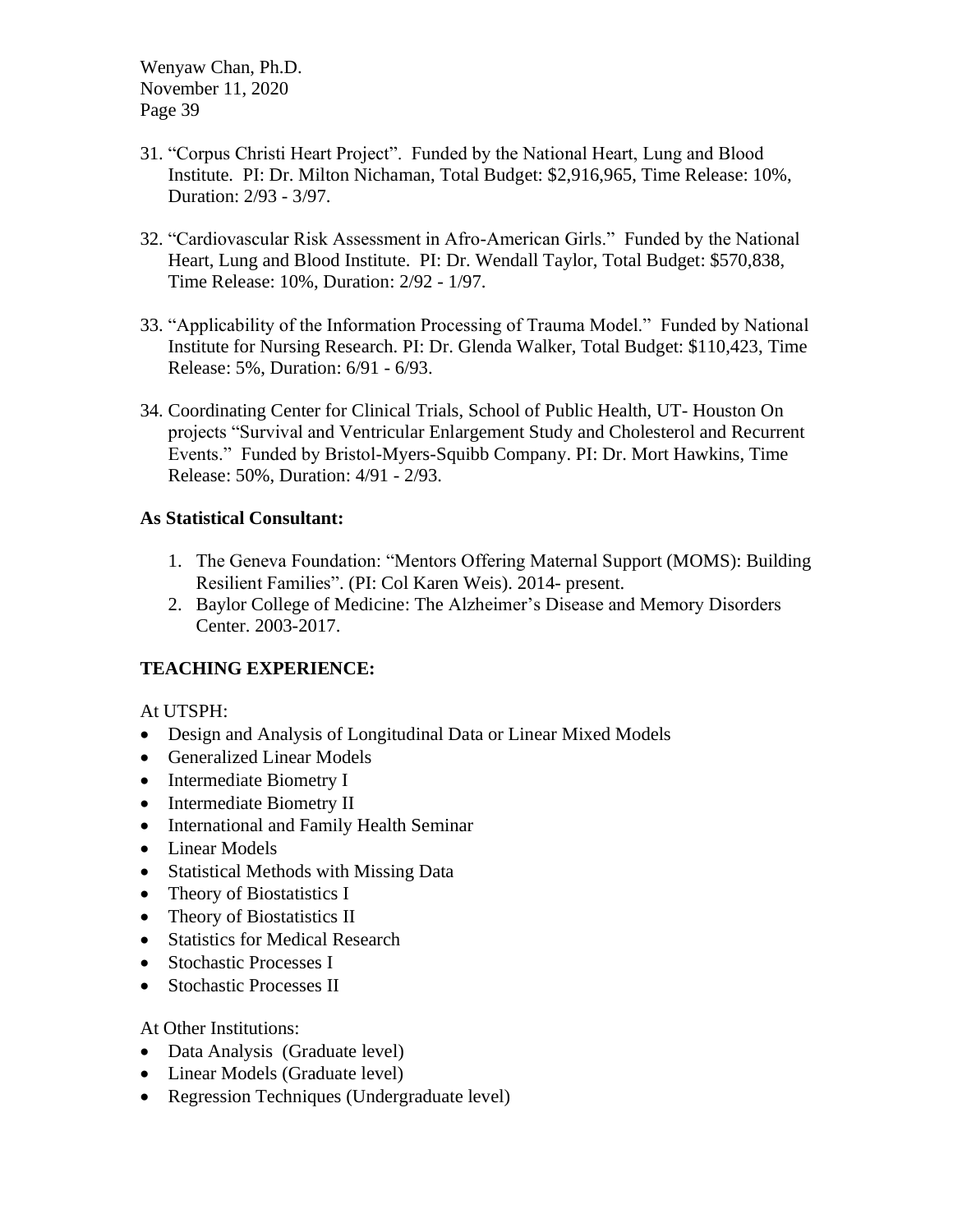- Stochastic Processes (Graduate level)
- Theoretical Statistics I & II (Graduate level)
- A variety of undergraduate courses in statistics, calculus and pre-calculus.

### **INTERNAL SERVICE:**

- 1. Chair of Faculty Evaluation/Promotion and Mentoring Committee, Department of Biostatistics and Data Science, University of Texas – Health Science Center at Houston, 2017-present.
- 2. Chair of Student Scholarship Review Committee, Department of Biostatistics and Data Science, University of Texas – – Health Science Center at Houston, 2014 present.
- 3. Chair of Biostatistics Teaching Position Search Committee, School of Public Health, University of Texas –Health Science Center at Houston, 2020. (member 2018-2019).
- 4. Chair of Biostatistics Chair Search Committee, School of Public Health, University of Texas –Health Science Center at Houston, 2015-2017.
- 5. Member of Regional/Associate Deans and Department Chairs Six-Year Review Committee, School of Public Health, University of Texas – – Health Science Center at Houston, 2015, 2016.
- 6. Chair of Biostatistics Two Faculty Positions (Survival Analysis and Bayesian Statistics) Search Committee, School of Public Health, University of Texas – Health Science Center at Houston, 2014.
- 7. Chair of Biostatistics Teaching Faculty Position Search Committee, School of Public Health, University of Texas - – Health Science Center at Houston, 2013.
- 8. Member of Council of Education for Public Health Accreditation- UTSPH Reaccreditation Steering Committee, School of Public Health, University of Texas – Health Science Center at Health Science Center at Houston, 2010 - 2012.
- 9. Coordinator of Academic Program, Department of Biostatistics, School of Public Health, University of Texas – Health Science Center at Houston, 2010-2016.
- 10. Member of Academic Council, School of Public Health, University of Texas Health Science Center at Houston, 2010-present.
- 11. Chair, Curriculum Renovation Committee, Division of Biostatistics, School of Public Health, University of Texas – Health Science Center at Houston, 2009 - present.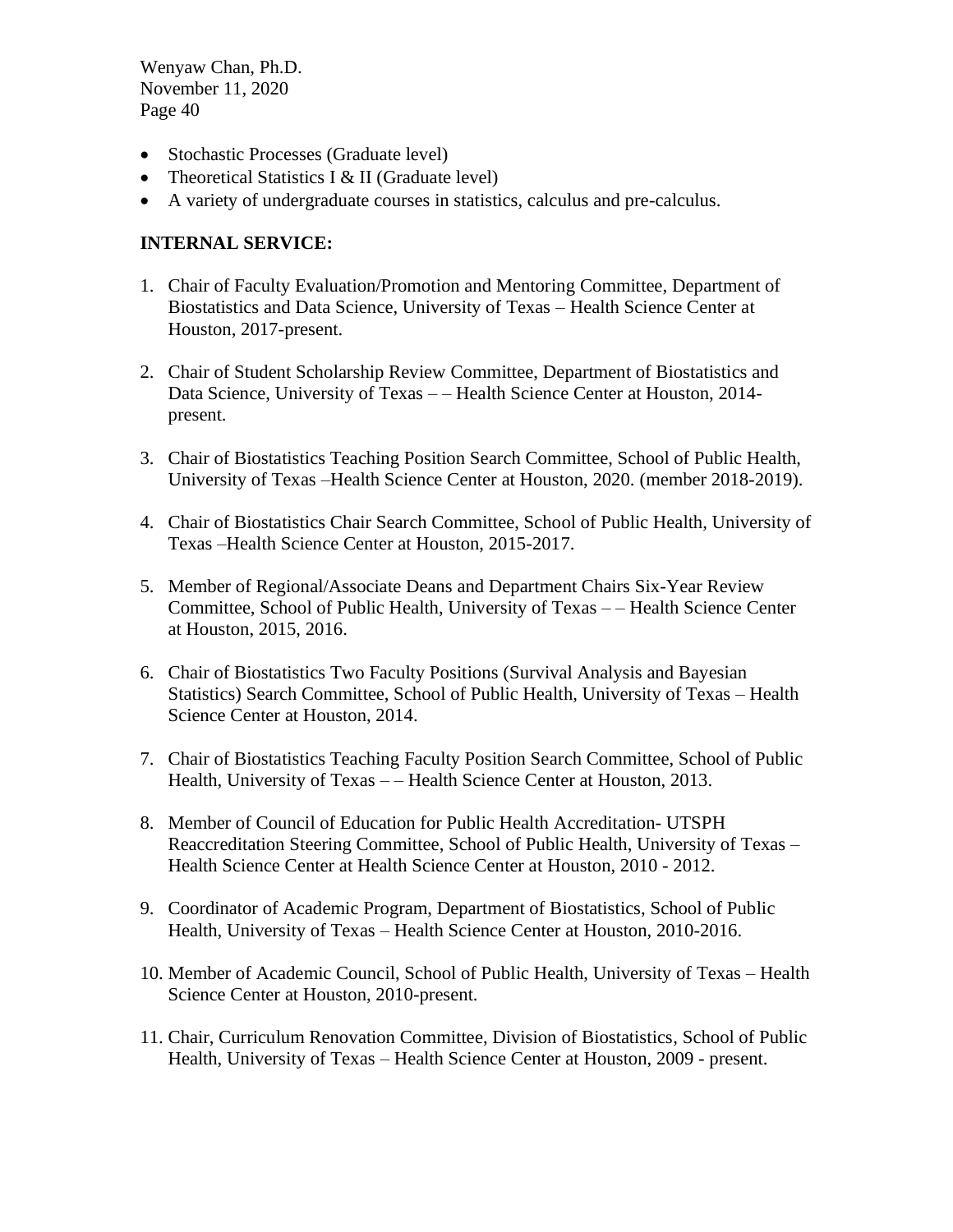- 12. Member of Biostatistics Division Director Search Committee, School of Public Health, University of Texas – Health Science Center at Houston, 2008-2009.
- 13. Member of 4-Faculty Position Search Committee, Division of Biostatistics, School of Public Health, University of Texas – Health Science Center at Houston, 2008-present.
- 14. Member of 10-Faculty Position Search Committee, School of Public Health, University of Texas – Health Science Center at Houston, 2009-2010.
- 15. Member of Faculty Council, School of Public Health, University of Texas Health Science Center at Houston. 2004-2007.
- 16. Member of Awards Committee, University of Texas Health Science Center at Houston. 2001-2003.
- 17. Chair of Biostatistics Division Director Search Committee, University of Texas Health Science Center at Houston. 2003.
- 18. Member of Search Committee for Brownsville Satellite Program's 10-12 Faculty positions, School of Public Health, University of Texas – University of Texas – Health Science Center at Houston. 2000-2001.
- 19. Financial Aids Committee, School of Public Health, University of Texas University of Texas – Health Science Center at Houston. Chair: 1998- 2000 and Member: 1996- 1998.
- 20. Member of Admission Committee, Division of Biostatistics , School of Public Health, University of Texas – University of Texas – Health Science Center at Houston. 1990 present.
- 21. Nominating Committee, University of Texas University of Texas Health Science Center at Houston. Chair: 1998-1999 and Member: 1997-1999.
- 22. Member of Multi-cultural Affairs Committee, University of Texas University of Texas – Health Science Center at Houston. 1992-1993 and 1996-1998.
- 23. Member of Admission Committee (representing International and Family Health), School of Public Health, University of Texas – University of Texas – Health Science Center at Houston. 1993-1996.
- 24. Member of Peer Review Committee, School of Public Health, University of Texas University of Texas – Health Science Center at Houston. 1995.

**PROFESSIONAL SERVICE: List only Service since 2011**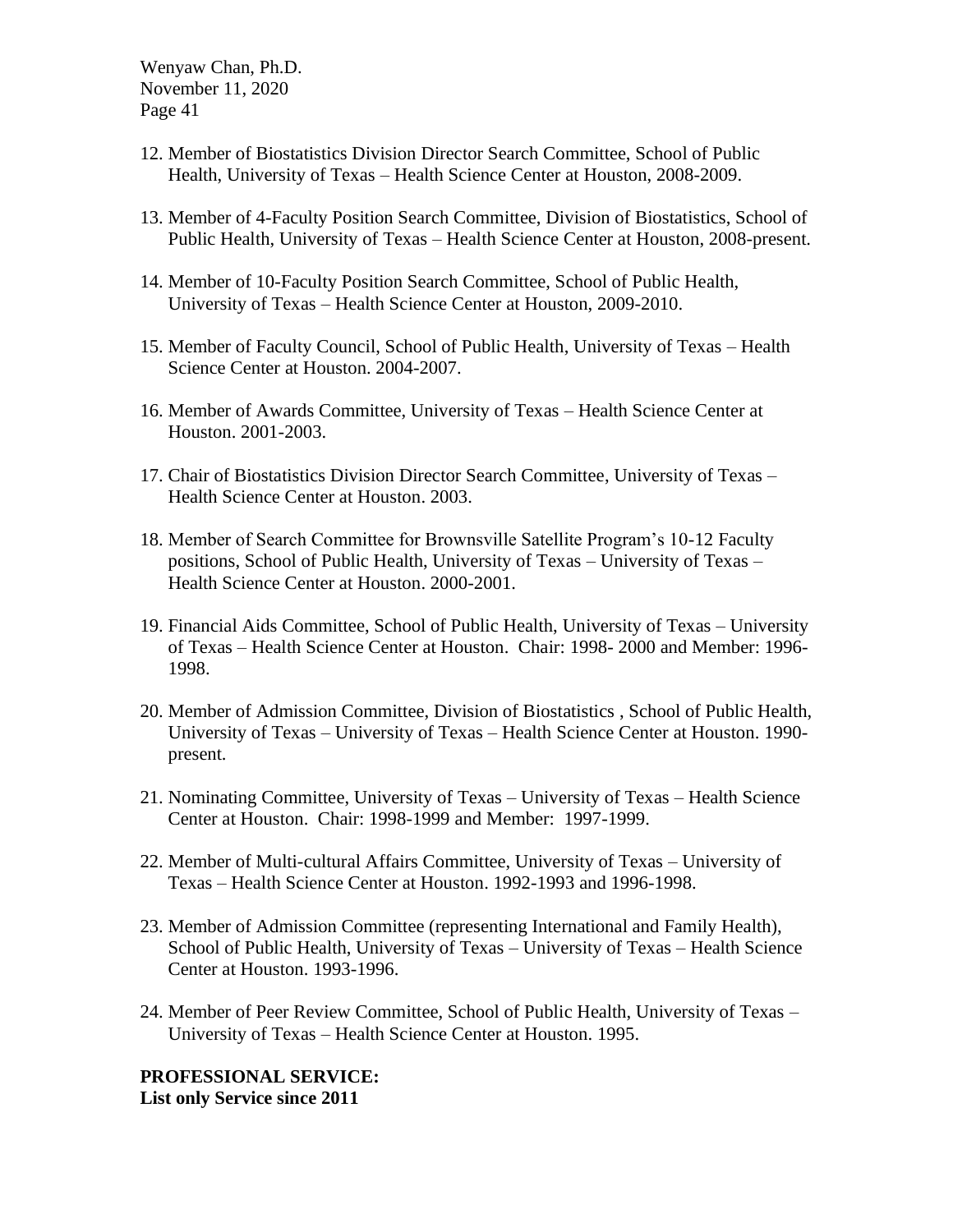- Member of Program Committee, Joint Statistical Meetings, 2017.
- Program Chair, Section on Teaching Statistics in Health Sciences, American Statistical Association. 2016-2017.
- Associate Editor for Model Assisted Statistics and Applications 2012-present.
- Member of the Organizing Committee and Technical Program Committee for International Workshop on Security and Privacy Analytics (sponsored by National Science Foundation). 2015 – 2018 and 2020.
- Invited Panelist for Essential Data Analytics Knowledge for Cyber-Security Professionals and Students. 2015.
- Member of the editorial board Austin Biostatistics and Biometrics Journal. 2014 present.
- Guest Editor for Model Assisted Statistics and Applications 2012.
- Grant Reviewer for Department of Defense Congressionally Directed Medical Research Programs (CDMRP) 2012, 2013, 2014, 2015, 2018, 2019 and 2020.
- Member of Editorial Board for Journal of Addiction Research & Therapy, 2010-2016.
- Grant Reviewer for Environmental Protection Agency, 2017.
- Grant Reviewer for Alzheimer's Association, 2014, 2015, 2016, 2017 and 2020.
- Grant Reviewer for National Science Foundation-Methodology, Measurement and Statistics Program, 2011, 2013.
- Grant Reviewer for Kentucky Science and Engineering Foundation, 2013.
- Grant Reviewer for National Medical Research Council, Government of Singapore, 2011 and 2013.
- Book proposal review (Survey Methodology, by Dr. Singh, Elsevier)
- Referee for Alzheimer's & Dementia, 2013, 2014, 2017, 2019.
- Referee for American Journal for Men's Health, 2012, 2013, 2014 and 2015.
- Referee for Annals of Surgical Oncology, 2011and 2013.
- Referee for Biometrics 2017.
- Referee for BMC Medical Research Methods, 2011.
- Referee for Computational Statistics and Data Analysis 2016
- Referee for Electronic Journal of Statistics, 2012.
- Referee for Pain Medicine 2019
- Referee for Hospital Practice 2019.
- Referee for IET Control Theory and Application 2014
- Referee for International Journal of Epidemiology and Global Health 2019
- Referee for Journal of Applied Statistics, 2013. 2018 and 2019.
- Referee for Journal of Medical Economics 2018, 2019
- Referee for Probability and Statistics Letters, 2014.
- Referee for Referee for Paediatric and Perinatal Epidemiology, 2012.
- Referee for Statistics in Medicine, 2013, 2016, 2017, 2020.
- Referee for Technology in Society 2019
- Referee for Transitional Cancer Research, 2014
- Referee for Value in Health, 2011.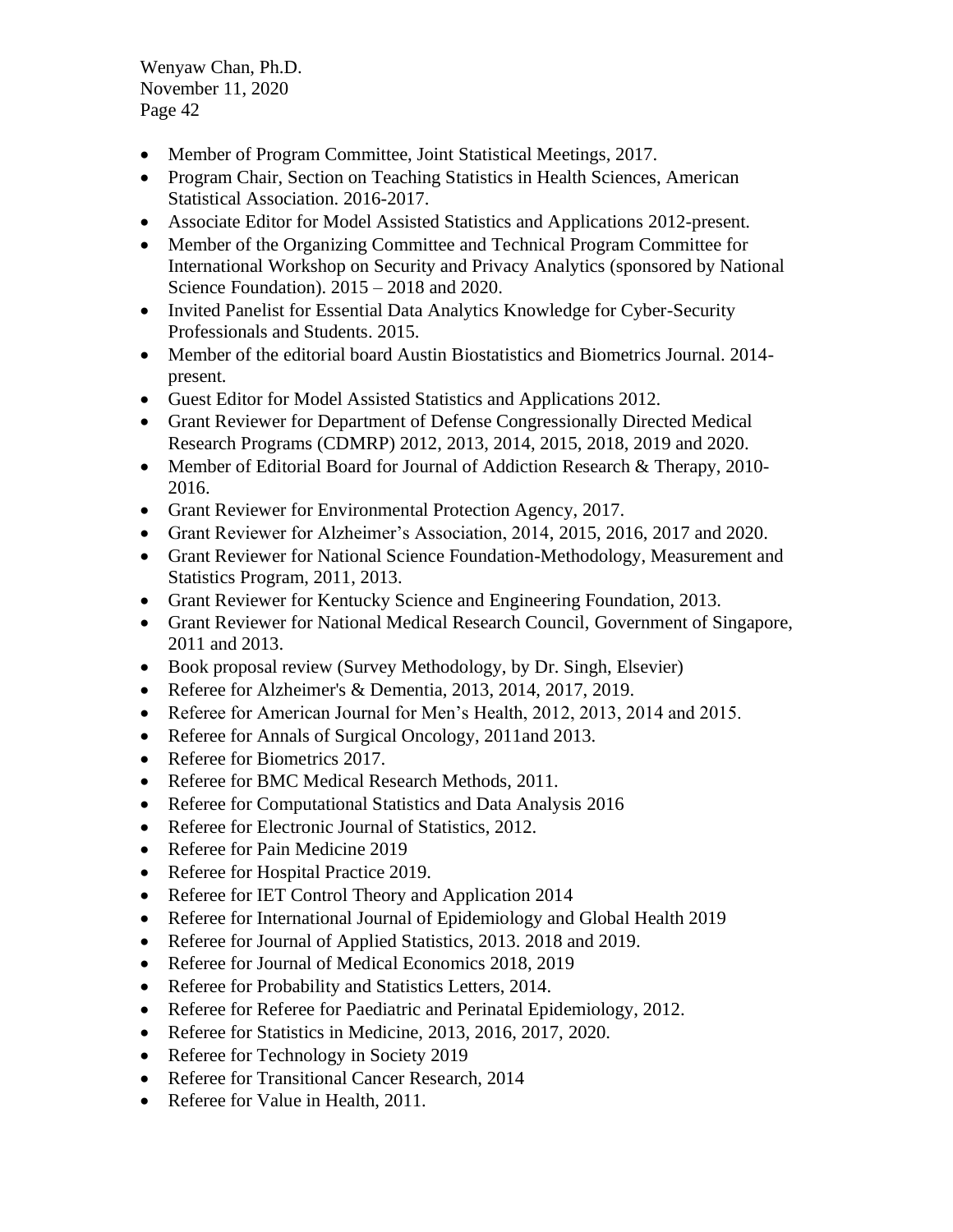#### **THESIS AND DISSERTATION SUPERVISION:**

#### **Doctoral Dissertation Supervisor:**

- 1. May, 2020, Kusha Mohammadi, Ph.D. "A Partial Likelihood Approach to Longitudinal Data using a Continuous-Time Semi-Markov Model".
- 2. August, 2019, Ting-Yu Chen, Ph.D. "Patient-reported Outcomes for Survival Prediction and Dimension Reduction".
- 3. May 2019, Alokananda Ghosh, MD, Ph.D. "A Dynamic Competing Risk Model for Multi-type Recurrent Events with Dependent Termination"
- 4. December 2017, M. Laura Rubin, Ph.D. "A Joint Logistic Regression and Markov Chain Model with Application in Predicting 6-Month Outcome after Severe Traumatic Brain Injury" (Co-Mentoring with Dr. Jose-Miguez Yamal)
- 5. August 2016, Ho-Lan Peng, Ph.D. "Some Statistical Issues on Progression of Alzheimer's Disease".
- 6. May 2016, Chih-Hsien Wu, Ph.D. "Analysis of Bivariate Longitudinal Discrete Data: A Joint Continuous-Time Markov Chain Approach".
- 7. May, 2015, Xiaoying Yu, Ph.D. "A transitional model of the longitudinal data analysis for the bivariate binary outcome with application on mother's stress and child's illness".
- 8. May, 2015, Roann Seay, Ph.D. "Using a Joint-Continuous Time Markov Chain Model to Represent the Trauma Patient's ICU and Ventilator Experience".
- 9. May, 2014, Julia Benoit, Ph.D. "Analysis of longitudinal data using a three-state continuous time Markov model with misclassification".
- 10. May, 2014, Jing Jiang, Ph.D. "A novel concept on incremental cost-effectiveness ratio censored cost data".
- 11. December, 2013, Junsheng Ma, Ph.D.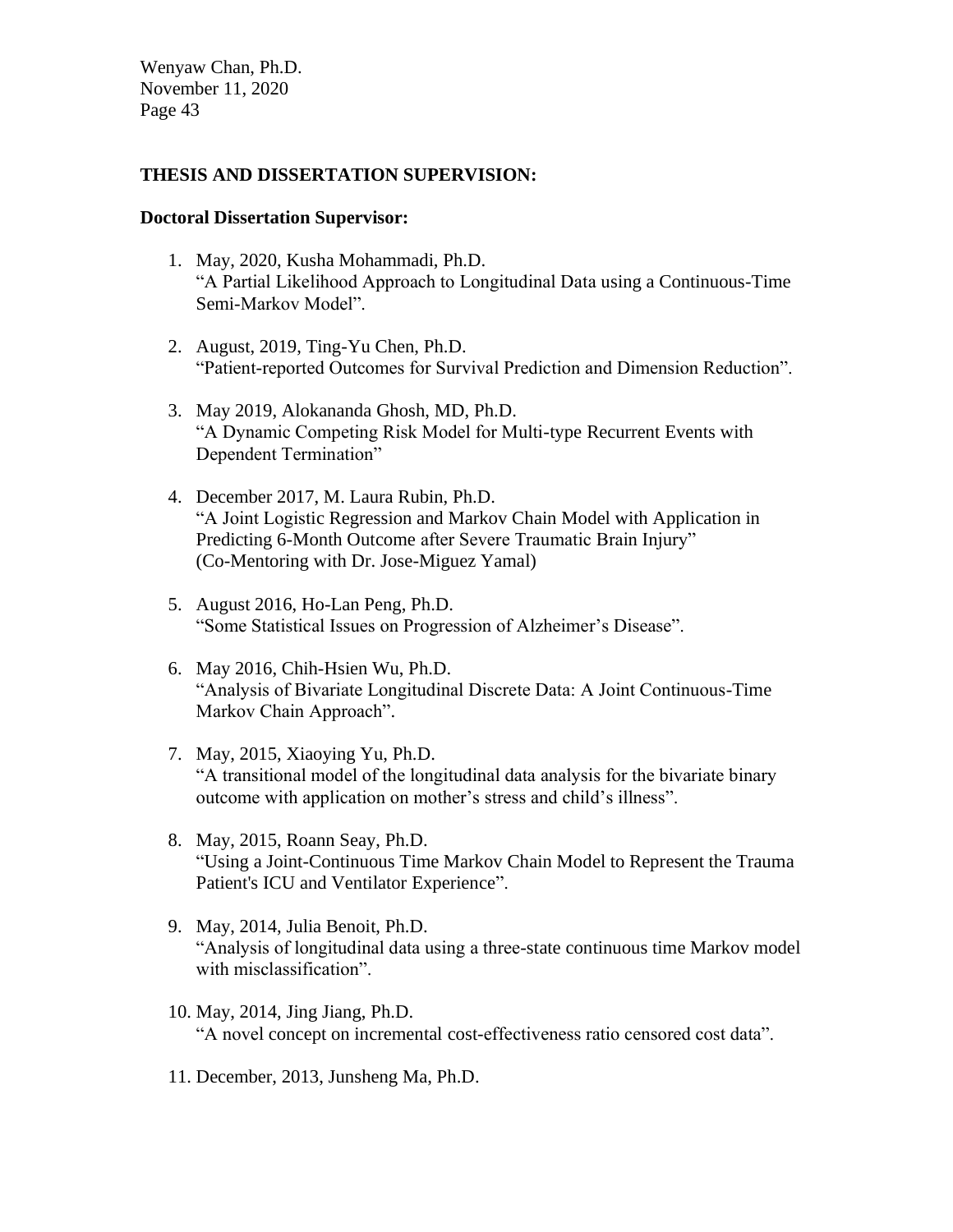> "A Bayesian approach to longitudinal categorical data in a continuous time A Markov chain model".

- 12. August, 2012, Fu-Wen Liang, Ph.D. "Mixture modeling for joint analysis of survival, discrete, and continuous data" **Recipient of 2012 Young Investigator Award, given by Section of Statistics in Epidemiology, American Statistical Association.**
- 13. August, 2011, Jang Yang, Ph.D. "Some issues on studies of mixed longitudinal design".
- 14. December, 2010, Shang-Ying Liang, Ph.D. "A novel method for evaluating an interaction effect of correlated continuous covariates in a linear model".
- 15. May, 2008, Kendra Mhoon, Ph.D.\* "A continuous-time Markov chain approach for trinomial outcome longitudinal data: an extension for multiple covariates".
- 16. May, 2008, Younghun Han, Ph.D. "Mathematical and empirical examinations of some epidemiological procedures".
- 17. August, 2007, Charles Minard, Ph.D.\*. "Trends in Binary, Longitudinal Data with Application to Smoking Cessation Studies".
- 18. May, 2007, Hung-Wen Yeh, Ph.D.\* "Estimating parameters in Markov models for longitudinal studies with missing data or surrogate outcome".
- 19. May, 2007, Tsai Su-jau Yang, Ph.D. "Estimation of duration between two consecutive Tanner stages in human growth".
- 20. December, 2006, Doriel D. Ward, Ph.D. "Racial and ethnic disparities in diabetes mellitus and hypertension: influence of income and insurance status in a cross-sectional study of the United States".
- 21. May, 2005, Nancy Wuan-Szu Wang, Ph.D. "Analysis of outliers for logistic regression based on predicted probability and Winsorized observations".
- 22. May, 2005, Yen-Peng Li, Ph.D.\* "Longitudinal categorical data analysis: a continuous-time Markov chain approach".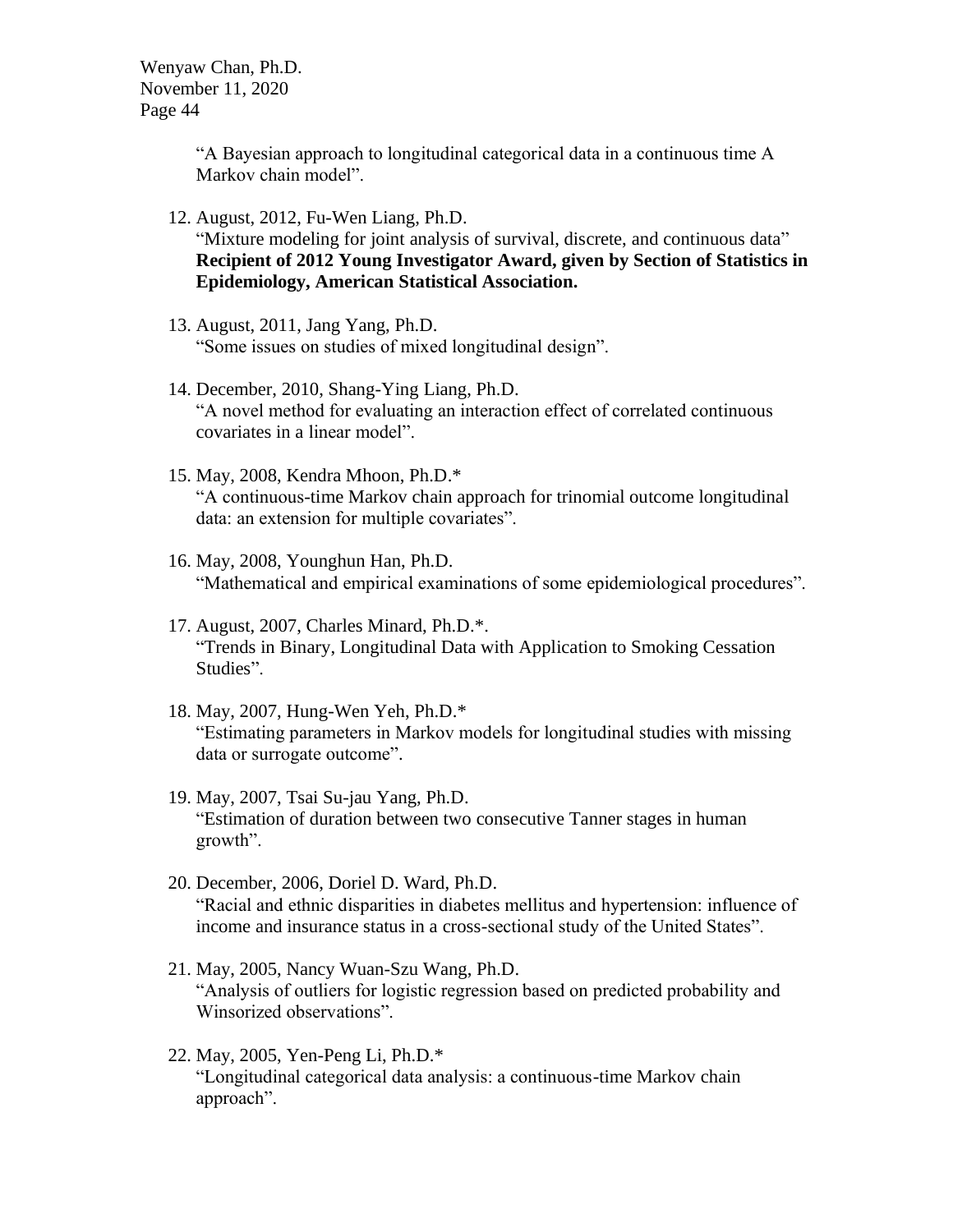- 23. May, 2005, Hyung Woo Kim, Ph.D. "Bayesian dual threshold phase II design with Dirichlet process".
- 24. August, 2004, Lei Lei, Ph.D. "Analyze longitudinal outcome data as a transformation of Poisson process".
- 25. December, 2003, Jonathan Mahnken, Ph.D.\* "Left, right, and interval bivariate censored data: evaluating screening mammography efficacy in the presence of lead-time bias, length bias and overdetection".
- 26. December, 2003, Michelle Detry, Ph.D.\*. "A logistic regression model with misclassification in the outcome variable and categorical covariate".
- 27. May, 2003, Yong Mun, Ph.D.\* "A homogeneous continuous-time Markov chain approach to repeated categorical measurements: an application to laboratory shift analysis in clinical trials".
- 28. May, 2003, Tony Lam, Ph.D. "Power and sample size for community intervention trial with binary outcome".
- 29. December, 2000, Tara Maddala, Ph.D. "A parametric model for analyzing recurrent nonfatal events in the presence of fatal events".
- 30. August, 2000, Arlene Correa, Ph.D. "Modeling a health promotion campaign Process".
- 31. May, 2000, Dung-Tsa Chen, Ph.D.\* "Mixed effects models in negative exponential curve".
- 32. August, 1999, Chung-Chi Chang, Ph.D.\* "Analysis of recurrent failure tine: a time-dependent Yule process approach".
- 33. May, 1999, Michael Johnson, Ph.D. "A comparison of Markov and generalized linear models of hospital mortality".
- 34. May, 1999, Dorothy Stowers, Ph.D. "Design and implementation of a multicriteria medical decision support system for diagnosis and treatment".
- 35. August, 1995, Hai-An Hsu, Ph.D. "Logistic regression with incompletely observed binary covariates".